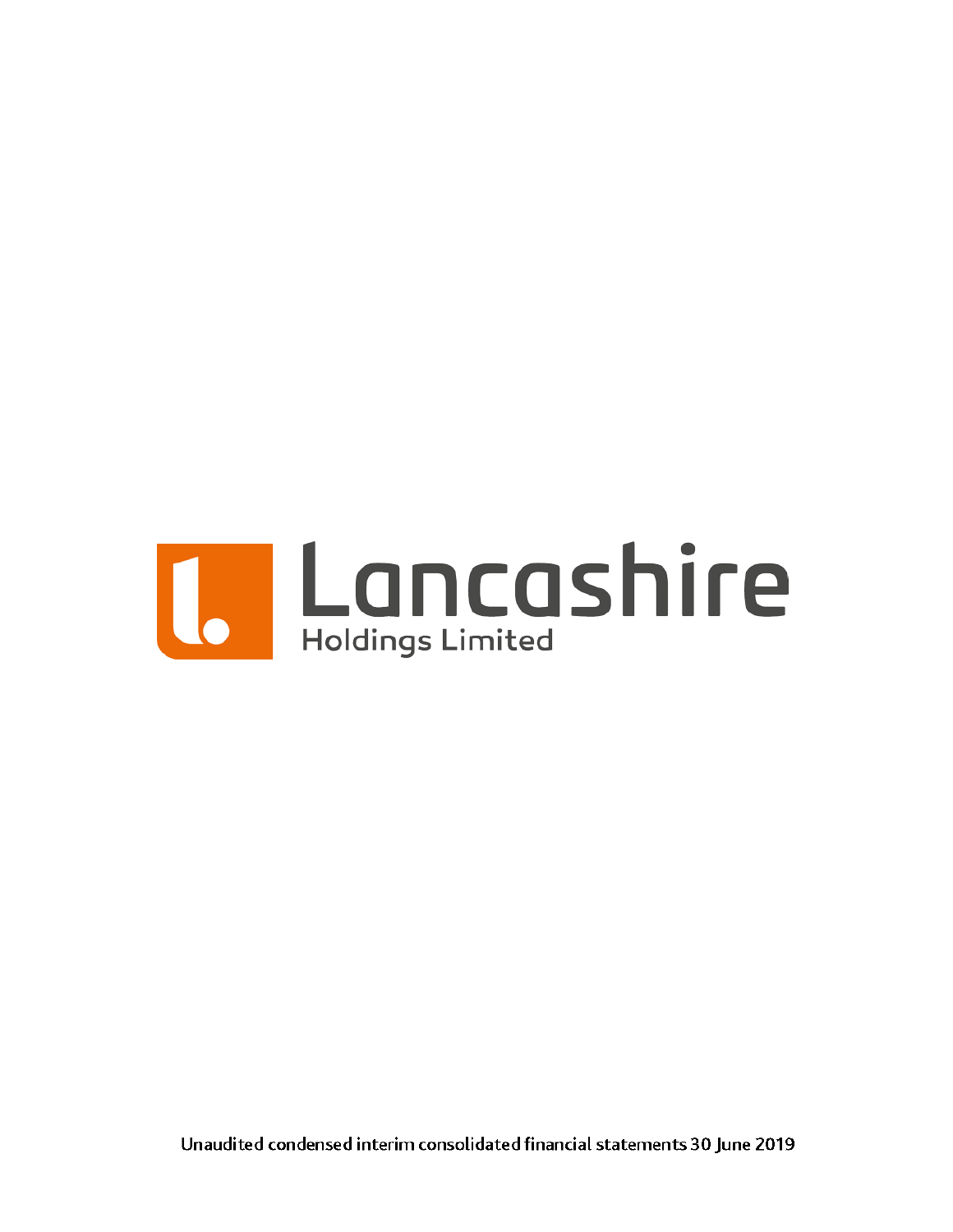# **Contents**

| 30 |
|----|
|    |
|    |
|    |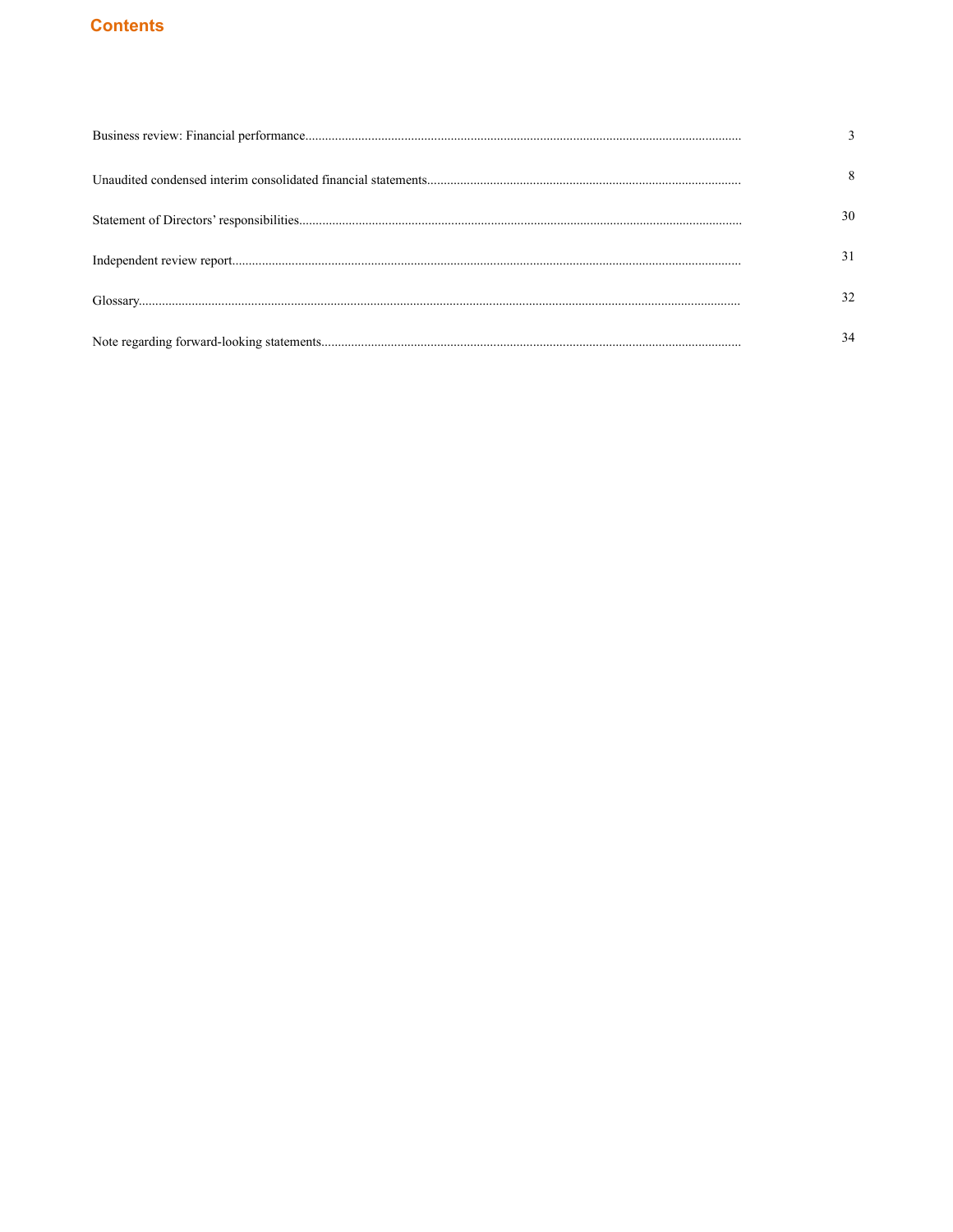# <span id="page-2-0"></span>**Business review: Financial performance**

#### FINANCIAL HIGHLIGHTS

|                                      | 30 June 2019 | 30 June 2018 | 31 December 2018 |
|--------------------------------------|--------------|--------------|------------------|
| Fully converted book value per share | \$5.52       | \$5.70       | \$5.26           |
| Return on equity - ytd               | $6.9\%$      | $5.9\%$      | 2.4%             |
| Return on tangible equity - ytd      | 7.9%         | $6.9\%$      | 3.0%             |

|                                                             | Six months ended | Six months ended | Twelve months ended |
|-------------------------------------------------------------|------------------|------------------|---------------------|
|                                                             | 30 June 2019     | 30 June 2018     | 31 December 2018    |
| Highlights (\$m)                                            |                  |                  |                     |
| Gross premiums written                                      | 429.6            | 392.5            | 638.5               |
| Net premiums written                                        | 222.6            | 234.0            | 417.7               |
| Profit before tax                                           | 40.5             | 74.9             | 33.6                |
| Profit after tax*                                           | 39.1             | 75.8             | 37.5                |
| Comprehensive income*                                       | 68.7             | 64.4             | 24.7                |
| Per share data                                              |                  |                  |                     |
| Diluted earnings per share                                  | \$0.19           | \$0.38           | \$0.19              |
| <b>Financial ratios</b>                                     |                  |                  |                     |
| Total investment return including internal currency hedging | $3.2\%$          | $0.3\%$          | 0.8%                |
| Net loss ratio                                              | 34.5%            | 15.1%            | 40.0%               |
| Combined ratio                                              | 86.6%            | 67.1%            | 92.2%               |
| Accident year loss ratio                                    | 40.5%            | 38.7%            | 70.0%               |

\* These amount are attributable to Lancashire and exclude non-controlling interests.

# **Alex Maloney, Group Chief Executive Officer, commented:**

"I am pleased with our performance in the first half of 2019. I am also encouraged by the emerging evidence that the (re)insurance market is now experiencing the long anticipated improvements in discipline and pricing in many of the Group's core business lines. We have seen good new business momentum in the first half of 2019, as we were able to benefit from our longstanding disciplined underwriting approach. In the face of a more cautious underwriting environment and evidence of market retrenchment in the specialty lines in which we write, we were able to take advantage of improving terms and demand. While the market overall was characterised by a number of attritional losses in the first half of 2019 and substantial loss creep on prior year events, it is worth noting that our ultimate net loss estimates for the 2018 and 2017 catastrophe events have remained largely stable, allowing us to deliver a solid combined ratio of 86.6% for the half year.

Looking ahead, the recent evidence of better market discipline and pricing will take time to feed through to our bottom line. However, I believe that we have the talent and capability to capitalise on the next stage of the (re)insurance cycle, and our strategy has positioned us well to maximise the improving underwriting opportunity."

# **Elaine Whelan, Group Chief Financial Officer, commented:**

"The Group produced an RoE of 6.9% with a combined ratio of 86.6%. While we experienced some adverse development on the 2018 accident year due to some late reported claims, we had overall net favourable development on prior accident years. In addition, there were no major losses in the first six months of the year. Our investment strategy remains relatively conservative and our investment portfolio performed well with a net return of 3.2%. With expectations of interest rate reductions going forward, we have removed some of our interest rate hedges and that has led to a natural increase in the duration of our investment portfolio.

Our renewals went well and were in line with expectations. We have seen some growth across several lines of business, including the new lines that we added last year. We continue to remain well capitalised to take advantage of the opportunities we see for the remainder of the year."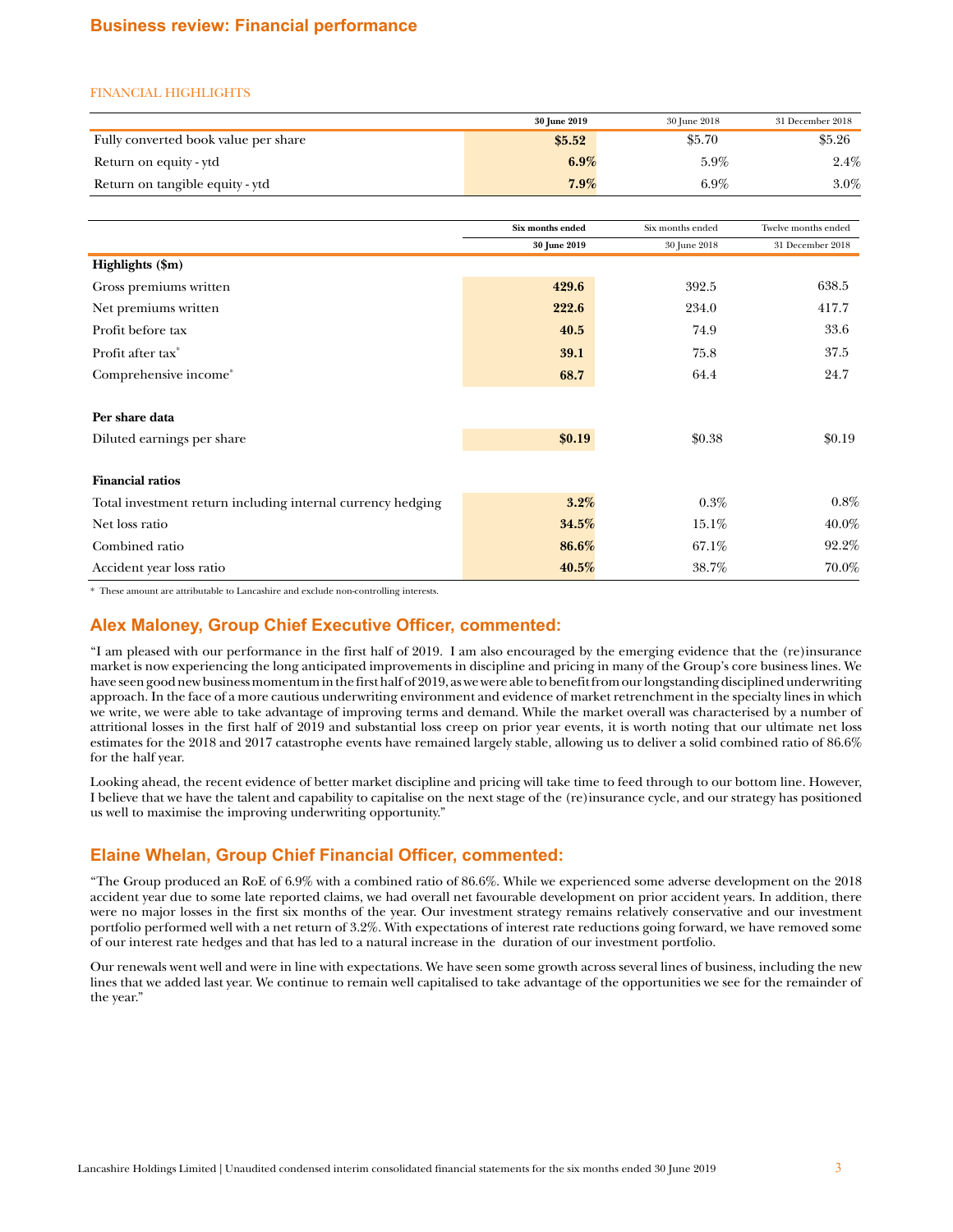### UNDERWRITING RESULTS

|                        | Six months ended | Six months ended |               |        |            |
|------------------------|------------------|------------------|---------------|--------|------------|
|                        | 30 June 2019     | 30 June 2018     | Change        | Change | <b>RPI</b> |
| Gross premiums written | \$m              | $\mathbf{Sm}$    | $\mathbf{Sm}$ | %      | %          |
| Property               | 164.3            | 144.1            | 20.2          | 14.0   | 107.0      |
| Energy                 | 60.1             | 67.8             | (7.7)         | (11.4) | 104.0      |
| Marine                 | 27.4             | 23.9             | 3.5           | 14.6   | 112.0      |
| Aviation               | 12.2             | 8.8              | 3.4           | 38.6   | 100.0      |
| Lloyd's                | 165.6            | 147.9            | 17.7          | 12.0   | 107.0      |
| <b>Total</b>           | 429.6            | 392.5            | 37.1          | 9.5    | 107.0      |

Gross premiums written increased by 9.5% in the first six months of 2019 compared to the same period in 2018. The Group's five principal segments, and the key market factors impacting them, are discussed below.

Property gross premiums written increased by 14.0% for the first six months of 2019 compared to the same period in 2018. While the 1 January 2019 property catastrophe renewals experienced flat to low-single digit rate reductions, the second quarter renewal season saw the Group benefit from rate and exposure increases. There was also new business across several lines of business particularly in the political risk and property catastrophe lines of business, including some new opportunities in the Florida market. The strong deal flow was only partially offset by the impact of multi-year contracts that were not yet due to renew.

Energy gross premiums written decreased by 11.4% for the first six months of 2019 compared to the same period in 2018. While there was new business in the worldwide offshore and onshore energy classes, the same period in the prior year had a higher level of exposurerelated premium increases arising on prior underwriting year risk-attaching business in the worldwide offshore and construction energy classes. The prior year also benefitted from the restructuring of an existing multi-year deal.

Marine gross premiums written increased by 14.6% for the first six months of 2019 compared to the same period in 2018. The increase in the marine segment was driven primarily by multi-year contracts renewing in the marine hull and marine P&I classes.

Aviation gross premiums written increased by 38.6% for the first six months of 2019 compared to the same period in 2018. The first half of the year is not a major renewal period for the aviation segment. However, there were exposure increases on prior underwriting year risk-attaching business in the aviation deductible class that were only partially offset by exposure decreases in the AV52 and satellite classes.

In the Lloyd's segment gross premiums written increased by 12.0% for the first six months of 2019 compared to the same period in 2018. The increase was primarily due to new business in the energy and aviation classes of business. Compared to the prior year premiums in the property reinsurance and property direct and facultative classes were flat. While there was some new business in those classes, part of the portfolio was repositioned to participate on higher layers and certain contracts were not renewed due to less attractive rates.

Ceded reinsurance premiums increased by \$48.5 million, or 30.6%, for the first six months of 2019 compared to the same period in 2018. The increase in spend was primarily due to a combination of additional cover purchased including cover for some of the new lines of business we have entered, the timing of renewals plus higher reinstatement premiums.

Net premiums earned as a proportion of net premiums written was 95.6% in the first six months of 2019 compared to 93.2% for the same period in 2018.

The Group's net loss ratio for the first six months of 2019 was 34.5% compared to 15.1% for the same period in 2018. The accident year loss ratio for the first six months of 2019, including the impact of foreign exchange revaluations, was 40.5% compared to 38.7% for the same period in 2018. There were no significant net losses in either period.

Prior year favourable development for the first six months of 2019 was \$15.9 million, compared to \$51.8 million of favourable development for the same period in 2018. The favourable development in both periods was primarily due to general IBNR releases across most lines of business due to a lack of reported claims. However, the first six months of 2019 included some 2018 accident year claims in the energy and Lloyd's segments. In the prior period, the Group benefitted from a reduction on prior accident year energy claims.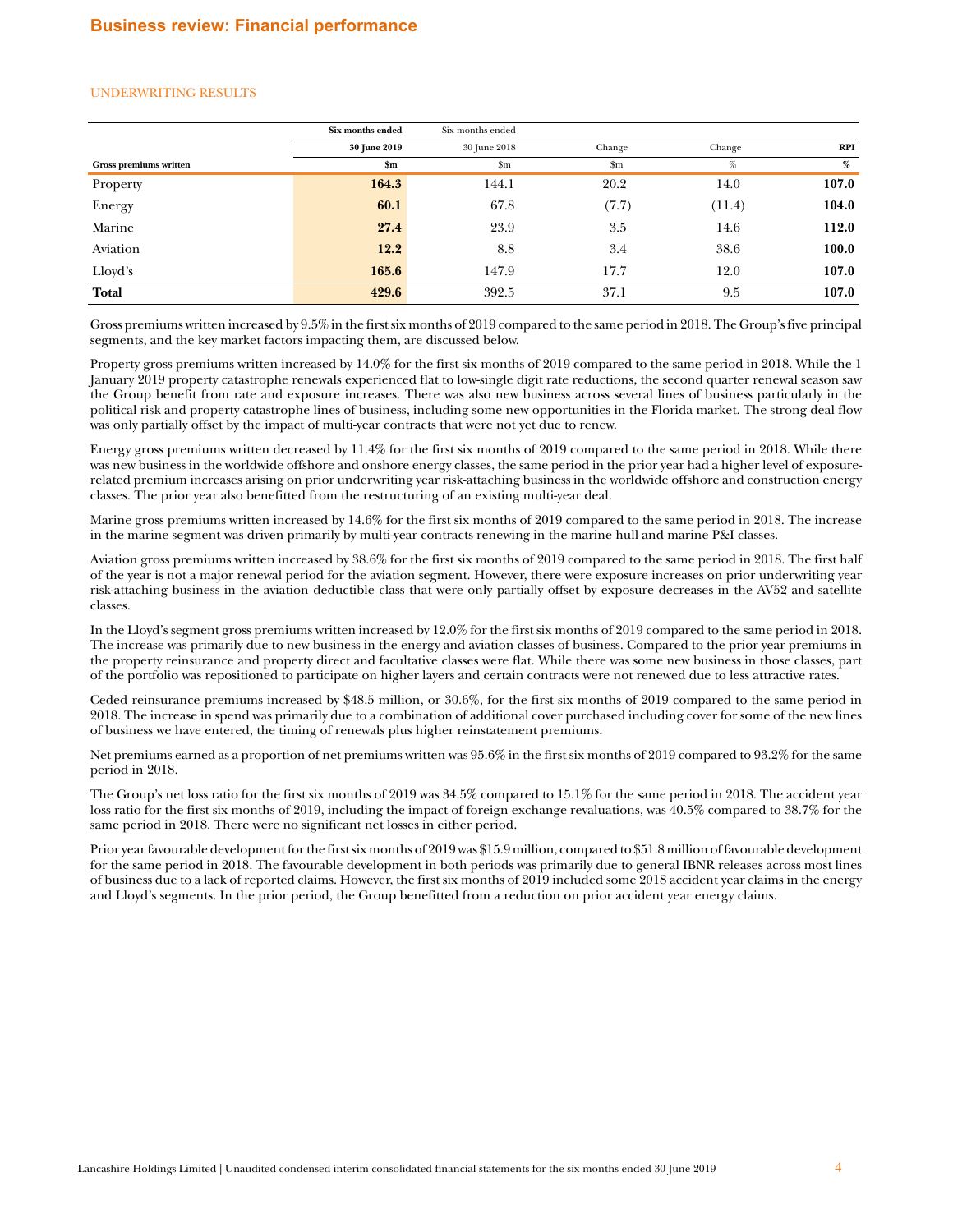# **Business review: Financial performance**

The table below provides further detail of prior years' loss development by class, excluding the impact of foreign exchange revaluations:

|          | Six months ended | Six months ended |
|----------|------------------|------------------|
|          | 30 June 2019     | 30 June 2018     |
|          | \$m\$            | $\mathbf{S}$ m   |
| Property | 9.3              | 18.4             |
| Energy   | (1.8)            | 29.9             |
| Marine   | 7.8              | 5.0              |
| Aviation | 0.5              | $1.0\,$          |
| Lloyd's  | 0.1              | (2.5)            |
| Total    | 15.9             | 51.8             |

Note: Positive numbers denote favourable development.

Excluding the impact of foreign exchange revaluations, previous accident years' ultimate losses developed as follows during the six months 30 June 2019 and 2018:

|                              | Six months ended | Six months ended       |
|------------------------------|------------------|------------------------|
|                              | 30 June 2019     | 30 June 2018           |
|                              | \$m\$            | $\mathop{\mathrm{Sm}}$ |
|                              |                  |                        |
| 2009 accident year and prior | 1.7              | 11.4                   |
| 2010 accident year           | 2.6              |                        |
| 2011 accident year           | 1.9              | 3.7                    |
| 2012 accident year           | 0.5              | (1.5)                  |
| 2013 accident year           | 0.5              | 2.3                    |
| 2014 accident year           | (0.2)            | 2.0                    |
| 2015 accident year           |                  | 5.1                    |
| 2016 accident year           | 9.0              | 19.8                   |
| 2017 accident year           | <b>10.0</b>      | 9.0                    |
| 2018 accident year           | (10.1)           |                        |
| <b>Total</b>                 | 15.9             | 51.8                   |
|                              |                  |                        |

Note: Positive numbers denote favourable development.

The ratio of IBNR to total net loss reserves was 34.8% at 30 June 2019 compared to 42.5% at 30 June 2018.

The total estimated net loss, excluding the impacts of inwards and outwards reinstatement premiums and our share of the losses from Kinesis, for the 2018 and 2017 reported catastrophe losses were as follows:

|                                 | 30 June 2019 | 31 December 2018 | 30 June 2018 |
|---------------------------------|--------------|------------------|--------------|
|                                 | 5m           | $_{\rm sm}$      | .5m          |
| $2018$ loss events <sup>1</sup> | 102.5        | 104.9            | n/a          |
| $2017$ loss events <sup>2</sup> | 163.5        | 164.′            | 160.3        |

1 The 2018 loss events include hurricanes Florence and Michael, typhoons Jebi, Mangkhut and Trami and the California wildfires, plus loss events within our marine portfolio.

2 The 2017 loss events include hurricanes Harvey, Irma and Maria, the two earthquakes in Mexico plus the California wildfires.

#### INVESTMENTS

Net investment income, excluding realised and unrealised gains and losses, was \$19.6 million for the first six months of 2019, an increase of 23.3% from the same period in 2018. Total investment return, including net investment income, net other investment income, net realised gains and losses, impairments and net change in unrealised gains and losses, was a gain of \$57.1 million for the first six months of 2019 compared to a gain of \$5.4 million for the first six months of 2018.

The Group's investment portfolio earned 3.2% for the first six months of 2019. Returns were driven by a strong equity market combined with both a decrease in treasury yields and a narrowing of credit spreads. This resulted in positive performance in all asset classes, particularly in the bank loan, equity and hedge fund portfolios. During the first half of 2018 investment returns were dampened by an increase in treasury yields and also modest credit spread widening. The portfolio generated a positive return due to strong returns from the Group's hedge fund and bank loan portfolios, as well as the Group's short treasury futures position, which mitigated some of the impact from the rise in treasury yields.

The corporate bond allocation represents 32.6% of managed invested assets at 30 June 2019 compared to 28.0% at 30 June 2018.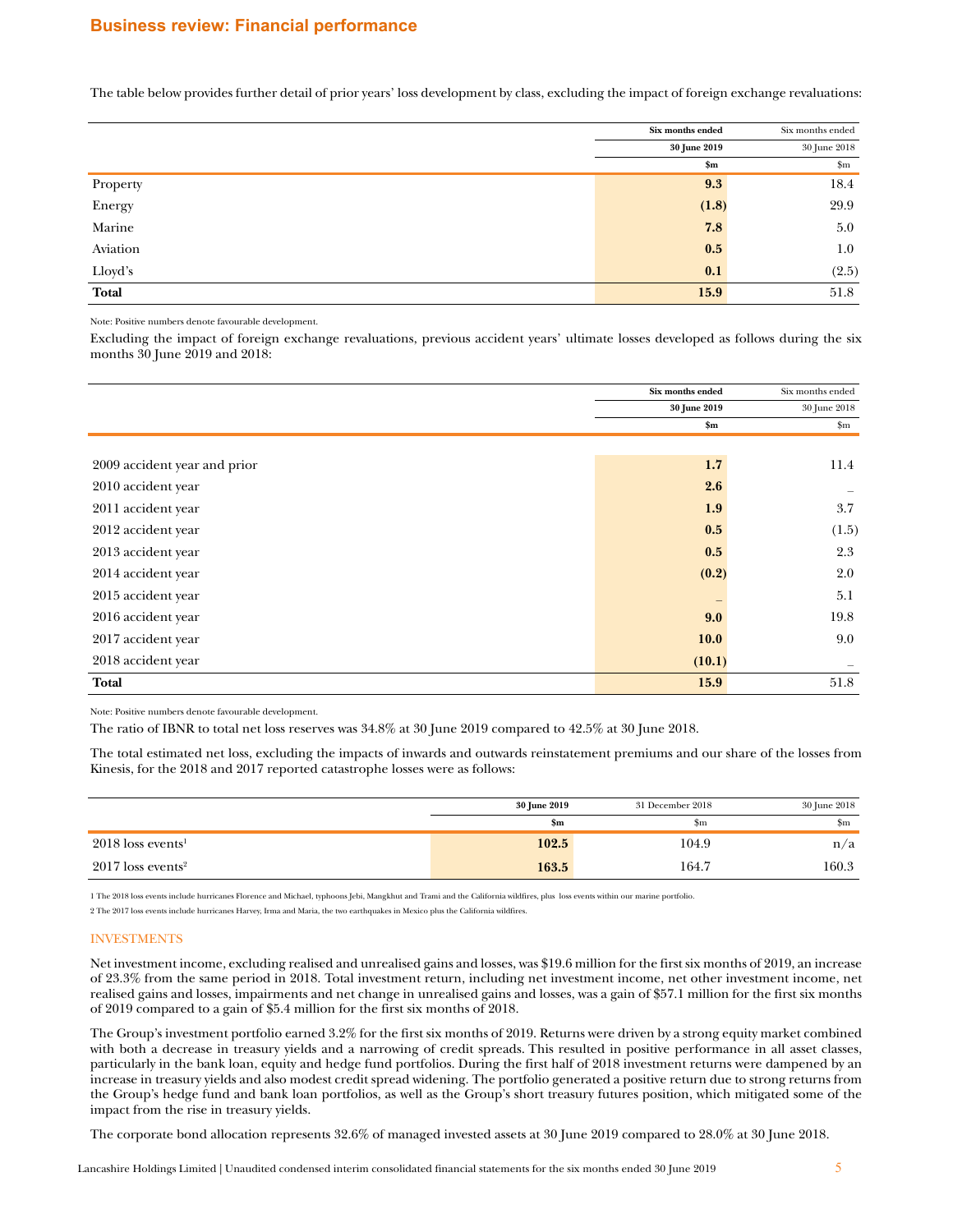# **Business review: Financial performance**

The managed portfolio was invested as follows:

|                           | 30 June 2019 | 30 June 2018 | 31 December 2018 |
|---------------------------|--------------|--------------|------------------|
|                           | %            | %            | $\%$             |
| Fixed maturity securities | 82.1         | 82.0         | 85.4             |
| Hedge funds               | 9.5          | 8.9          | 8.5              |
| Cash and cash equivalents | 6.9          | 7.8          | 4.8              |
| <b>Equity securities</b>  | 1.5          | 1.3          | 1.3              |
| Total                     | 100.0        | 100.0        | 100.0            |

Key investment portfolio statistics are:

|                | 30 June 2019 | 30 June 2018 | 31 December 2018 |
|----------------|--------------|--------------|------------------|
| Duration       | 1.8 Years    | 1.6 years    | 1.5 years        |
| Credit quality | $A+$         | AA-          | A+               |
| Book yield     | 2.7%         | 2.3%         | 2.7%             |
| Market yield   | 2.4%         | 2.8%         | 3.1%             |

# LANCASHIRE THIRD PARTY CAPITAL MANAGEMENT

The total contribution from third party capital activities consists of the following items:

|                                          | Six months ended | Six months ended |
|------------------------------------------|------------------|------------------|
|                                          | 30 June 2019     | 30 June 2018     |
|                                          | $\mathbf{Sm}$    | $\rm{Sm}$        |
| Kinesis underwriting fees                | 1.9              | 2.0              |
| Lloyd's fees and profit commission       | 0.9              | 0.8              |
| <b>Total</b>                             | 2.8              | 2.8              |
| Share of profit (loss) of associate      | 0.1              | (2.4)            |
| Total third party capital managed income | 2.9              | 0.4              |

Total other income for the first six months of 2019 was consistent with the same period in 2018. Kinesis profit commission is driven by the timing of loss experience and collateral release and varies year on year. Given the catastrophe events of 2018 and 2017 the Group has not recognised any Kinesis profit commission in either period. The share of profit (loss) of associate reflects Lancashire's 10% equity interest in the Kinesis vehicle.

#### OTHER OPERATING EXPENSES

Other operating expenses consist of the following items:

|                          | Six months ended | Six months ended |
|--------------------------|------------------|------------------|
|                          | 30 June 2019     | 30 June 2018     |
|                          | \$m              | \$m              |
| <b>Employee costs</b>    | 29.9             | 30.9             |
| Other operating expenses | 20.9             | 19.9             |
| <b>Total</b>             | 50.8             | 50.8             |

Employee remuneration costs and other operating expense for the first six months of 2019 are in line with the corresponding period in 2018. An increase in underlying employment costs due primarily to general salary increases and increased headcount was more than offset by a reduction in variable compensation and the impact of the depreciation in Sterling rates relative to the prior period.

#### EQUITY BASED COMPENSATION

The equity based compensation expense was \$3.8 million in the first six months of 2019 compared to \$3.8 million in the same period last year. The equity based compensation charge was driven by anticipated vesting levels of active awards based on current performance expectations.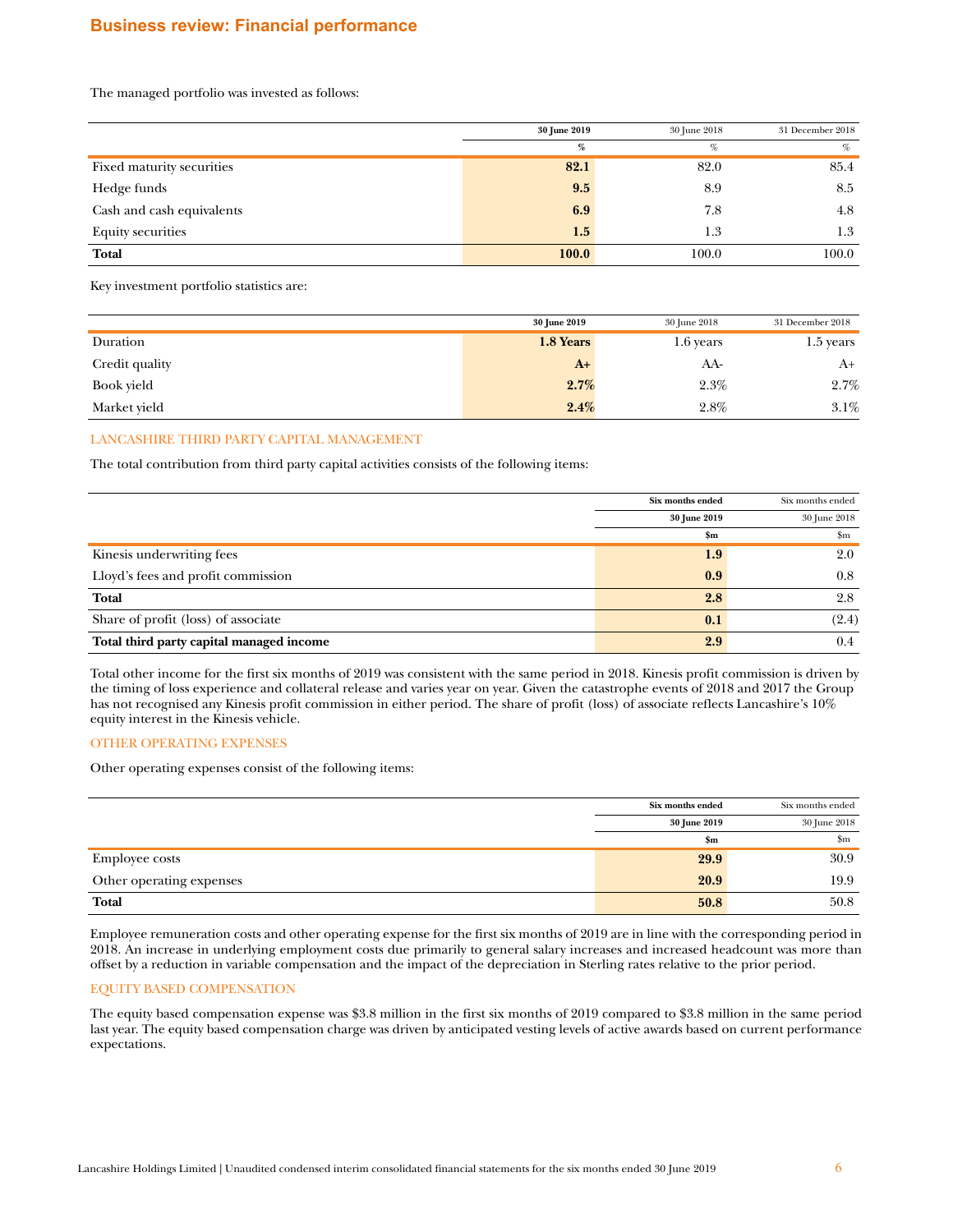#### **CAPITAL**

As at 30 June 2019, total capital available to Lancashire was \$1.445 billion, comprising shareholders' equity of \$1.121 billion and \$324.1 million of long-term debt. Tangible capital was \$1.291 billion. Leverage was 22.4% on total capital and 25.1% on total tangible capital. Total capital and total tangible capital as at 30 June 2018 were \$1.478 billion and \$1.324 billion respectively.

The Group will continue to review the appropriate level and composition of its capital with the intention of managing capital to enhance risk-adjusted returns on equity.

#### DIVIDENDS

During the first quarter of 2019, the Lancashire Board of Directors declared a final dividend in respect of 2018 of \$0.10 (approximately £0.08) per common share. The dividend, totalling \$20.1 million, was paid on 27 March 2019 to shareholders recorded on 22 February 2019.

Lancashire announces that its Board of Directors has declared an interim dividend for 2019 of \$0.05 (approximately £0.04) per common share, which will result in an aggregate payment of approximately \$10.1 million. The dividend will be paid in Pound Sterling on 6 September 2019 (the "Dividend Payment Date") to shareholders of record on 9 August 2019 (the "Record Date") using the £ / \$ spot market exchange rate at 12 noon London time on the Record Date.

Shareholders interested in participating in the dividend reinvestment plan ("DRIP"), or other services including international payment, are encouraged to contact the Group's registrars, Link Asset Services, for more details at: [https://www.linkassetservices.com/shareholders](https://www.linkassetservices.com/shareholders-and-investors/shareholder-services-uk)[and-investors/shareholder-services-uk](https://www.linkassetservices.com/shareholders-and-investors/shareholder-services-uk).

## RATINGS

Lancashire, through its UK and Bermuda-based operating subsidiaries, is a global provider of specialty insurance and reinsurance products. The Group companies carry the following ratings:

|                               | Financial Strength<br>Rating <sup>(1)</sup> | Long Term Issuer<br>Rating <sup>(2)</sup> | Financial Strength Outlook |
|-------------------------------|---------------------------------------------|-------------------------------------------|----------------------------|
| A.M. Best                     | A (Excellent)                               | $bbb +$                                   | Stable                     |
| <b>S&amp;P Global Ratings</b> | л-                                          | <b>BBB</b>                                | Stable                     |
| Moody's                       | A3                                          | Baa2                                      | Stable                     |

(1) Financial Strength Rating applies to Lancashire Insurance Company Limited and Lancashire Insurance Company (UK) Limited.

(2) Long Term Issuer Rating applies to Lancashire Holdings Limited.

Cathedral benefits from Lloyd's ratings: A.M. Best: A (Excellent); S&P Global Ratings: A+ (Strong); and Fitch: AA- (Very strong).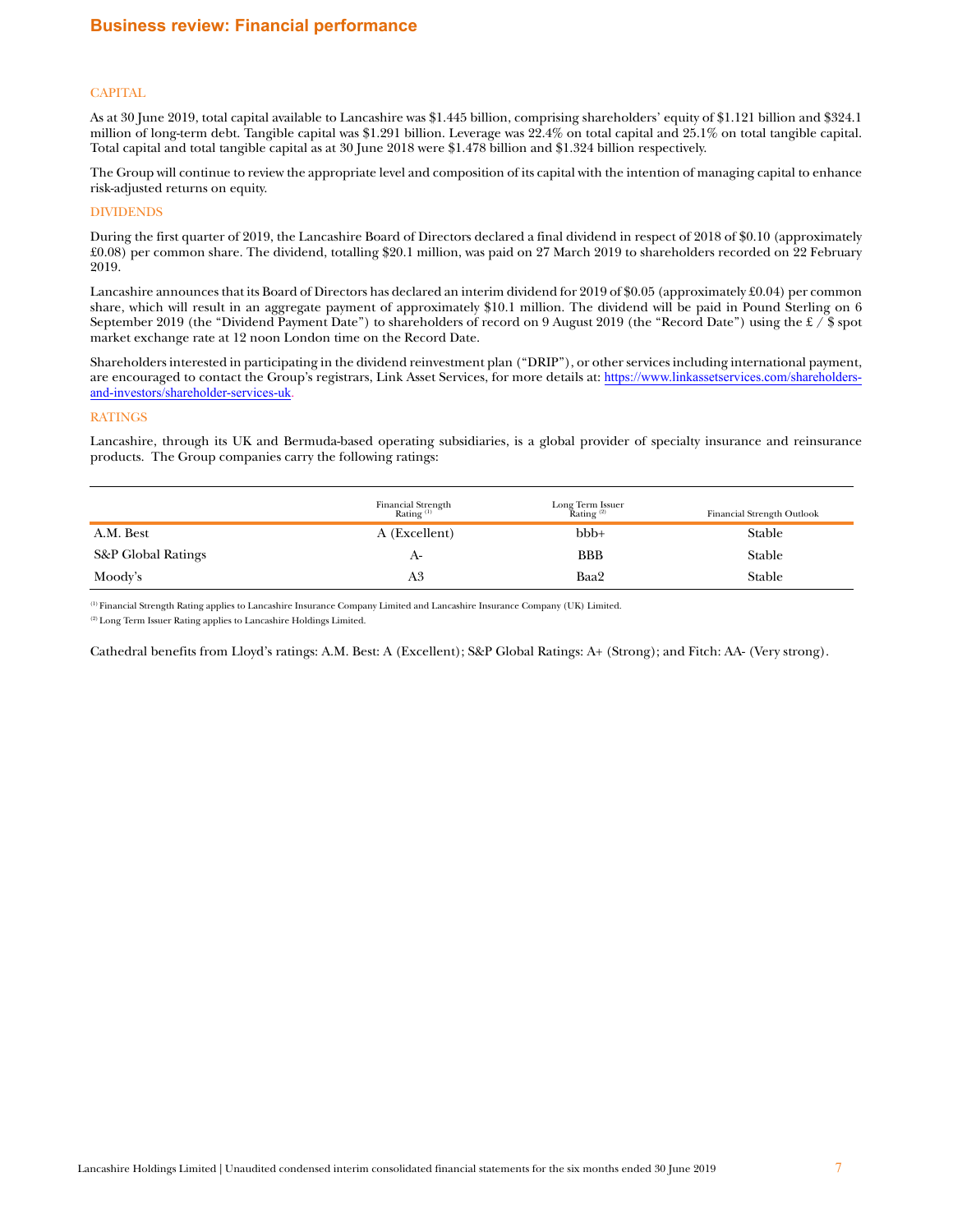# <span id="page-7-0"></span>**CONDENSED INTERIM CONSOLIDATED STATEMENT OF COMPREHENSIVE INCOME**

For the six months ended 30 June 2019

|                                                                                                 |                  | <b>Six</b><br>months | Six<br>months | Twelve<br>months |
|-------------------------------------------------------------------------------------------------|------------------|----------------------|---------------|------------------|
|                                                                                                 | <b>Notes</b>     | 2019<br>\$m          | 2018<br>\$m   | 2018<br>\$m      |
| Gross premiums written                                                                          | $\overline{2}$   | 429.6                | 392.5         | 638.5            |
| Outwards reinsurance premiums                                                                   | 2                | (207.0)              | (158.5)       | (220.8)          |
| Net premiums written                                                                            |                  | 222.6                | 234.0         | 417.7            |
| Change in unearned premiums                                                                     | $\overline{2}$   | (104.2)              | (87.5)        | (19.7)           |
| Change in unearned premiums on premiums ceded                                                   | $\overline{2}$   | 94.3                 | 71.6          | 15.5             |
| Net premiums earned                                                                             |                  | 212.7                | 218.1         | 413.5            |
| Net investment income                                                                           | $\boldsymbol{3}$ | 19.6                 | 15.9          | 34.7             |
| Net other investment income (losses)                                                            | 3                | 7.3                  | 3.1           | (4.2)            |
| Net realised (losses) gains and impairments                                                     | 3                | (0.2)                | (2.0)         | (5.1)            |
| Share of profit (loss) of associate                                                             |                  | 0.1                  | (2.4)         | (7.1)            |
| Other income                                                                                    |                  | 2.8                  | 2.8           | 12.4             |
| Net foreign exchange losses                                                                     |                  | (2.3)                | (1.4)         | (1.6)            |
| Total net revenue                                                                               |                  | 240.0                | 234.1         | 442.6            |
| Insurance losses and loss adjustment expenses                                                   | 2, 6             | 152.0                | 51.1          | 307.4            |
| Insurance losses and loss adjustment expenses recoverable                                       | 2,6              | (78.6)               | (18.2)        | (142.0)          |
| <b>Net insurance losses</b>                                                                     |                  | 73.4                 | 32.9          | 165.4            |
| Insurance acquisition expenses                                                                  | $\overline{2}$   | 64.4                 | 64.7          | 131.0            |
| Insurance acquisition expenses ceded                                                            | $\overline{2}$   | (4.5)                | (2.0)         | (4.6)            |
| Other operating expenses                                                                        |                  | 50.8                 | 50.8          | 89.2             |
| Equity based compensation                                                                       |                  | 3.8                  | 3.8           | 7.9              |
| <b>Total expenses</b>                                                                           |                  | 187.9                | 150.2         | 388.9            |
| <b>Results of operating activities</b>                                                          |                  | 52.1                 | 83.9          | 53.7             |
| Financing costs                                                                                 |                  | 11.6                 | 9.0           | 20.1             |
| Profit before tax                                                                               |                  | 40.5                 | 74.9          | 33.6             |
| Tax (charge) credit                                                                             | $\overline{4}$   | (1.4)                | 0.8           | 4.0              |
| Profit after tax                                                                                |                  | 39.1                 | 75.7          | 37.6             |
| Profit for the period attributable to:                                                          |                  |                      |               |                  |
| Equity shareholders of LHL                                                                      |                  | 39.1                 | 75.8          | 37.5             |
| Non-controlling interests                                                                       |                  |                      | (0.1)         | 0.1              |
| Profit for the period                                                                           |                  | 39.1                 | 75.7          | $37.6\,$         |
| Other comprehensive income (loss) to be reclassified to profit or loss in<br>subsequent periods |                  |                      |               |                  |
| Net change in unrealised gains / losses on investments                                          | 3, 5             | 30.4                 | (11.6)        | (12.9)           |
| Tax provision on net change in unrealised gains / losses on investments                         | 4, 5             | (0.8)                | 0.2           | 0.1              |
| Other comprehensive income (loss)                                                               |                  | 29.6                 | (11.4)        | (12.8)           |
| Total comprehensive income for the period                                                       |                  | 68.7                 | 64.3          | 24.8             |
| Total comprehensive income attributable to:                                                     |                  |                      |               |                  |
| Equity shareholders of LHL                                                                      |                  | 68.7                 | 64.4          | 24.7             |
| Non-controlling interests                                                                       |                  |                      | (0.1)         | 0.1              |
| Total comprehensive income for the period                                                       |                  | 68.7                 | 64.3          | 24.8             |
|                                                                                                 |                  |                      |               |                  |
| Earnings per share                                                                              |                  |                      |               |                  |
| Basic                                                                                           | $\boldsymbol{9}$ | \$0.19               | \$0.38        | \$0.19           |
| Diluted                                                                                         | 9                | \$0.19               | \$0.38        | \$0.19           |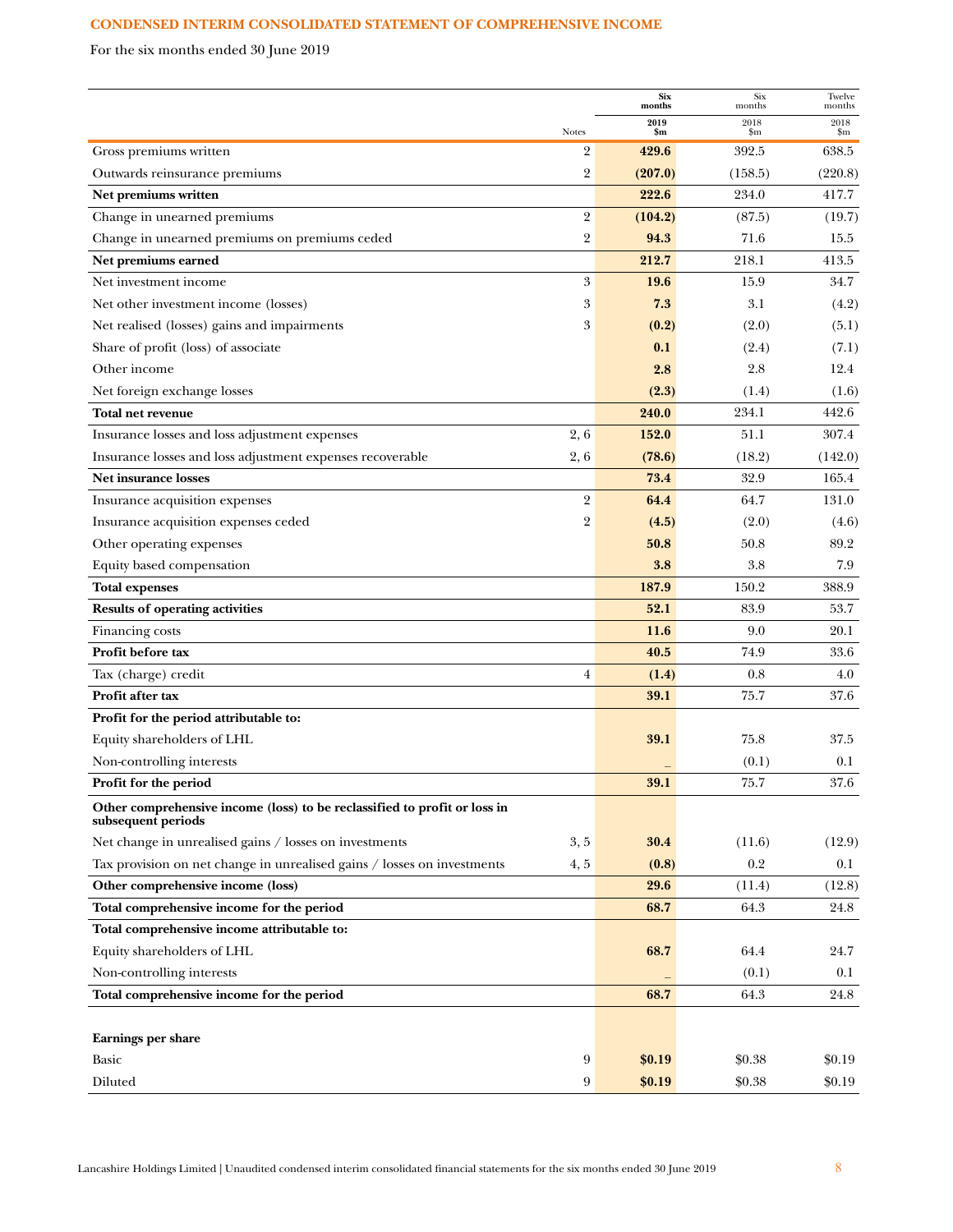# **CONDENSED INTERIM CONSOLIDATED BALANCE SHEET**

As at 30 June 2019

|                                                                       |              | 30 June 2019 | 30 June 2018             | 31 December 2018<br>$\mathbf{Sm}$ |
|-----------------------------------------------------------------------|--------------|--------------|--------------------------|-----------------------------------|
| <b>Assets</b>                                                         | <b>Notes</b> | \$m          | \$m                      |                                   |
| Cash and cash equivalents                                             |              | 232.8        | 212.4                    | 154.6                             |
| Accrued interest receivable                                           |              | 6.6          | 6.7                      | 6.8                               |
| Investments                                                           | 5            | 1,581.3      | 1,689.4                  | 1,659.0                           |
|                                                                       |              | 425.4        | 384.7                    | 318.1                             |
| Inwards premiums receivable from insureds and cedants                 |              |              |                          |                                   |
| Reinsurance assets                                                    |              |              | 112.8                    |                                   |
| - Unearned premiums on premiums ceded                                 |              | 151.0        |                          | 56.7                              |
| - Reinsurance recoveries                                              | 6            | 306.4        | 238.7                    | 322.9                             |
| - Other receivables                                                   |              | 43.2         | 20.5                     | 9.8                               |
| Other receivables                                                     |              | 56.2         | 45.3                     | 35.3                              |
| Investment in associate                                               |              | 65.2         | 36.5                     | 67.1                              |
| Property, plant and equipment                                         |              | 1.3          | 2.0                      | 1.4                               |
| Right-of-use assets                                                   | 8            | 19.5         | $\overline{\phantom{0}}$ |                                   |
| Deferred acquisition costs                                            |              | 84.8         | 80.9                     | 74.2                              |
| Intangible assets                                                     |              | 153.8        | 153.8                    | 153.8                             |
| <b>Total assets</b>                                                   |              | 3,127.5      | 2,983.7                  | 2,859.7                           |
| <b>Liabilities</b>                                                    |              |              |                          |                                   |
| Insurance contracts                                                   |              |              |                          |                                   |
| - Losses and loss adjustment expenses                                 | 6            | 884.1        | 826.8                    | 915.0                             |
| - Unearned premiums                                                   |              | 474.8        | 438.4                    | 370.6                             |
| - Other payables                                                      |              | 40.8         | 39.9                     | 36.0                              |
| Amounts payable to reinsurers                                         |              | 178.2        | 113.2                    | 81.3                              |
| Deferred acquisition costs ceded                                      |              | 11.4         | 4.3                      | 7.1                               |
| Other payables                                                        |              | 54.7         | 67.6                     | 45.4                              |
| Corporation tax payable                                               |              | 2.1          | 0.3                      | 0.9                               |
| Deferred tax liability                                                | 7            | 12.3         | 14.9                     | 11.2                              |
| Interest rate swap                                                    |              | 1.4          | 0.1                      | 0.4                               |
| Lease liability                                                       | 8            | 22.5         |                          |                                   |
| Long-term debt                                                        |              | 324.1        | 325.1                    | 324.3                             |
| <b>Total liabilities</b>                                              |              | 2,006.4      | 1,830.6                  | 1,792.2                           |
| Shareholders' equity                                                  |              |              |                          |                                   |
| Share capital                                                         |              | 101.0        | 100.7                    | 101.0                             |
| Own shares                                                            |              | (5.3)        | (5.0)                    | (9.4)                             |
| Other reserves                                                        |              | 867.9        | 860.6                    | 869.0                             |
| Accumulated other comprehensive income (loss)                         | 5            | 15.3         | (12.9)                   | (14.3)                            |
| Retained earnings                                                     |              | 141.9        | 209.4                    | 120.9                             |
| Total shareholders' equity attributable to equity shareholders of LHL |              | 1,120.8      | 1,152.8                  | 1,067.2                           |
| Non-controlling interests                                             |              | 0.3          | $0.3\,$                  | 0.3                               |
| Total shareholders' equity                                            |              | 1,121.1      | 1,153.1                  | 1,067.5                           |
| Total liabilities and shareholders' equity                            |              | 3,127.5      | 2,983.7                  | 2,859.7                           |

The unaudited condensed interim consolidated financial statements were approved by the Board of Directors on 24 July 2019 and signed on its behalf by:

**Peter Clarke Elaine Whelan Director/Chairman Director/CFO**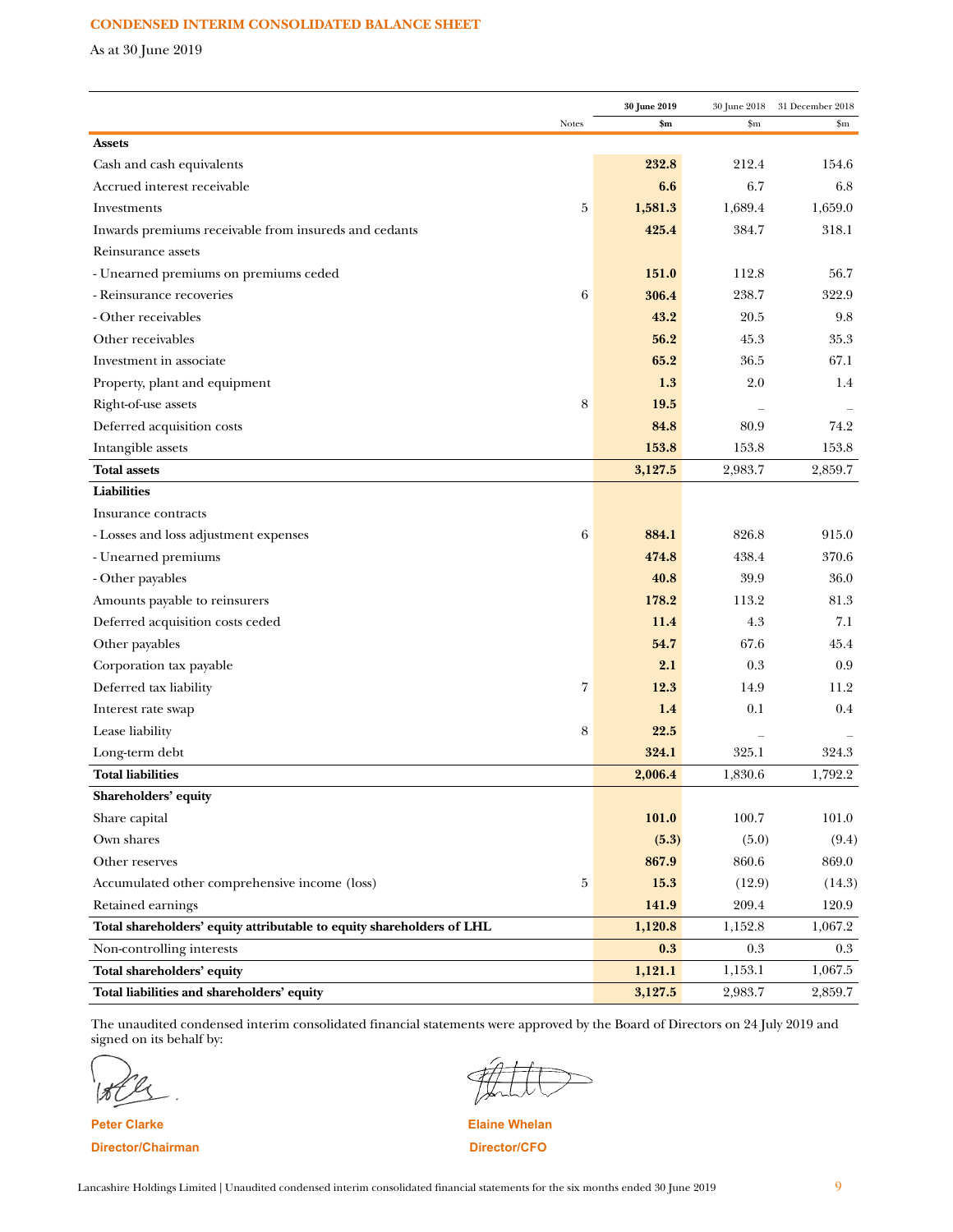# **CONDENSED INTERIM CONSOLIDATED STATEMENT OF CHANGES IN SHAREHOLDERS' EQUITY**

For the six months ended 30 June 2019

|                                                        | Share capital            | Own shares               | reserves       | Accumulated<br>other<br>Other comprehensive<br>income (loss) | Retained<br>earnings     | Shareholders'<br>equity<br>attributable to<br>equity<br>shareholders<br>of LHL | Non-<br>interests | Total<br>controlling shareholders'<br>equity |
|--------------------------------------------------------|--------------------------|--------------------------|----------------|--------------------------------------------------------------|--------------------------|--------------------------------------------------------------------------------|-------------------|----------------------------------------------|
|                                                        | \$m                      | $\mathbf{Sm}$            | $\mathbf{\$m}$ | $\mathbf{Sm}$                                                | \$m\$                    | $\mathbf{Sm}$                                                                  | \$m\$             | $\mathbf{Sm}$                                |
| Balance as at 31 December 2017                         | 100.7                    | (12.1)                   | 866.2          | (1.5)                                                        | 153.6                    | 1,106.9                                                                        | 0.4               | 1,107.3                                      |
| Total comprehensive income for the period              |                          |                          |                | (11.4)                                                       | 75.8                     | 64.4                                                                           | (0.1)             | 64.3                                         |
| Distributed by trust                                   |                          | 7.1                      | (9.6)          |                                                              | $\equiv$                 | (2.5)                                                                          |                   | (2.5)                                        |
| Dividends on common shares                             |                          | $\overline{\phantom{0}}$ |                | $\overline{\phantom{0}}$                                     | (20.0)                   | (20.0)                                                                         |                   | (20.0)                                       |
| Equity based compensation                              | $\overline{\phantom{m}}$ | $\overline{\phantom{0}}$ | 4.0            | $\overline{\phantom{m}}$                                     | $\overline{\phantom{a}}$ | 4.0                                                                            |                   | 4.0                                          |
| Balance as at 30 June 2018                             | 100.7                    | (5.0)                    | 860.6          | (12.9)                                                       | 209.4                    | 1,152.8                                                                        | 0.3               | 1,153.1                                      |
| Total comprehensive loss for the period                |                          |                          |                | (1.4)                                                        | (38.3)                   | (39.7)                                                                         | 0.2               | (39.5)                                       |
| Shares purchased by the trust                          | 0.3                      | (4.6)                    | 4.3            |                                                              |                          |                                                                                |                   |                                              |
| Distributed by trust                                   |                          | 0.2                      | (0.3)          |                                                              | $\overline{\phantom{0}}$ | (0.1)                                                                          |                   | (0.1)                                        |
| Purchase of shares from non-controlling<br>interest    |                          | ÷                        | (0.1)          |                                                              |                          | (0.1)                                                                          | (0.2)             | (0.3)                                        |
| Dividends on common shares                             |                          |                          |                | ÷                                                            | (50.2)                   | (50.2)                                                                         |                   | (50.2)                                       |
| Equity based compensation                              |                          |                          | 4.5            |                                                              |                          | 4.5                                                                            |                   | 4.5                                          |
| Balance as at 31 December 2018                         | 101.0                    | (9.4)                    | 869.0          | (14.3)                                                       | 120.9                    | 1,067.2                                                                        | 0.3               | 1,067.5                                      |
| Initial recognition on adoption of IFRS 16 -<br>Leases |                          |                          |                |                                                              | 2.0                      | 2.0                                                                            |                   | 2.0                                          |
| Total comprehensive income for the period              |                          |                          |                | 29.6                                                         | 39.1                     | 68.7                                                                           |                   | 68.7                                         |
| Distributed by trust                                   |                          | 4.1                      | (5.1)          |                                                              | $\qquad \qquad -$        | (1.0)                                                                          |                   | (1.0)                                        |
| Dividends on common shares                             |                          |                          |                |                                                              | (20.1)                   | (20.1)                                                                         |                   | (20.1)                                       |
| Equity based compensation                              |                          |                          | 4.0            |                                                              |                          | 4.0                                                                            |                   | 4.0                                          |
| Balance as at 30 June 2019                             | 101.0                    | (5.3)                    | 867.9          | 15.3                                                         | 141.9                    | 1,120.8                                                                        | 0.3               | 1,121.1                                      |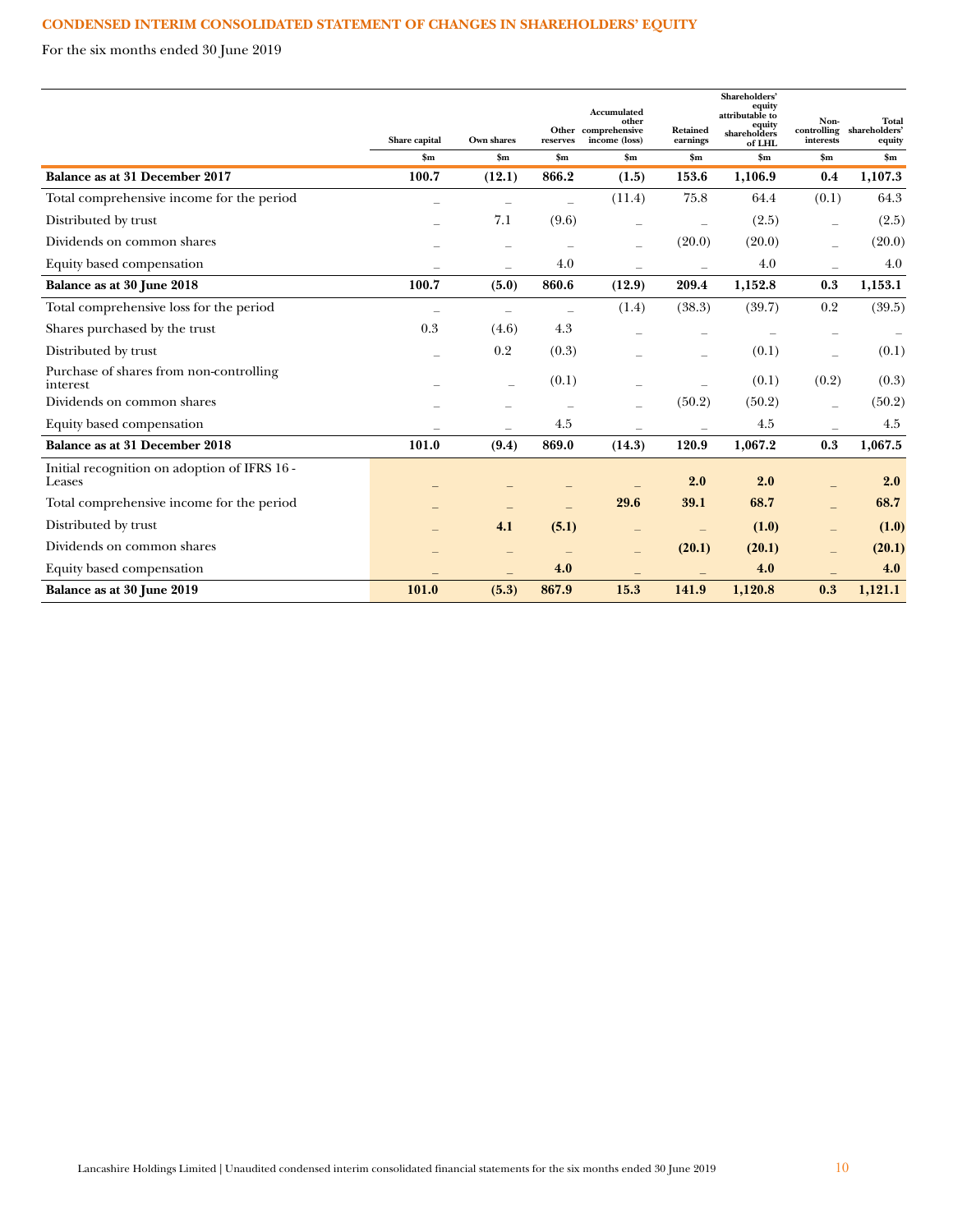# **CONDENSED INTERIM STATEMENT OF CONSOLIDATED CASH FLOWS**

For the six months ended 30 June 2019

|                                                                   |       | <b>Six</b><br>months | Six<br>months | Twelve<br>months |
|-------------------------------------------------------------------|-------|----------------------|---------------|------------------|
|                                                                   | Notes | 2019<br>\$m          | 2018<br>\$m   | 2018<br>\$m      |
| Cash flows used in operating activities                           |       |                      |               |                  |
| Profit before tax                                                 |       | 40.5                 | 74.9          | 33.6             |
| Tax paid                                                          |       |                      | (3.3)         | (3.3)            |
| Depreciation                                                      |       | 2.0                  | 0.7           | 1.4              |
| Interest expense on long-term debt                                |       | 9.4                  | 8.8           | 18.1             |
| Interest expense on lease liabilities                             | 8     | 0.7                  |               |                  |
| Interest and dividend income                                      |       | (19.2)               | (17.5)        | (36.6)           |
| Net amortisation of fixed maturity securities                     |       | (1.0)                | 0.3           | (0.6)            |
| Equity based compensation                                         |       | 3.8                  | 3.8           | 7.9              |
| Foreign exchange losses (gains)                                   |       | 2.0                  | (0.2)         | (4.3)            |
| Share of (profit) loss of associate                               |       | (0.1)                | 2.4           | 7.1              |
| Net other investment (income) losses                              | 3     | (7.3)                | (3.1)         | 3.9              |
| Net realised losses (gains) and impairments                       | 3     | 0.2                  | 2.0           | 5.1              |
| Net unrealised losses (gains) on interest rate swaps              |       | 1.0                  | (1.9)         | (1.6)            |
| Changes in operational assets and liabilities                     |       |                      |               |                  |
| - Insurance and reinsurance contracts                             |       | (51.2)               | (87.3)        | (51.5)           |
| - Other assets and liabilities                                    |       | (9.0)                | 17.0          | 18.3             |
| Net cash flows used in operating activities                       |       | (28.2)               | (3.4)         | (2.5)            |
| Cash flows from (used in) investing activities                    |       |                      |               |                  |
| Interest and dividends received                                   |       | 19.4                 | 16.9          | 35.9             |
| Purchase of property, plant and equipment                         |       | (0.6)                | (0.1)         | (0.2)            |
| Investment in associate                                           | 10    | 2.0                  | 20.5          | (14.8)           |
| Purchase of investments                                           |       | (522.9)              | (530.1)       | (1,143.1)        |
| Proceeds on sale of investments                                   |       | 639.6                | 484.1         | 1,115.8          |
| Net cash flows from (used in) investing activities                |       | 137.5                | (8.7)         | (6.4)            |
| Cash flows used in financing activities                           |       |                      |               |                  |
| Interest paid                                                     |       | (9.4)                | (8.8)         | (18.0)           |
| Lease liabilities paid                                            | 8     | (1.8)                |               |                  |
| Dividends paid                                                    |       | (20.1)               | (20.0)        | (70.2)           |
| Distributions by trust                                            |       | (1.0)                | (2.5)         | (2.6)            |
| Purchase of shares from non-controlling interest                  |       |                      |               | (0.3)            |
| Net cash flows used in financing activities                       |       | (32.3)               | (31.3)        | (91.1)           |
| Net increase (decrease) in cash and cash equivalents              |       | 77.0                 | (43.4)        | (100.0)          |
| Cash and cash equivalents at beginning of period                  |       | 154.6                | 256.5         | 256.5            |
| Effect of exchange rate fluctuations on cash and cash equivalents |       | 1.2                  | (0.7)         | (1.9)            |
| Cash and cash equivalents at end of period                        |       | 232.8                | 212.4         | 154.6            |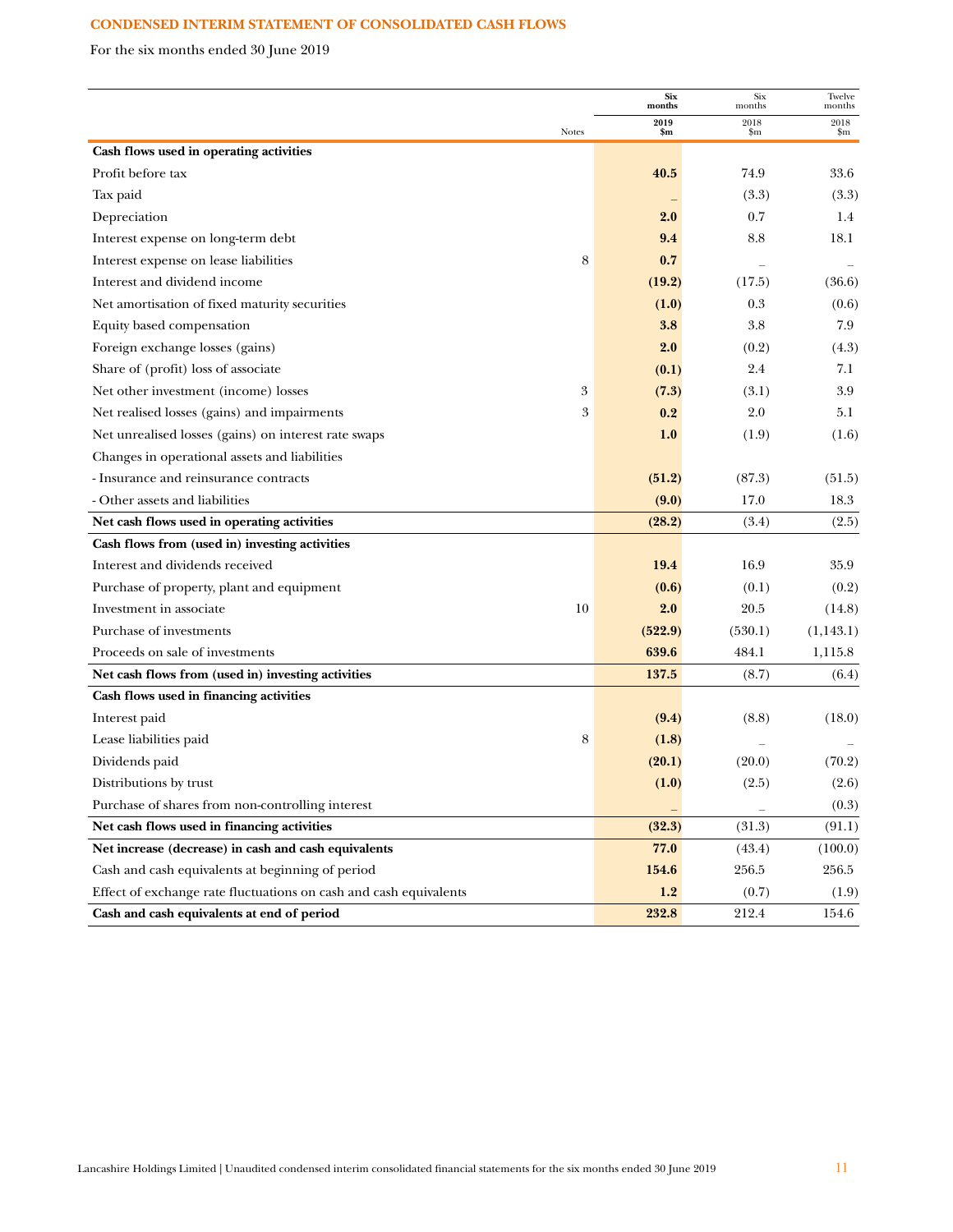## **RISK AND OTHER DISCLOSURES**

#### For the six months ended 30 June 2019

### **Summary of significant accounting policies**

The basis of preparation, consolidation principles and significant accounting policies adopted in the preparation of the Group's unaudited condensed interim consolidated financial statements are those that the Group expects to apply for the year ending 31 December 2019. These are consistent with those followed in the preparation of the Group's consolidated financial statements for the year ended 31 December 2018, other than for the adoption of IFRS 16, Leases as stated below.

The Group adopted IFRS 16, with an initial date of application of 1 January 2019, using the modified retrospective approach (previously disclosed as the fully retrospective transition approach in the Group's consolidated financial statements for the year ended 31 December 2018). The cumulative effect of applying IFRS 16 being recognised as an adjustment against the opening balance in equity as at the date of initial application.

IFRS 16 removes the distinction between operating and finance leases and requires the recognition of a right-of-use asset and lease liability at the commencement for all leases, except for short-term leases or low value assets. The Group has made use of the practical expedient to grandfather the definition of a lease on transition to IFRS 16. Accordingly, the definition of a lease under IAS 17 and IFRIC 4 continues to be applied to leases entered into or modified before 1 January 2019. The Group previously classified operating leases based on its assessment of whether or not the lease transferred significantly all of the risk and rewards incidental to ownership of the underlying asset.

The change in definition of a lease under IFRS 16 mainly relates to the concept of control. IFRS 16 determines whether a contract contains a lease on the basis of whether the Group has the right to control the use of an identified asset, for a period of time, in exchange for consideration. The Group applies the IFRS 16 definition of a lease and the related guidance to all lease contracts entered into or modified on or after 1 January 2019.

IAS 17 did not require assets and liabilities arising from operating leases to be recognised on the balance sheet but did require disclosure of operating lease commitments in the notes to the unaudited condensed interim consolidated financial statements.

### Applying IFRS 16 the Group:

- Recognises right-of-use assets and lease liabilities in the unaudited condensed interim consolidated balance sheet;
- Recognises depreciation of right-of-use assets and interest expense on lease liabilities in the unaudited condensed interim consolidated statement of comprehensive income; and
- Separates the total amount of cash paid into a principal portion and an interest portion in the unaudited condensed interim consolidated statement of cash flows.

The Group has elected not to recognise right-of-use assets and lease liabilities for short-term leases which have a lease period of 12 months or less and low-value assets. The Group recognises these lease payments in other operating expenses within the unaudited condensed interim consolidated statement of comprehensive income on a straight line basis over the lease term.

#### **Change in accounting policy**

#### *Policy application from 1 January 2019*

Details of the Group's lease accounting policy are disclosed below.

#### Leases

The Group assesses whether a contract is or contains a lease, at the inception of a contract, for all contracts that have been entered into or modified on or after 1 January 2019. A contract is, or contains, a lease if the contract conveys the right to control the use of an identified asset for a period of time in exchange for consideration.

The lease liability is initially measured at the present value of the lease payments that are not paid at the lease commencement date. Lease payments are discounted using the rate implicit in the lease, if readily determinable, or the Group's incremental borrowing rate. Lease payments included in the measurement of the lease liability comprise:

- Fixed lease payments;
- Variable lease payments that depend on an index or rate, initially measured using the index or rate at the commencement date; or
- Payments in respect of purchase options, lease termination options or lease extension options that the Group is reasonably certain to exercise.

The lease liability is subsequently measured by increasing the lease carrying amount to reflect the interest due on the lease liability using the effective interest rate method and by reducing the carrying amount to reflect the lease payments made.

The Group re-measures the lease liability and the related right-of-use asset whenever:

- The lease term changes as a result of the Group changing its assessment of whether it will exercise a purchase, extension or termination option, in which case the lease liability is re-measured by discounting the revised lease payments using a revised discount rate;
- The lease payments change due to changes in an index or rate or a change in expected payment under a guaranteed residual value, in which case the lease liability is re-measured by discounting the revised lease payments using the initial discount rate; or
- A lease contract is modified and the lease modification is not accounted for as a separate lease, in which case the lease liability is re-measured by discounting the revised lease payments using a revised discount rate.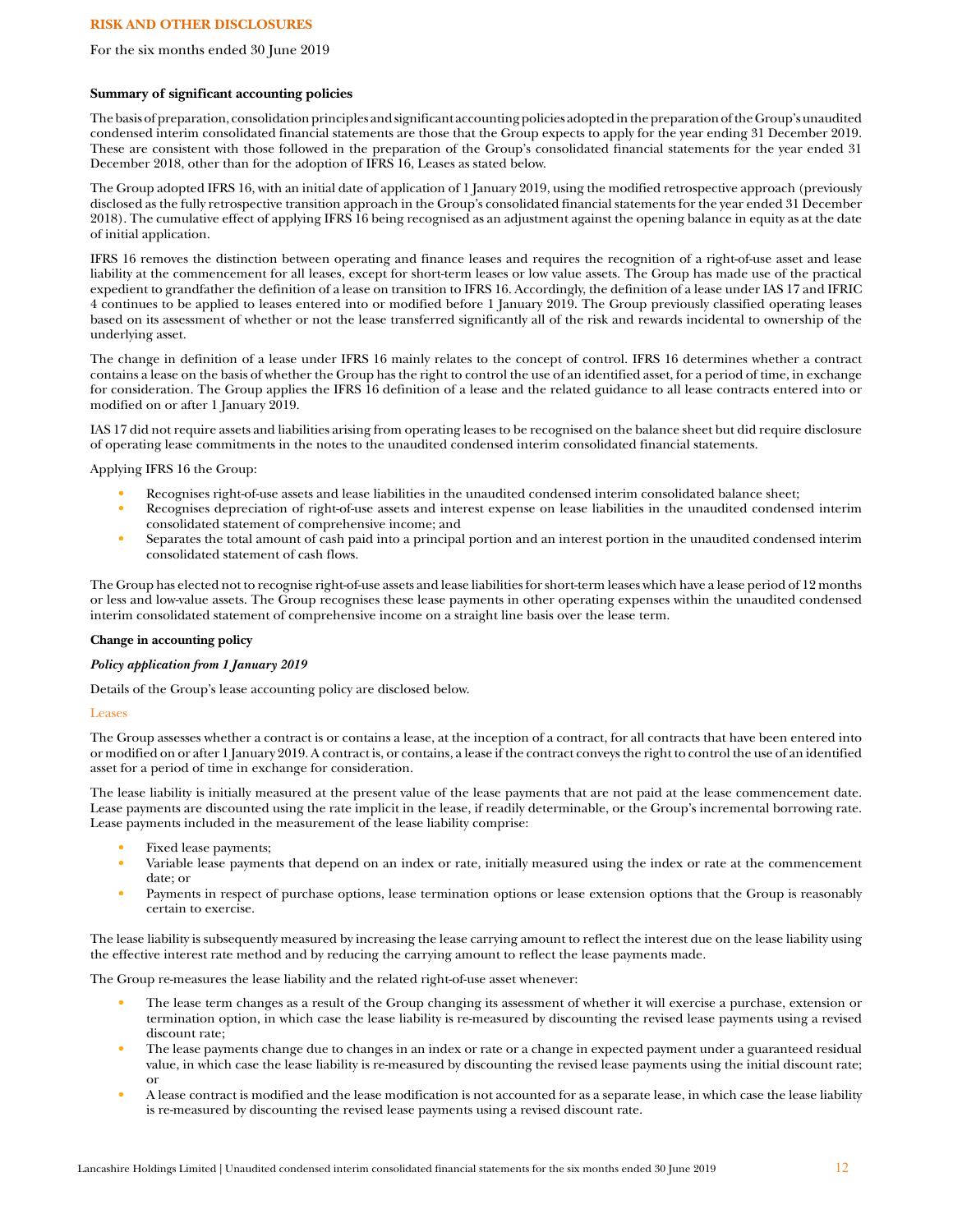#### **RISK AND OTHER DISCLOSURES**

#### For the six months ended 30 June 2019

The right-of-use asset is initially measured at cost, which comprises the initial measurement of the corresponding lease liability adjusted for any lease payments made at or before the commencement date, plus any initial direct costs incurred and an estimate of any costs to be incurred at expiration of the lease agreement.

Right-of-use assets are subsequently measured at cost less accumulated depreciation and any impairment losses. Straight line depreciation is calculated from the commencement date of the lease to the earlier of either the end date of the lease term or the useful life of the underlying asset.

The Group applies IAS 36, Impairment of Assets to determine whether a right-of-use asset is impaired and accounts for any identified impairment loss.

Both the lease liabilities and right-of-use assets are presented as separate financial statement line items on the unaudited condensed interim consolidated balance sheet.

#### **Other**

There are also amendments to other existing standards and interpretations that are mandatory for the first time for financial periods beginning 1 January 2019. These are not currently relevant for the Group and do not impact the annual consolidated financial statements of the Group or the unaudited condensed interim consolidated financial statements of the Group.

#### **Basis of preparation**

The Group's unaudited condensed interim consolidated financial statements are prepared using accounting policies consistent with IFRS as adopted by the EU and in accordance with IAS 34, Interim Financial Reporting. The unaudited condensed interim consolidated financial statements do not include all the information and disclosures required in the annual audited consolidated financial statements and should be read in conjunction with the annual audited consolidated financial statements which are prepared in accordance with accounting principles generally accepted under IFRS as adopted by the EU.

All amounts, excluding share data or where otherwise stated, are in millions of U.S. dollars.

The unaudited condensed interim consolidated balance sheet of the Group is presented in order of decreasing liquidity.

#### **Seasonality of operations**

The Group underwrites worldwide, short-tail insurance and reinsurance contracts that transfer insurance risk, including risks exposed to both natural and man-made catastrophes.

The Group has exposure to large losses arising from non-seasonal natural catastrophes, such as earthquakes, and also from risk losses throughout the year and from war, terrorism and political risk, power utilities and aviation deductible losses. On certain lines of business the Group's most significant exposures to catastrophe losses are greater during the second half of the fiscal year. There is therefore potential for significantly greater volatility in earnings during that period. This is broadly in line with the most active period of the North American windstorm season which is typically June to November. The Group is also exposed to Japanese and European windstorm seasons which are typically June to November and November to March, respectively.

Details of annual gross premiums written for the previous two years are as follows:

|                  | 2018          |       |                | 2017  |  |  |
|------------------|---------------|-------|----------------|-------|--|--|
|                  | $\mathbf{Sm}$ | %     | $\mathbf{S}$ m | %     |  |  |
| January to June  | 392.5         | 61.5  | 381.2          | 64.4  |  |  |
| July to December | 246.0         | 38.5  | 210.4          | 35.6  |  |  |
| Total            | 638.5         | 100.0 | 591.6          | 100.0 |  |  |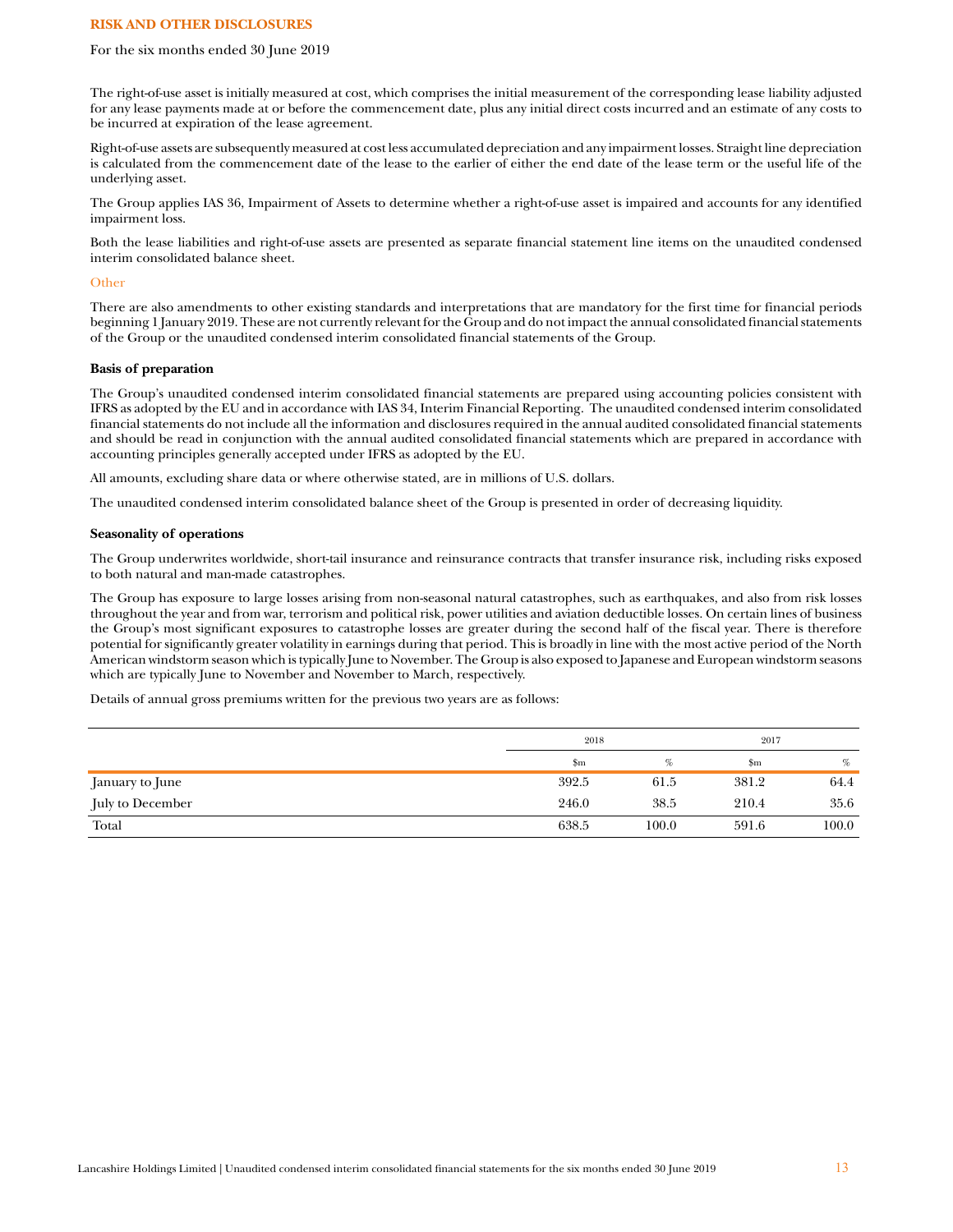#### **RISK AND OTHER DISCLOSURES**

#### For the six months ended 30 June 2019

The Group's exposures to peak zone elemental losses, as a percentage of tangible capital, including long-term debt, are shown below. Net loss estimates are before income tax and net of reinstatement premiums and outwards reinsurance. The exposure to catastrophe losses that would result in an impairment in the investment in associate is included in the figures below.

|                               |            | 30 June 2019                                               |                          |               | 30 June 2018               |       | 31 December 2018         |  |
|-------------------------------|------------|------------------------------------------------------------|--------------------------|---------------|----------------------------|-------|--------------------------|--|
|                               |            | \$m                                                        | % of tangible<br>capital | $\mathbf{Sm}$ | $%$ of tangible<br>capital |       | % of tangible<br>capital |  |
| Zones                         | Perils     | $\mathbf{Sm}$<br>100 year return period estimated net loss |                          |               |                            |       |                          |  |
| Gulf of Mexico <sup>(1)</sup> | Hurricane  | 143.4                                                      | 11.1                     | 184.8         | 14.0                       | 163.2 | 13.2                     |  |
| California                    | Earthquake | 83.1                                                       | 6.4                      | 82.0          | 6.2                        | 78.0  | 6.3                      |  |
| Non-Gulf of Mexico - U.S.     | Hurricane  | 74.7                                                       | 5.8                      | 126.7         | 9.6                        | 110.2 | 8.9                      |  |
| Pan-European                  | Windstorm  | 61.0                                                       | 4.7                      | 74.3          | 5.6                        | 70.7  | 5.7                      |  |
| Japan                         | Earthquake | 37.3                                                       | 2.9                      | 47.0          | 3.5                        | 45.0  | 3.6                      |  |
| Japan                         | Typhoon    | 27.9                                                       | 2.2                      | 35.5          | 2.7                        | 36.3  | 2.9                      |  |
| Pacific North West            | Earthquake | 13.6                                                       | 1.1                      | 22.3          | 1.7                        | 22.7  | 1.8                      |  |

(1) Landing hurricane from Florida to Texas.

|                               |            | 30 June 2019                              |                          |               | 30 June 2018               |               | 31 December 2018         |
|-------------------------------|------------|-------------------------------------------|--------------------------|---------------|----------------------------|---------------|--------------------------|
| Zones                         | Perils     | \$m\$                                     | % of tangible<br>capital | $\mathbf{Sm}$ | $%$ of tangible<br>capital | $\mathbf{Sm}$ | % of tangible<br>capital |
|                               |            | 250 year return period estimated net loss |                          |               |                            |               |                          |
| Gulf of Mexico <sup>(1)</sup> | Hurricane  | 324.6                                     | 25.1                     | 269.0         | 20.3                       | 242.8         | 19.6                     |
| Non-Gulf of Mexico - U.S.     | Hurricane  | 328.9                                     | 25.5                     | 278.1         | 21.0                       | 241.6         | 19.5                     |
| California                    | Earthquake | 153.0                                     | 11.9                     | 141.2         | 10.7                       | 129.5         | 10.5                     |
| Japan                         | Earthquake | 99.4                                      | 7.7                      | 105.8         | 8.0                        | 81.2          | 6.6                      |
| Pan-European                  | Windstorm  | 89.2                                      | 6.9                      | 122.5         | 9.3                        | 118.0         | 9.5                      |
| Pacific North West            | Earthquake | 65.2                                      | 5.0                      | 71.0          | 5.4                        | 73.1          | 5.9                      |
| Japan                         | Typhoon    | 37.4                                      | 2.9                      | 50.0          | 3.8                        | 49.1          | 4.0                      |

(1) Landing hurricane from Florida to Texas.

There can be no guarantee that the modelled assumptions and techniques deployed in calculating these figures are accurate. There could also be an unmodelled loss which exceeds these figures. In addition, any modelled loss scenario could cause a larger loss to capital than the modelled expectation.

#### **Risk disclosures**

The Group's risk management and risk appetite remains broadly consistent with those disclosed on pages 111 to 133 in the Group's Annual Report and Accounts for the year ended 31 December 2018. The risks that were discussed on those pages were:

- Insurance risk;
- Market risk;<br>• I jouidity ris
- Liquidity risk;<br>Credit risk:
- Credit risk;
- Operational risk; and
- Strategic risk.

These remain the most relevant risks and uncertainties for the Group.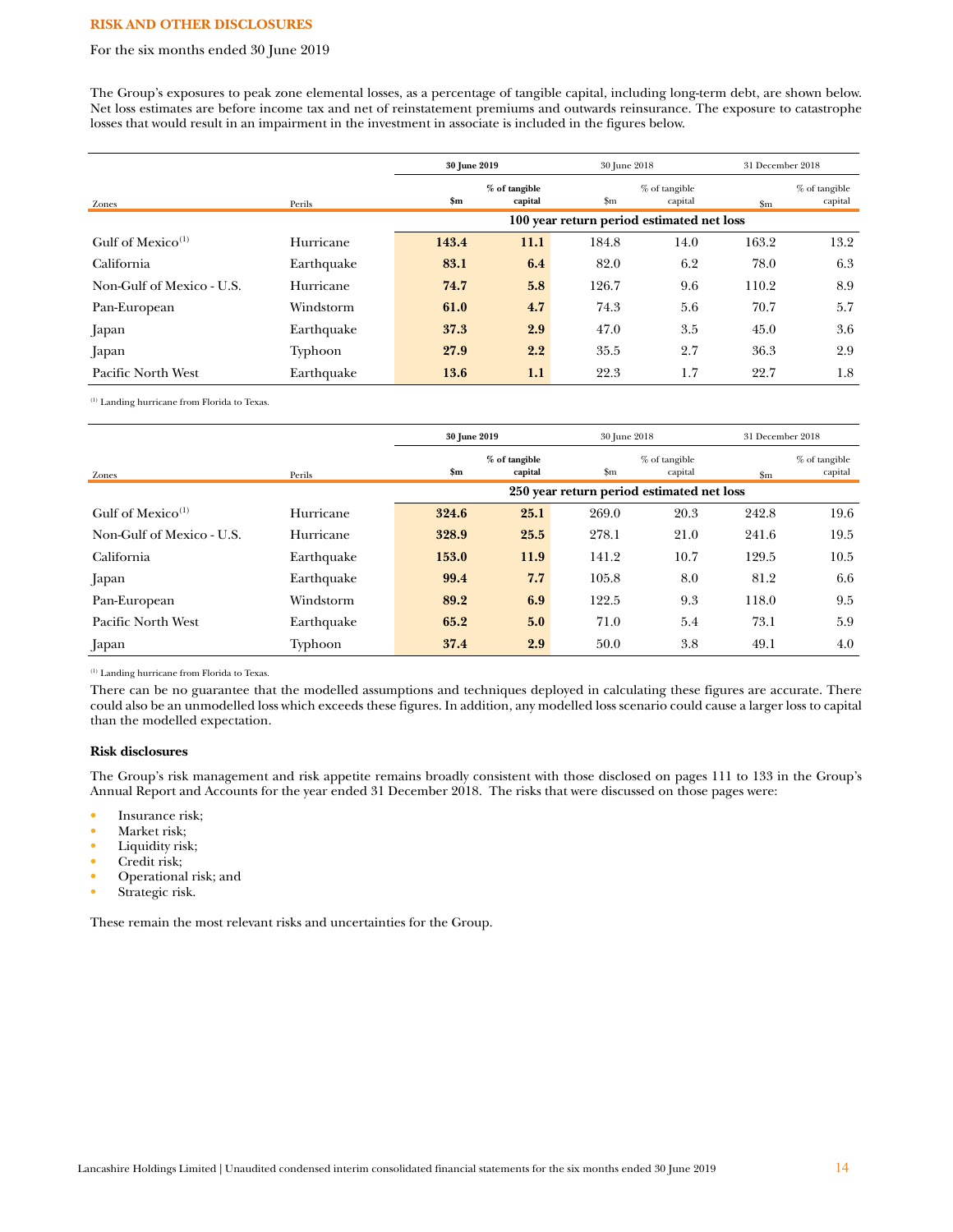For the six months ended 30 June 2019

#### **1. GENERAL INFORMATION**

The Group is a provider of global specialty insurance and reinsurance products with operations in London and Bermuda. LHL was incorporated under the laws of Bermuda on 12 October 2005. On 16 March 2009, LHL was added to the official list and its common shares were admitted to trading on the main market of the LSE; previously LHL's shares were listed on AIM, a subsidiary market of the LSE. Since 21 May 2007 LHL's shares have had a secondary listing on the BSX. LHL's head office and registered office is Power House, 7 Par-la-Ville Road, Hamilton HM 11, Bermuda.

# **2. SEGMENTAL REPORTING**

Management and the Board of Directors review the Group's business primarily by its five principal segments: Property, Energy, Marine, Aviation and Lloyd's. These segments are therefore deemed to be the Group's operating segments for the purposes of segmental reporting. Further sub-classes of business are underwritten within each operating segment. The nature of these individual sub-classes is discussed further in the risk disclosures section on pages 113 to 117 of the Group's Annual Report and Accounts for the year ended 31 December 2018. Operating segment performance is measured by the net underwriting profit or loss and the combined ratio.

All amounts reported are transactions with external parties and associates. There are no significant inter-segmental transactions and there are no significant insurance or reinsurance contracts that insure or reinsure risks in Bermuda, the Group's country of domicile.

### REVENUE AND EXPENSE BY OPERATING SEGMENT

| For the six months ended 30 June 2019                        | Property<br>$\sin$ | <b>Energy</b><br>\$m | <b>Marine</b><br>$\mathbf{Sm}$ | <b>Aviation</b><br>$\mathbf{Sm}$ | Lloyd's<br>$\mathbf{Sm}$ | Total<br>$\mathbf{Sm}$ |
|--------------------------------------------------------------|--------------------|----------------------|--------------------------------|----------------------------------|--------------------------|------------------------|
| Gross premiums written by geographic area                    |                    |                      |                                |                                  |                          |                        |
| U.S. and Canada                                              | 80.3               | 2.6                  |                                |                                  | 75.5                     | 158.4                  |
| Worldwide offshore                                           |                    | 48.4                 | 27.4                           |                                  |                          | 75.8                   |
| Worldwide, including the U.S. and Canada <sup>(1)</sup>      | 20.0               | 2.6                  |                                | 12.2                             | 34.8                     | 69.6                   |
| Europe                                                       | 23.5               | 1.3                  |                                |                                  | 19.1                     | 43.9                   |
| Far East                                                     | 14.2               | 0.5                  |                                |                                  | 6.2                      | 20.9                   |
| Worldwide, excluding the U.S. and Canada <sup>(2)</sup>      | 3.4                | 3.0                  |                                |                                  | 5.3                      | 11.7                   |
| <b>Middle East</b>                                           | 1.9                | 0.9                  |                                |                                  | 1.3                      | 4.1                    |
| Rest of world                                                | 21.0               | 0.8                  |                                |                                  | 23.4                     | 45.2                   |
| <b>Total</b>                                                 | 164.3              | 60.1                 | 27.4                           | 12.2                             | 165.6                    | 429.6                  |
| Outwards reinsurance premiums                                | (95.1)             | (30.7)               | (12.0)                         | (8.0)                            | (61.2)                   | (207.0)                |
| Change in unearned premiums                                  | (57.6)             | (13.0)               | (7.5)                          | 4.3                              | (30.4)                   | (104.2)                |
| Change in unearned premiums on premiums<br>ceded             | 47.7               | 14.7                 | 6.4                            | 1.7                              | 23.8                     | 94.3                   |
| Net premiums earned                                          | 59.3               | 31.1                 | 14.3                           | 10.2                             | 97.8                     | 212.7                  |
| Insurance losses and loss adjustment expenses                | (59.2)             | (25.2)               | 1.6                            | (5.4)                            | (63.8)                   | (152.0)                |
| Insurance losses and loss adjustment expenses<br>recoverable | 56.5               | 2.1                  | (0.4)                          | 2.9                              | 17.5                     | 78.6                   |
| Insurance acquisition expenses                               | (17.2)             | (9.8)                | (5.3)                          | (4.0)                            | (28.1)                   | (64.4)                 |
| Insurance acquisition expenses ceded                         | 2.9                | 0.2                  | 0.2                            | 0.8                              | 0.4                      | 4.5                    |
| Net underwriting profit (loss)                               | 42.3               | (1.6)                | 10.4                           | 4.5                              | 23.8                     | 79.4                   |
| Net unallocated income and expenses                          |                    |                      |                                |                                  |                          | (38.9)                 |
| Profit before tax                                            |                    |                      |                                |                                  |                          | 40.5                   |
| Net loss ratio                                               | $4.6\%$            | 74.3%                | $(8.4)\%$                      | 24.5%                            | 47.3%                    | 34.5%                  |
| Net acquisition cost ratio                                   | 24.1%              | 30.9%                | 35.7%                          | 31.4%                            | 28.3%                    | 28.2%                  |
| Expense ratio                                                |                    |                      |                                |                                  |                          | 23.9%                  |
| <b>Combined ratio</b>                                        | 28.7%              | 105.2%               | 27.3%                          | 55.9%                            | 75.6%                    | 86.6%                  |

(1) Worldwide, including the U.S. and Canada, comprises insurance and reinsurance contracts that insure or reinsure risks in more than one geographic area.

(2) Worldwide, excluding the U.S. and Canada, comprises insurance and reinsurance contracts that insure or reinsure risks in more than one geographic area, but that specifically exclude the U.S. and Canada.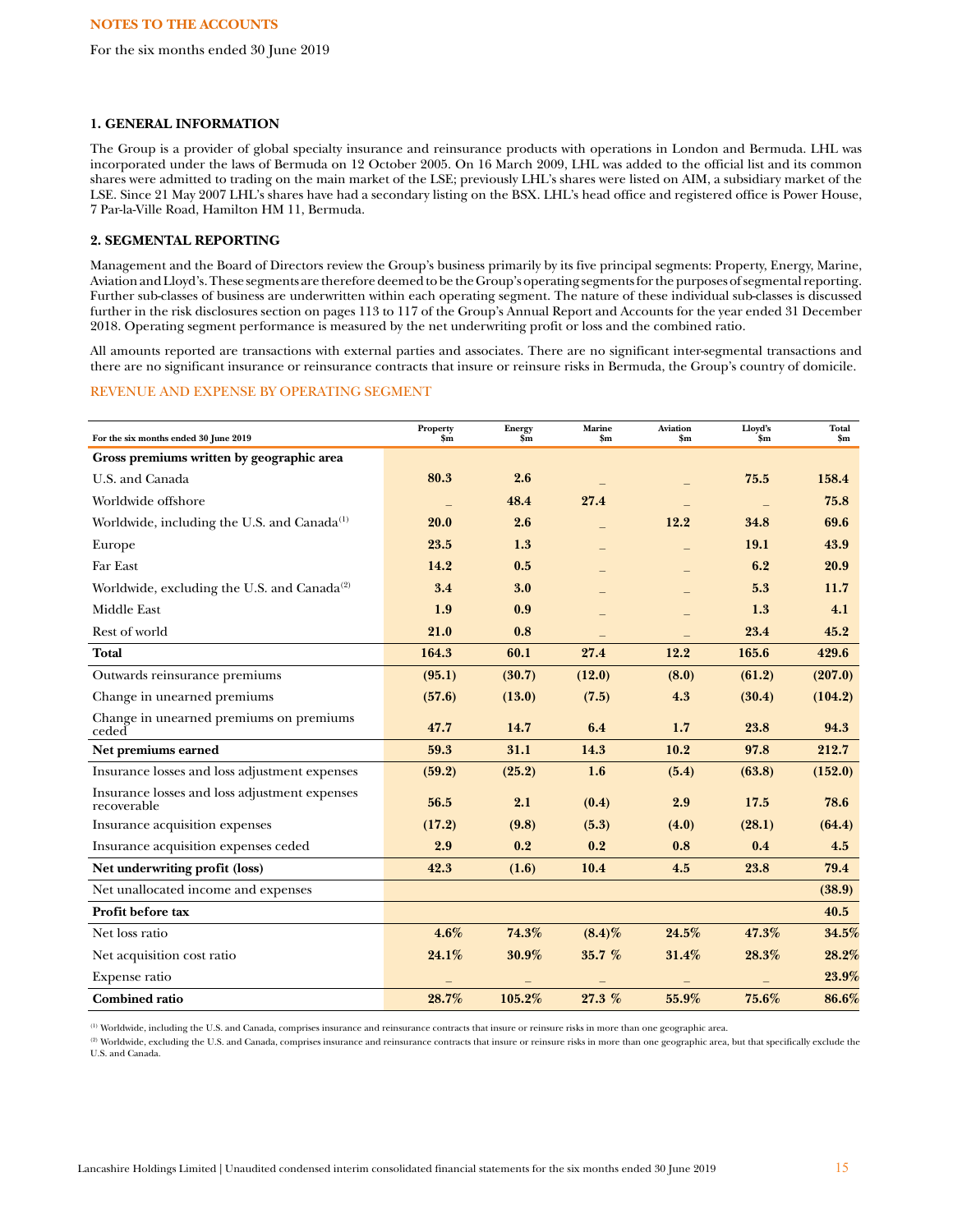For the six months ended 30 June 2019

# REVENUE AND EXPENSE BY OPERATING SEGMENT

| For the six months ended 30 June 2018                        | Property<br>$\sin$ | Energy<br>$\rm{Sm}$ | Marine<br>$_{\rm sm}$ | Aviation<br>$_{\rm sm}$ | Lloyd's<br>$\mathbf{\$m}$ | Total<br>$\mathbf{Sm}$ |
|--------------------------------------------------------------|--------------------|---------------------|-----------------------|-------------------------|---------------------------|------------------------|
| Gross premiums written by geographic area                    |                    |                     |                       |                         |                           |                        |
| U.S. and Canada                                              | 58.0               | 1.0                 |                       |                         | 66.5                      | 125.5                  |
| Worldwide offshore                                           | 0.2                | 57.5                | 24.1                  |                         |                           | 81.8                   |
| Worldwide, including the U.S. and Canada <sup>(1)</sup>      | 23.5               | 5.4                 |                       | 8.8                     | 36.4                      | 74.1                   |
| Europe                                                       | 20.7               | 0.9                 |                       |                         | 15.9                      | 37.5                   |
| Far East                                                     | 15.7               | 0.1                 |                       |                         | 6.0                       | 21.8                   |
| Worldwide, excluding the U.S. and Canada <sup>(2)</sup>      | 3.8                | 1.0                 |                       |                         | 4.5                       | 9.3                    |
| Middle East                                                  | 2.1                | 1.1                 |                       |                         | 0.5                       | 3.7                    |
| Rest of world                                                | 20.1               | 0.8                 | (0.2)                 |                         | 18.1                      | 38.8                   |
| <b>Total</b>                                                 | 144.1              | 67.8                | 23.9                  | 8.8                     | 147.9                     | 392.5                  |
| Outwards reinsurance premiums                                | (65.2)             | (31.0)              | (8.1)                 | (5.4)                   | (48.8)                    | (158.5)                |
| Change in unearned premiums                                  | (41.2)             | (10.5)              | 2.0                   | 1.5                     | (39.3)                    | (87.5)                 |
| Change in unearned premiums on premiums<br>ceded             | 30.6               | 12.9                | 3.8                   | 2.3                     | 22.0                      | 71.6                   |
| Net premiums earned                                          | 68.3               | 39.2                | 21.6                  | 7.2                     | 81.8                      | 218.1                  |
| Insurance losses and loss adjustment expenses                | (6.9)              | 7.5                 | (5.5)                 | (3.0)                   | (43.2)                    | (51.1)                 |
| Insurance losses and loss adjustment expenses<br>recoverable | 4.5                | (0.1)               | (0.1)                 | 3.0                     | 10.9                      | 18.2                   |
| Insurance acquisition expenses                               | (17.0)             | (17.5)              | (7.7)                 | (3.7)                   | (18.8)                    | (64.7)                 |
| Insurance acquisition expenses ceded                         | 1.5                | 0.4                 | (0.2)                 |                         | 0.3                       | 2.0                    |
| Net underwriting profit                                      | 50.4               | 29.5                | 8.1                   | 3.5                     | 31.0                      | 122.5                  |
| Net unallocated income and expenses                          |                    |                     |                       |                         |                           | (47.6)                 |
| Profit before tax                                            |                    |                     |                       |                         |                           | 74.9                   |
| Net loss ratio                                               | 3.5%               | $(18.9)\%$          | 25.9%                 |                         | 39.5%                     | 15.1%                  |
| Net acquisition cost ratio                                   | 22.7%              | 43.6 %              | 36.6%                 | 51.4%                   | 22.6%                     | 28.7%                  |
| Expense ratio                                                |                    |                     |                       |                         |                           | 23.3%                  |
| <b>Combined ratio</b>                                        | 26.2%              | 24.7 %              | 62.5%                 | 51.4%                   | 62.1%                     | 67.1%                  |

(1) Worldwide, including the U.S. and Canada, comprises insurance and reinsurance contracts that insure or reinsure risks in more than one geographic area.

(2) Worldwide, excluding the U.S. and Canada, comprises insurance and reinsurance contracts that insure or reinsure risks in more than one geographic area, but that specifically exclude the U.S. and Canada.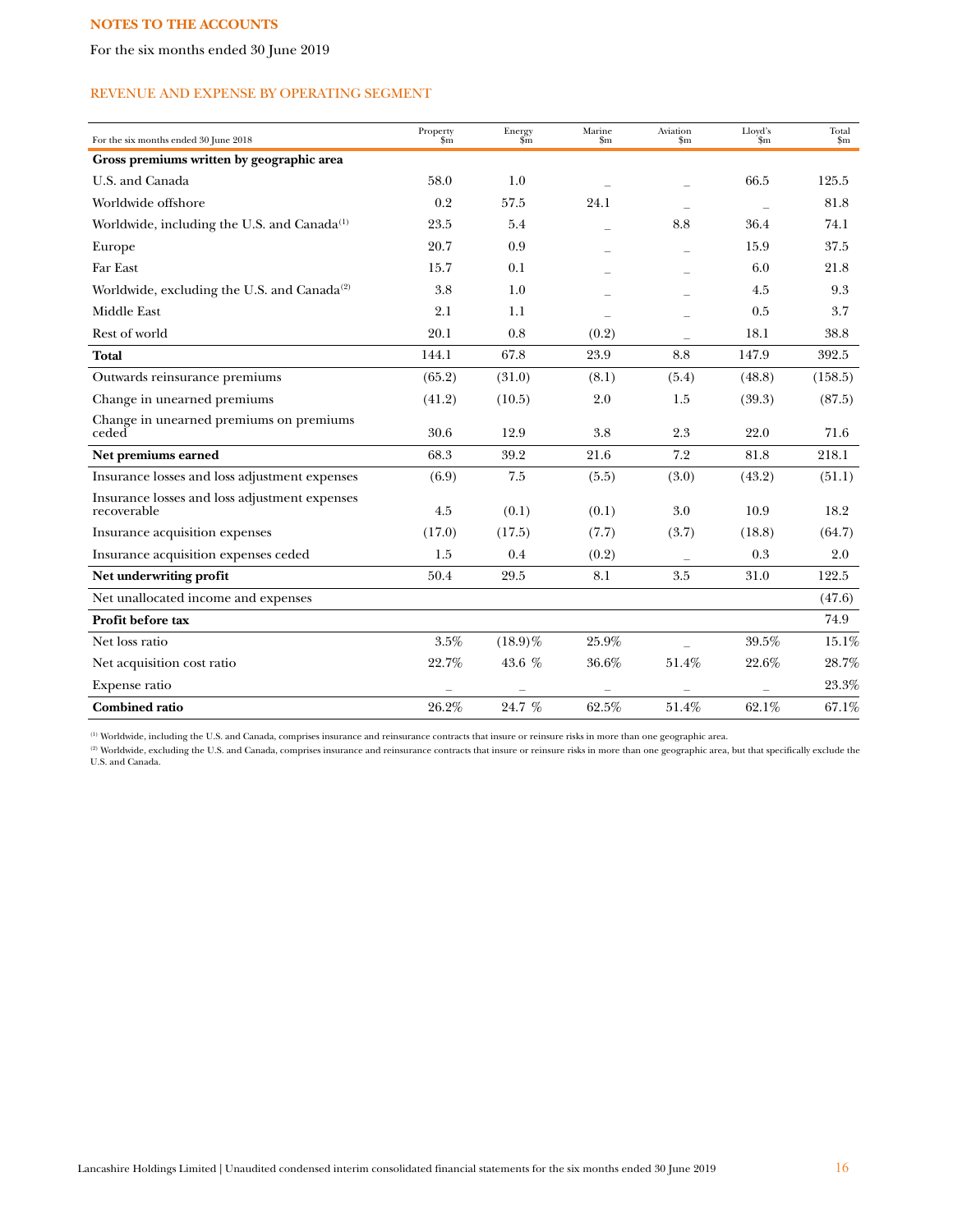For the six months ended 30 June 2019

# REVENUE AND EXPENSE BY OPERATING SEGMENT

| For the year ended 31 December 2018                          | Property<br>$\sin$ | Energy<br>$\widetilde{\mathbf{sm}}$ | Marine<br>$\mathbf{Sm}$ | Aviation<br>$\mathbf{Sm}$ | Lloyd's<br>$\mathbf{\$m}$ | Total<br>$\mathbf{S}$ m |
|--------------------------------------------------------------|--------------------|-------------------------------------|-------------------------|---------------------------|---------------------------|-------------------------|
| Gross premiums written by geographic area                    |                    |                                     |                         |                           |                           |                         |
| U.S. and Canada                                              | 78.9               | 1.8                                 |                         |                           | 107.5                     | 188.2                   |
| Worldwide offshore                                           | 0.3                | 87.0                                | 31.3                    |                           |                           | 118.6                   |
| Worldwide, including the U.S. and Canada $^{(1)}$            | 30.7               | 6.5                                 |                         | 32.9                      | 59.7                      | 129.8                   |
| Europe                                                       | 27.4               | 1.9                                 |                         |                           | 22.0                      | 51.3                    |
| Far East                                                     | 15.3               | 0.5                                 |                         |                           | 13.2                      | 29.0                    |
| Worldwide, excluding the U.S. and Canada <sup>(2)</sup>      | 6.7                | 1.5                                 |                         | 0.1                       | 5.1                       | 13.4                    |
| <b>Middle East</b>                                           | 4.4                | 2.3                                 |                         |                           | 1.5                       | 8.2                     |
| Rest of world                                                | 50.9               | 1.5                                 | (0.2)                   |                           | 47.8                      | 100.0                   |
| <b>Total</b>                                                 | 214.6              | 103.0                               | 31.1                    | 33.0                      | 256.8                     | 638.5                   |
| Outwards reinsurance premiums                                | (90.8)             | (28.9)                              | (20.2)                  | (11.0)                    | (69.9)                    | (220.8)                 |
| Change in unearned premiums                                  | (4.9)              | 7.9                                 | 10.6                    | (7.3)                     | (26.0)                    | (19.7)                  |
| Change in unearned premiums on premiums<br>ceded             | 13.0               | (6.1)                               |                         | 3.1                       | 5.5                       | 15.5                    |
| Net premiums earned                                          | 131.9              | 75.9                                | 21.5                    | 17.8                      | 166.4                     | 413.5                   |
| Insurance losses and loss adjustment expenses                | (93.0)             | 22.0                                | (70.5)                  | (3.6)                     | (162.3)                   | (307.4)                 |
| Insurance losses and loss adjustment expenses<br>recoverable | 48.2               | (1.4)                               | 48.5                    | 3.2                       | 43.5                      | 142.0                   |
| Insurance acquisition expenses                               | (34.8)             | (34.1)                              | (11.4)                  | (9.4)                     | (41.3)                    | (131.0)                 |
| Insurance acquisition expenses ceded                         | 3.3                | 0.5                                 | (0.6)                   | 1.0                       | 0.4                       | 4.6                     |
| Net underwriting profit (loss)                               | 55.6               | 62.9                                | (12.5)                  | 9.0                       | 6.7                       | 121.7                   |
| Net unallocated income and expenses                          |                    |                                     |                         |                           |                           | (88.1)                  |
| Profit before tax                                            |                    |                                     |                         |                           |                           | 33.6                    |
| Net loss ratio                                               | 34.0%              | $(27.1)\%$                          | 102.3%                  | $2.2\%$                   | 71.4%                     | 40.0%                   |
| Net acquisition cost ratio                                   | 23.9%              | 44.3 %                              | 55.8%                   | 47.2%                     | 24.6%                     | $30.6\%$                |
| Expense ratio                                                |                    |                                     |                         |                           |                           | 21.6%                   |
| <b>Combined ratio</b>                                        | 57.9%              | 17.2 %                              | 158.1%                  | 49.4%                     | 96.0%                     | 92.2%                   |

(1) Worldwide, including the U.S. and Canada, comprises insurance and reinsurance contracts that insure or reinsure risks in more than one geographic area.

(2) Worldwide, excluding the U.S. and Canada, comprises insurance and reinsurance contracts that insure or reinsure risks in more than one geographic area, but that specifically exclude the U.S. and Canada.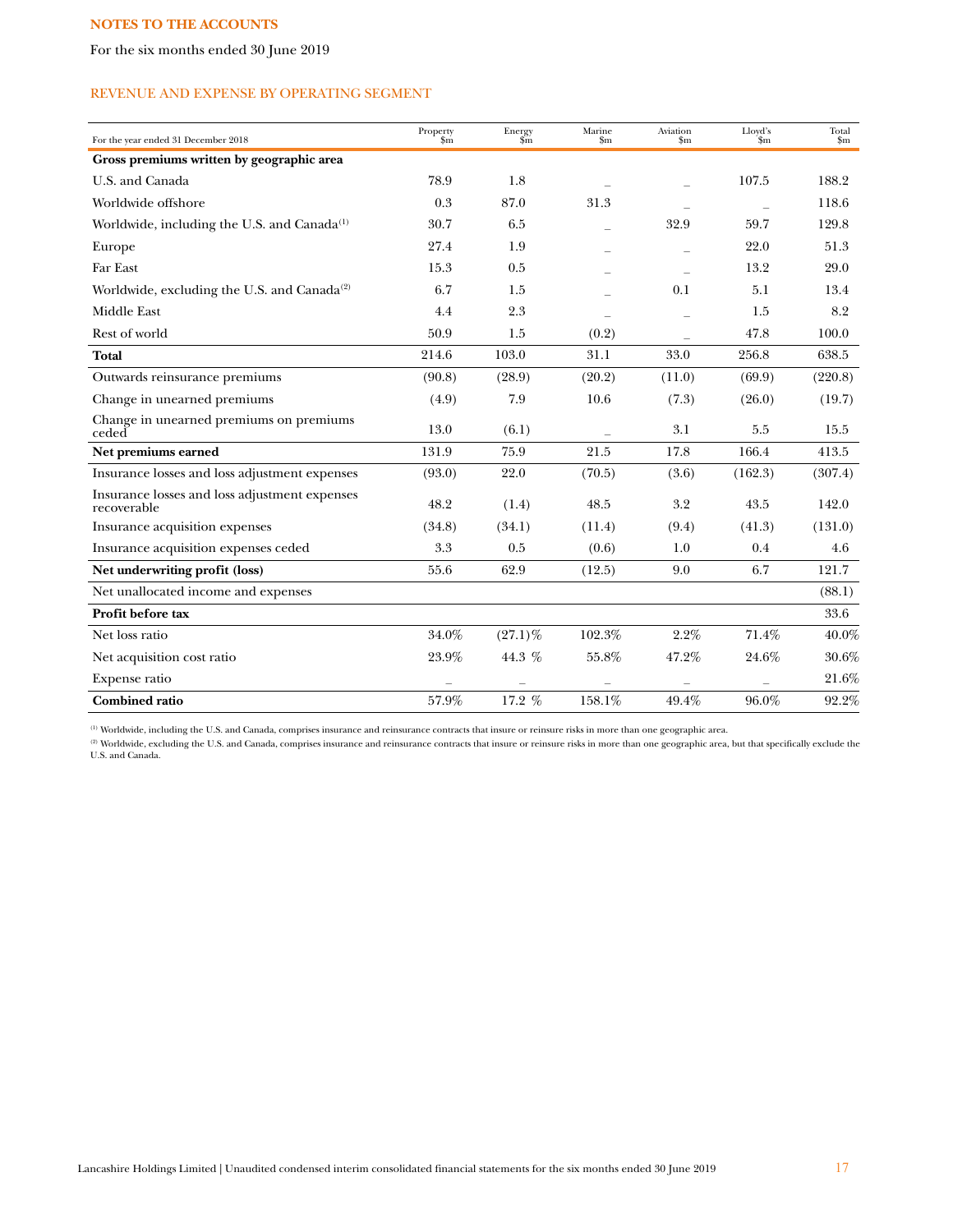For the six months ended 30 June 2019

## **3. INVESTMENT RETURN**

The total investment return for the Group is as follows:

| For the six months ended 30 June 2019          | Net investment<br>income and net<br>other investment<br>income $(losses)^{(1)}$<br>Sm | Net realised<br>(losses) gains<br>and impairments<br>\$m | Net change<br>in unrealised<br>gains/losses on<br><b>AFS</b><br>$\mathbf{Sm}$ | <b>Total investment</b><br>return excluding<br>foreign exchange<br>Sm | Net foreign<br>exchange<br>(losses) gains<br>Sm | <b>Total investment</b><br>return including<br>foreign exchange<br>Sm |
|------------------------------------------------|---------------------------------------------------------------------------------------|----------------------------------------------------------|-------------------------------------------------------------------------------|-----------------------------------------------------------------------|-------------------------------------------------|-----------------------------------------------------------------------|
| Fixed maturity securities - AFS                | 17.9                                                                                  | (0.6)                                                    | 26.9                                                                          | 44.2                                                                  | (0.2)                                           | 44.0                                                                  |
| Fixed maturity securities - at<br><b>FVTPL</b> | 2.3                                                                                   |                                                          |                                                                               | 2.3                                                                   |                                                 | 2.3                                                                   |
| Equity securities - AFS                        |                                                                                       |                                                          | 3.5                                                                           | 3.5                                                                   |                                                 | 3.5                                                                   |
| Hedge funds - at FVTPL                         | 4.2                                                                                   | 0.2                                                      |                                                                               | 4.4                                                                   |                                                 | 4.4                                                                   |
| Other investments                              | 0.8                                                                                   | 0.2                                                      |                                                                               | 1.0                                                                   | 0.7                                             | 1.7                                                                   |
| Cash and cash equivalents                      | 1.7                                                                                   | $\qquad \qquad -$                                        |                                                                               | 1.7                                                                   | 0.4                                             | 2.1                                                                   |
| <b>Total investment return</b>                 | 26.9                                                                                  | (0.2)                                                    | 30.4                                                                          | 57.1                                                                  | 0.9                                             | 58.0                                                                  |

 $^{(1)}$  Net unrealised gains/losses on our FVTPL investments are included within net investment income and net other investment income (losses).

| For the six months ended 30 June 2018 | Net investment<br>income and net<br>other investment<br>income $(losses)^{(1)}$<br>$_{\rm sm}$ | Net realised<br>(losses) gains<br>and impairments<br>$_{\rm Sm}$ | Net change<br>in unrealised<br>gains/losses on<br>AFS<br>$_{\rm sm}$ | Total investment<br>return excluding<br>foreign exchange<br>$_{\rm sm}$ | Net foreign<br>exchange<br>(losses) gains<br>$_{\rm sm}$ | Total investment<br>return including<br>foreign exchange<br>Sm |
|---------------------------------------|------------------------------------------------------------------------------------------------|------------------------------------------------------------------|----------------------------------------------------------------------|-------------------------------------------------------------------------|----------------------------------------------------------|----------------------------------------------------------------|
| Fixed maturity securities - AFS       | 14.9                                                                                           | (3.2)                                                            | (11.6)                                                               | 0.1                                                                     | (2.4)                                                    | (2.3)                                                          |
| Hedge funds - at FVTPL                | 2.9                                                                                            | 1.6                                                              |                                                                      | 4.5                                                                     |                                                          | 4.5                                                            |
| Other investments                     | 0.2                                                                                            | (0.4)                                                            |                                                                      | (0.2)                                                                   | 2.0                                                      | 1.8                                                            |
| Cash and cash equivalents             | 1.0                                                                                            | $\overline{\phantom{m}}$                                         | -                                                                    | $1.0\,$                                                                 | (0.3)                                                    | 0.7                                                            |
| <b>Total investment return</b>        | 19.0                                                                                           | (2.0)                                                            | (11.6)                                                               | 5.4                                                                     | (0.7)                                                    | 4.7                                                            |

(1) Net unrealised gains/losses on our FVTPL investments are included within net investment income and net other investment income (losses).

| For the year ended 31 December 2018            | Net investment<br>income and net<br>other investment<br>income $(losses)^{(1)}$<br>\$m | Net realised<br>(losses) gains<br>and impairments<br>\$m | Net change<br>in unrealised<br>gains/losses on<br>AFS<br>$_{\rm Sm}$ | Total investment<br>return excluding<br>foreign exchange<br>$_{\rm sm}$ | Net foreign<br>exchange<br>(losses) gains<br>$_{\rm Sm}$ | Total investment<br>return including<br>foreign exchange<br>.5m |
|------------------------------------------------|----------------------------------------------------------------------------------------|----------------------------------------------------------|----------------------------------------------------------------------|-------------------------------------------------------------------------|----------------------------------------------------------|-----------------------------------------------------------------|
| Fixed maturity securities - AFS                | 31.8                                                                                   | (6.4)                                                    | (12.4)                                                               | 13.0                                                                    | (5.4)                                                    | 7.6                                                             |
| Fixed maturity securities - at<br><b>FVTPL</b> | (0.7)                                                                                  |                                                          |                                                                      | (0.7)                                                                   |                                                          | (0.7)                                                           |
| Equity securities - AFS                        |                                                                                        |                                                          | (0.5)                                                                | (0.5)                                                                   |                                                          | (0.5)                                                           |
| Hedge funds - at FVTPL                         | (4.7)                                                                                  | 2.3                                                      |                                                                      | (2.4)                                                                   |                                                          | (2.4)                                                           |
| Other investments                              | 1.2                                                                                    | (1.0)                                                    |                                                                      | 0.2                                                                     | 3.8                                                      | 4.0                                                             |
| Cash and cash equivalents                      | 2.9                                                                                    |                                                          |                                                                      | 2.9                                                                     | (0.3)                                                    | 2.6                                                             |
| Total investment return                        | 30.5                                                                                   | (5.1)                                                    | (12.9)                                                               | 12.5                                                                    | (1.9)                                                    | 10.6                                                            |

(1) Net unrealised gains/losses on our FVTPL investments are included within net investment income and net other investment income (losses).

Net realised (losses) gains and impairments includes impairment losses of \$0.1 million (30 June 2018 - \$0.1 million; 31 December 2018 - \$0.4 million) recognised on fixed maturity securities. Realised gains and losses on futures, options contracts and swaps are included in net realised (losses) gains and impairments. Included in net investment income and net other investment income (losses) is \$2.3 million (30 June 2018 - \$2.3 million; 31 December 2018 - \$4.4 million) of investment management, accounting and custodian fees.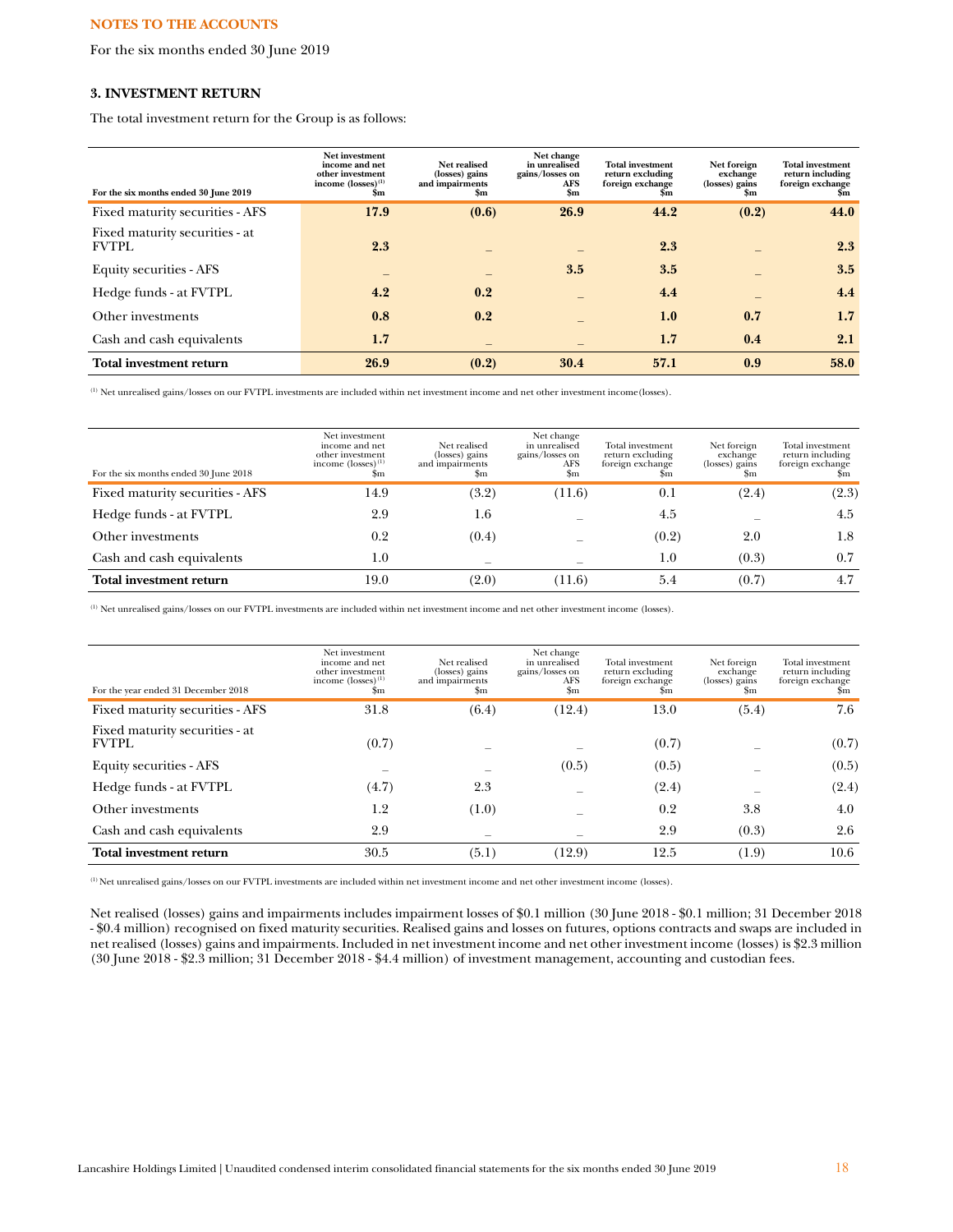For the six months ended 30 June 2019

## **4. TAX**

#### BERMUDA

LHL, LICL, LUK and KCML have received an undertaking from the Bermuda government exempting them from all Bermuda local income, withholding and capital gains taxes until 31 March 2035. At the present time no such taxes are levied in Bermuda.

# UNITED KINGDOM

From 1 January 2019, LHL ceased to be tax resident in the UK and subject to UK corporation tax. The UK subsidiaries of LHL are subject to normal UK corporation tax on all their taxable profits.

|                                                        | <b>Six</b><br>months  | Six<br>months | Twelve<br>months |
|--------------------------------------------------------|-----------------------|---------------|------------------|
|                                                        | 2019<br>$\mathbf{Sm}$ | 2018<br>\$m   | 2018<br>\$m      |
| Corporation tax charge for the period                  | 2.0                   | 0.7           | 2.9              |
| Adjustments in respect of prior period corporation tax | (0.8)                 | 0.1           | (1.9)            |
| Deferred tax credit for the period                     | (0.9)                 | (1.7)         | (5.1)            |
| Adjustments in respect of prior period deferred tax    | 1.1                   | 0.1           | 0.1              |
| Total tax charge (credit)                              | 1.4                   | (0.8)         | (4.0)            |

|                                                                                 | <b>Six</b><br>months | <b>Six</b><br>months | Twelve<br>months |
|---------------------------------------------------------------------------------|----------------------|----------------------|------------------|
|                                                                                 | 2019                 | 2018                 | 2018             |
| Tax reconciliation $(1)$                                                        | $\mathbf{Sm}$        | $\mathbf{Sm}$        | \$m              |
| Profit before tax                                                               | 40.5                 | 74.9                 | 33.6             |
| Tax calculated at the standard corporation tax rate applicable in Bermuda $0\%$ |                      |                      |                  |
| $(2018 - United Kingdom19.0\%)$                                                 |                      | 14.2                 | 6.4              |
| Non-taxable income                                                              |                      | (16.9)               | (13.3)           |
| Effect of income taxed at a higher rate                                         | 0.1                  |                      |                  |
| Adjustments in respect of prior period                                          | 0.3                  | 0.2                  | (1.8)            |
| Differences related to equity based compensation                                | (0.2)                | 0.5                  | 0.4              |
| Other expense permanent differences                                             | 1.2                  | 1.2                  | 4.3              |
| Total tax charge (credit)                                                       | 1.4                  | (0.8)                | (4.0)            |

(1) All tax reconciling balances have been classified as recurring items.

The current tax charge (credit) as a percentage of the Group's profit before tax is 3.5% (30 June 2018 - negative 1.1% ; 31 December 2018 - negative 11.9%). Non taxable income relates to profits of companies within the Group that are non-tax resident in the UK and the share of profit (loss) of associate.

Refer to note 5 for details of the tax credit related to the net change in unrealised gains and losses on investments that are included in accumulated other comprehensive income (loss) within shareholders' equity.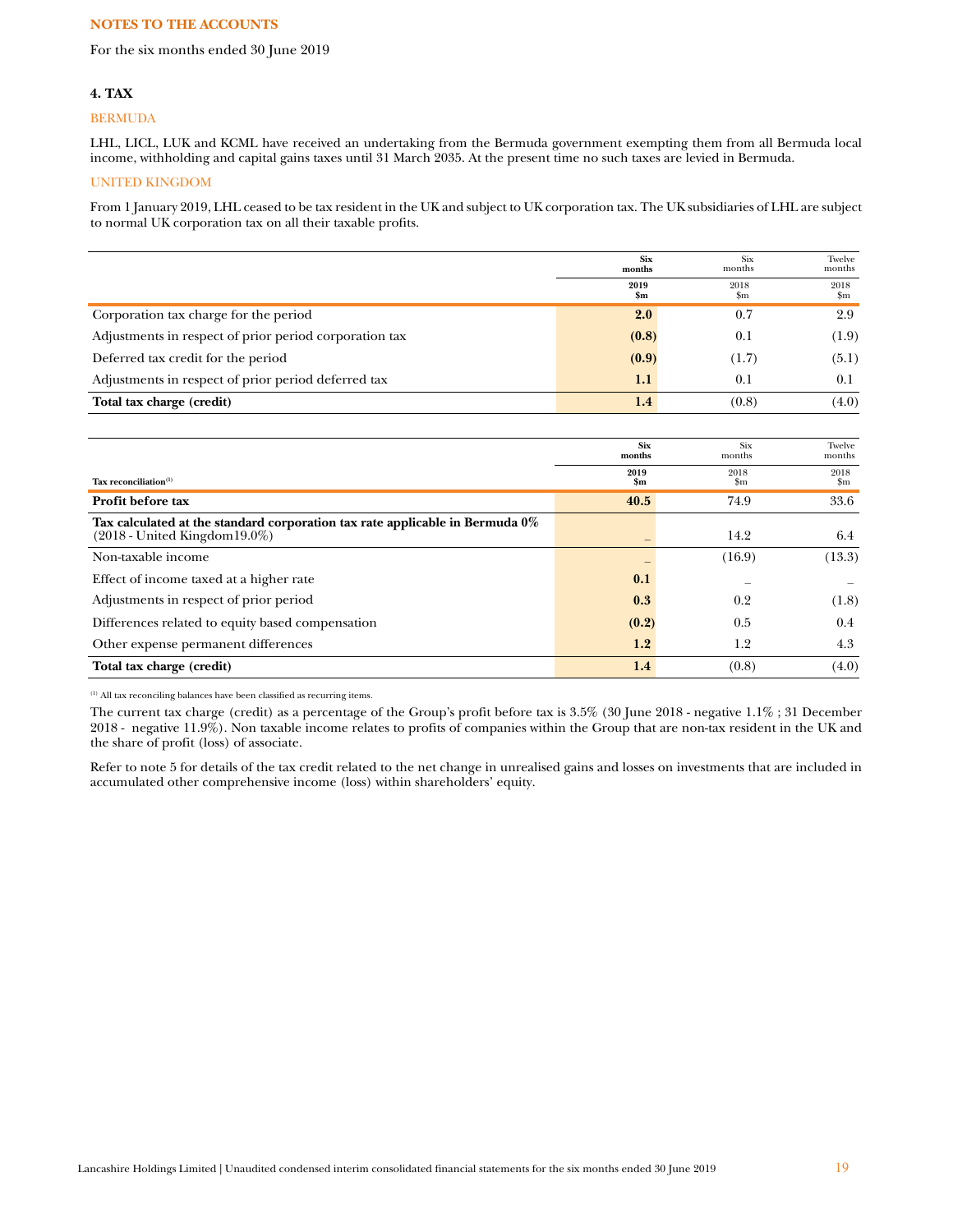For the six months ended 30 June 2019

# **5. INVESTMENTS**

| As at 30 June 2019                                  | Cost or<br>amortised cost<br>\$m\$ | Unrealised gain <sup>(1)</sup><br>$\mathbf{Sm}$ | Unrealised loss <sup>(1)</sup><br>\$m | <b>Estimated</b><br>fair value<br>\$m\$ |
|-----------------------------------------------------|------------------------------------|-------------------------------------------------|---------------------------------------|-----------------------------------------|
| <b>Fixed maturity securities - AFS</b>              |                                    |                                                 |                                       |                                         |
| - Short-term investments                            | 132.7                              | 0.1                                             |                                       | 132.8                                   |
| - Fixed maturity funds                              | 12.3                               | $\qquad \qquad -$                               |                                       | 12.3                                    |
| - U.S. treasuries                                   | 168.6                              | 1.0                                             | (0.2)                                 | 169.4                                   |
| - Other government bonds                            | 47.3                               | 0.4                                             | (0.3)                                 | 47.4                                    |
| - U.S. municipal bonds                              | 13.9                               | 0.3                                             |                                       | 14.2                                    |
| - U.S. government agency debt                       | 74.7                               | 1.4                                             | (0.1)                                 | 76.0                                    |
| - Asset backed securities                           | 114.5                              | 0.7                                             | (2.4)                                 | 112.8                                   |
| - U.S. government agency mortgage backed securities | 94.4                               | 0.8                                             | (0.6)                                 | 94.6                                    |
| - Non-agency mortgage backed securities             | 15.6                               | 0.1                                             | (0.1)                                 | 15.6                                    |
| - Agency commercial mortgage backed securities      | 3.2                                |                                                 | (0.1)                                 | 3.1                                     |
| - Bank loans                                        | 117.6                              | 0.2                                             | (1.7)                                 | 116.1                                   |
| - Corporate bonds                                   | 544.7                              | 8.9                                             | (0.8)                                 | 552.8                                   |
| Total fixed maturity securities - AFS               | 1,339.5                            | 13.9                                            | (6.3)                                 | 1,347.1                                 |
| - Fixed maturity securities - at FVTPL              | 45.7                               | 1.6                                             |                                       | 47.3                                    |
| - Equity securities - AFS                           | 20.0                               | 6.2                                             |                                       | 26.2                                    |
| - Hedge funds - at FVTPL                            | 150.1                              | 15.5                                            | (4.5)                                 | 161.1                                   |
| - Other investments                                 |                                    |                                                 | (0.4)                                 | (0.4)                                   |
| <b>Total investments</b>                            | 1,555.3                            | 37.2                                            | (11.2)                                | 1,581.3                                 |

(1) Includes unrealised foreign exchange gains/(losses) recognised in profit and loss on AFS securities.

| As at 30 June 2018                                  | Cost or<br>amortised cost<br>$\mathbf{S}_{\mathbf{m}}$ | Unrealised gain <sup>(1)</sup><br>\$m | Unrealised loss <sup>(1)</sup><br>$\mathbf{Sm}$ | Estimated<br>fair value<br>$\mathbf{Sm}$ |
|-----------------------------------------------------|--------------------------------------------------------|---------------------------------------|-------------------------------------------------|------------------------------------------|
| <b>Fixed maturity securities - AFS</b>              |                                                        |                                       |                                                 |                                          |
| - Short-term investments                            | 155.8                                                  |                                       | (0.1)                                           | 155.7                                    |
| - Fixed maturity funds                              | 12.4                                                   |                                       |                                                 | 12.4                                     |
| - U.S. treasuries                                   | 208.1                                                  |                                       | (2.2)                                           | 205.9                                    |
| - Other government bonds                            | 66.1                                                   | 0.1                                   | (1.0)                                           | 65.2                                     |
| - U.S. municipal bonds                              | 7.1                                                    | 0.1                                   | (0.1)                                           | 7.1                                      |
| - U.S. government agency debt                       | 101.2                                                  |                                       | (1.1)                                           | 100.1                                    |
| - Asset backed securities                           | 141.3                                                  | 2.5                                   | (1.3)                                           | 142.5                                    |
| - U.S. government agency mortgage backed securities | 127.2                                                  | 0.3                                   | (4.2)                                           | 123.3                                    |
| - Non-agency mortgage backed securities             | 19.2                                                   |                                       |                                                 | 19.2                                     |
| - Non-agency commercial mortgage backed securities  | 0.2                                                    |                                       |                                                 | 0.2                                      |
| - Bank loans                                        | 114.1                                                  | 0.5                                   | (0.8)                                           | 113.8                                    |
| - Corporate bonds                                   | 520.1                                                  | 1.0                                   | (8.4)                                           | 512.7                                    |
| Total fixed maturity securities - AFS               | 1,472.8                                                | 4.5                                   | (19.2)                                          | 1,458.1                                  |
| - Fixed maturity securities - at FVTPL              | 45.7                                                   |                                       |                                                 | 45.7                                     |
| - Equity securities - AFS                           | 20.0                                                   | 3.2                                   |                                                 | 23.2                                     |
| - Hedge funds - at FVTPL                            | 149.7                                                  | 15.4                                  | (2.4)                                           | 162.7                                    |
| - Other investments                                 |                                                        | 0.3                                   | (0.6)                                           | (0.3)                                    |
| <b>Total investments</b>                            | 1,688.2                                                | 23.4                                  | (22.2)                                          | 1,689.4                                  |

(1) Includes unrealised foreign exchange gains/(losses) recognised in profit and loss on AFS securities.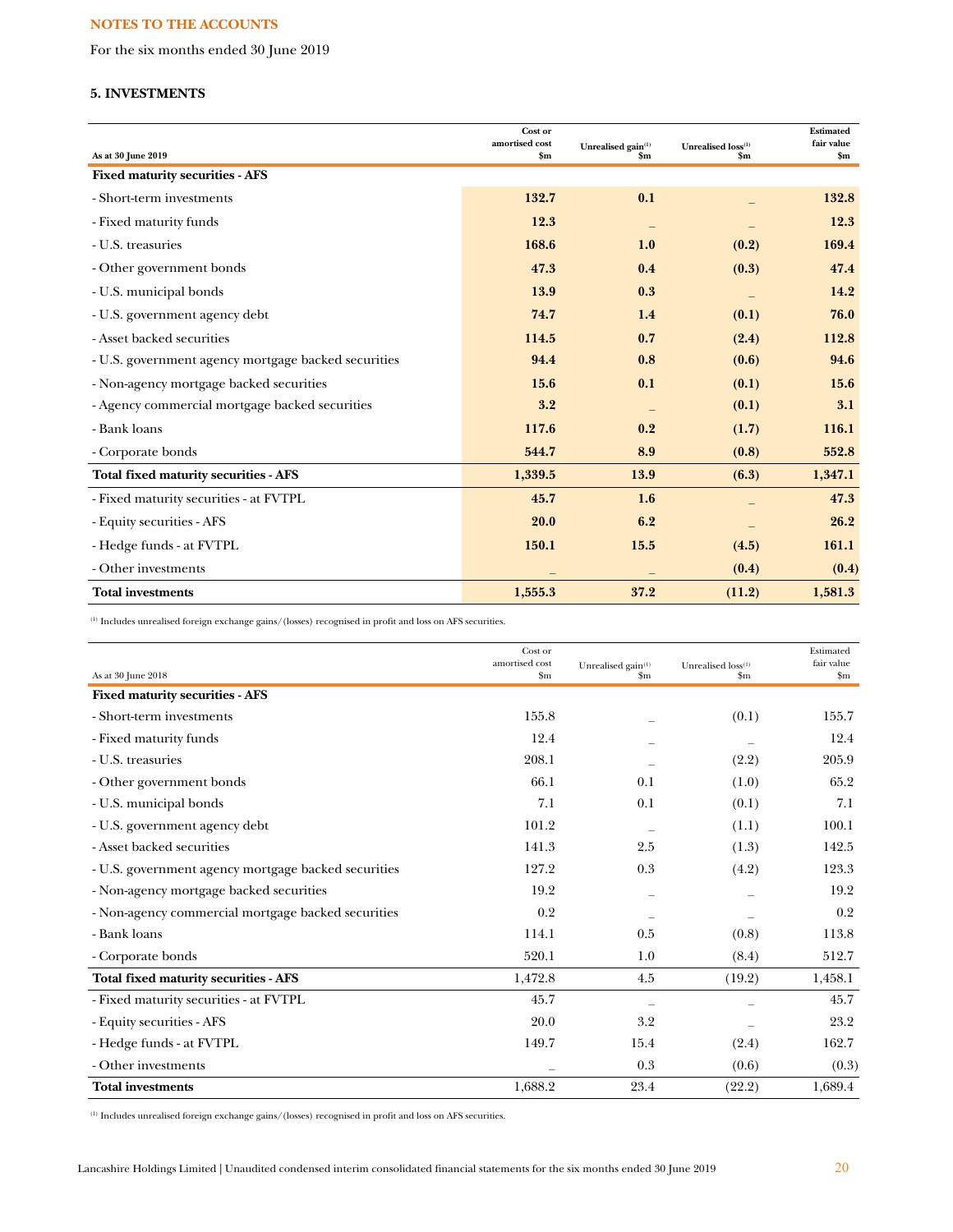For the six months ended 30 June 2019

|                                                     | Cost or<br>amortised cost | Unrealised gain <sup>(1)</sup> | Unrealised loss(1) | Estimated<br>fair value |
|-----------------------------------------------------|---------------------------|--------------------------------|--------------------|-------------------------|
| As at 31 December 2018                              | $\mathbf{Sm}$             | $\mathbf{Sm}$                  | $\mathbf{Sm}$      | $\mathbf{\$m}$          |
| <b>Fixed maturity securities - AFS</b>              |                           |                                |                    |                         |
| - Short-term investments                            | 225.5                     |                                |                    | 225.5                   |
| - Fixed maturity funds                              | 11.4                      |                                |                    | 11.4                    |
| - U.S. treasuries                                   | 187.5                     | 0.3                            | (1.2)              | 186.6                   |
| - Other government bonds                            | 59.8                      | 0.1                            | (1.2)              | 58.7                    |
| - U.S. municipal bonds                              | 5.4                       | $\overline{\phantom{m}}$       |                    | 5.4                     |
| - U.S. government agency debt                       | 88.2                      | 0.4                            | (0.5)              | 88.1                    |
| - Asset backed securities                           | 131.1                     | 1.0                            | (2.8)              | 129.3                   |
| - U.S. government agency mortgage backed securities | 82.2                      | 0.2                            | (2.5)              | 79.9                    |
| - Non-agency mortgage backed securities             | 21.3                      | $\overline{\phantom{0}}$       | (0.2)              | 21.1                    |
| - Agency commercial mortgage backed securities      | 5.3                       |                                | (0.1)              | 5.2                     |
| - Non-agency commercial mortgage backed securities  | 0.5                       |                                |                    | 0.5                     |
| - Bank loans                                        | 114.7                     | 0.1                            | (5.7)              | 109.1                   |
| - Corporate bonds                                   | 528.8                     | 1.0                            | (8.2)              | 521.6                   |
| Total fixed maturity securities - AFS               | 1,461.7                   | 3.1                            | (22.4)             | 1,442.4                 |
| - Fixed maturity securities - at FVTPL              | 45.7                      | $\qquad \qquad$                | (0.7)              | 45.0                    |
| - Equity securities - AFS                           | 20.0                      | 2.7                            |                    | 22.7                    |
| - Hedge funds - at FVTPL                            | 143.0                     | 9.3                            | (3.1)              | 149.2                   |
| - Other investments                                 |                           | 0.1                            | (0.4)              | (0.3)                   |
| <b>Total investments</b>                            | 1,670.4                   | 15.2                           | (26.6)             | 1,659.0                 |

(1) Includes unrealised foreign exchange gains/(losses) recognised in profit and loss on AFS securities.

Accumulated other comprehensive income(loss) is in relation to the Group's AFS fixed maturity and equity securities is as follows:

|                                               | 30 June 2019  | 30 June 2018  | 31 December 2018 |
|-----------------------------------------------|---------------|---------------|------------------|
|                                               | $\mathbf{Sm}$ | $\mathbf{Sm}$ | $\mathbf{Sm}$    |
| Unrealised gains                              | 20.1          | 7.7           | 5.8              |
| Unrealised losses                             | (6.3)         | (19.2)        | (22.4)           |
| Net foreign exchange gains on AFS securities  | 2.1           | (1.7)         | 2.1              |
| Tax provision                                 | (0.6)         | 0.3           | 0.2 <sub>1</sub> |
| Accumulated other comprehensive income (loss) | 15.3          | (12.9)        | (14.3)           |

The Group determines the estimated fair value of each individual security utilising the highest level inputs available. Prices for the Group's investment portfolio are provided by a third-party investment accounting firm whose pricing processes and the controls thereon are subject to an annual audit on both the operation and the effectiveness of those controls. The audit reports are available to clients of the firm and the report is reviewed annually by management. In accordance with their pricing policy, various recognised reputable pricing sources are used including broker-dealers and pricing vendors. The pricing sources use bid prices where available, otherwise indicative prices are quoted based on observable market trade data. The prices provided are compared to the investment managers' pricing. The Group has not made any adjustments to any pricing provided by independent pricing services or its third-party investment managers for the six months ended 30 June 2019 and 30 June 2018 and the year ended 31 December 2018.

The fair value of securities in the Group's investment portfolio is estimated using the following techniques:

## LEVEL (I)

Level (i) investments are securities with quoted prices in active markets. A financial instrument is regarded as quoted in an active market if quoted prices are readily and regularly available from an exchange, dealer, broker, industry group, pricing service or regulatory agency and those prices represent actual and regularly occurring market transactions on an arm's length basis. The Group determines securities classified as Level (i) to include highly liquid U.S. treasuries, certain highly liquid short-term investments and quoted equity securities.

# LEVEL (II)

Level (ii) investments are securities with quoted prices in active markets, for similar assets or liabilities, or securities valued using other valuation techniques for which all significant inputs are based on observable market data. Instruments included in Level (ii) are valued via independent external sources using modelled or other valuation methods.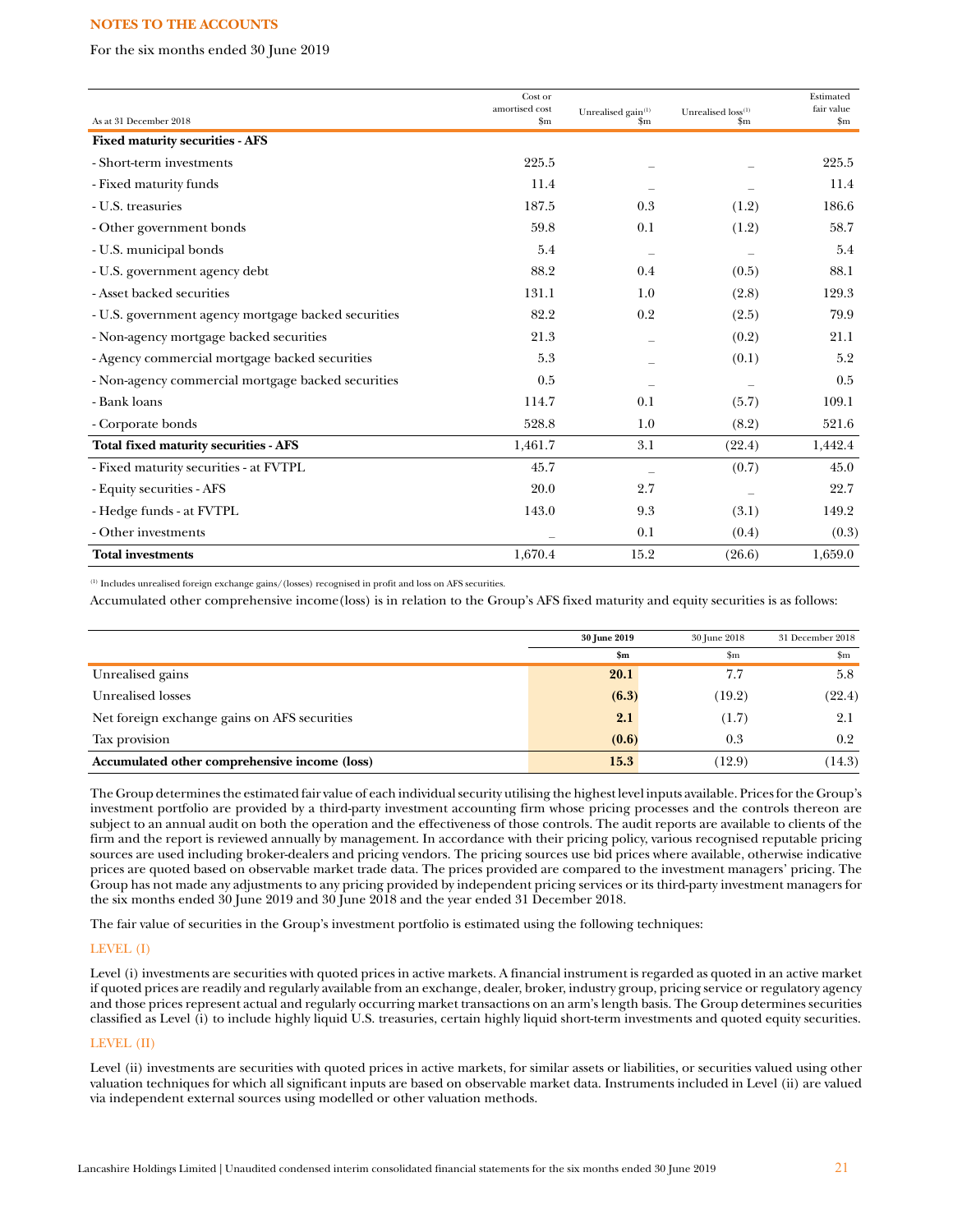For the six months ended 30 June 2019

Such methods are typically industry accepted standard and include:

- broker-dealer quotes;
- pricing models or matrix pricing;
- present values;
- future cash flows;
- yield curves;
- interest rates;
- prepayment speeds; and
- default rates.

Other similar quoted instruments or market transactions may be used.

The Group determines securities classified as Level (ii) to include short-term and fixed maturity investments such as:

- Short-term investments:
- Fixed maturity funds;
- Other government bonds;
- U.S. municipal bonds;
- U.S. government agency debt;
- Asset backed securities;
- U.S. government agency mortgage backed securities;
- Non-agency mortgage backed securities;
- Agency commercial mortgage backed securities;
- Non-agency commercial mortgage backed securities;
- Bank loans;
- Corporate bonds; and
- OTC derivatives, such as options, forward foreign exchange contracts, interest rate swaps and credit default swaps.

#### LEVEL (III)

Level (iii) investments are securities for which valuation techniques are not based on observable market data. The Group classifies hedge funds as Level (iii) assets as the valuation techniques incorporate both observable and unobservable inputs.

The estimated fair values of the Group's hedge funds are determined using a combination of the most recent NAVs provided by each fund's independent administrator and the estimated performance provided by each hedge fund manager. Independent administrators provide monthly reported NAVs with up to a one-month delay in valuation. The most recent NAV available for each hedge fund is adjusted for the estimated performance, as provided by the fund manager, between the NAV date and the reporting date. Historically, estimated fair values incorporating these performance estimates have not been significantly different from subsequent NAVs. Given the Group's knowledge of the underlying investments and the size of the Group's investment therein, we do not anticipate any material variance between estimated valuations and the final NAVs reported by the administrators.

The Group determines whether transfers have occurred between levels of the fair value hierarchy by re-assessing the categorisation at the end of each reporting period based on the lowest level input that is significant to the fair value measurement as a whole.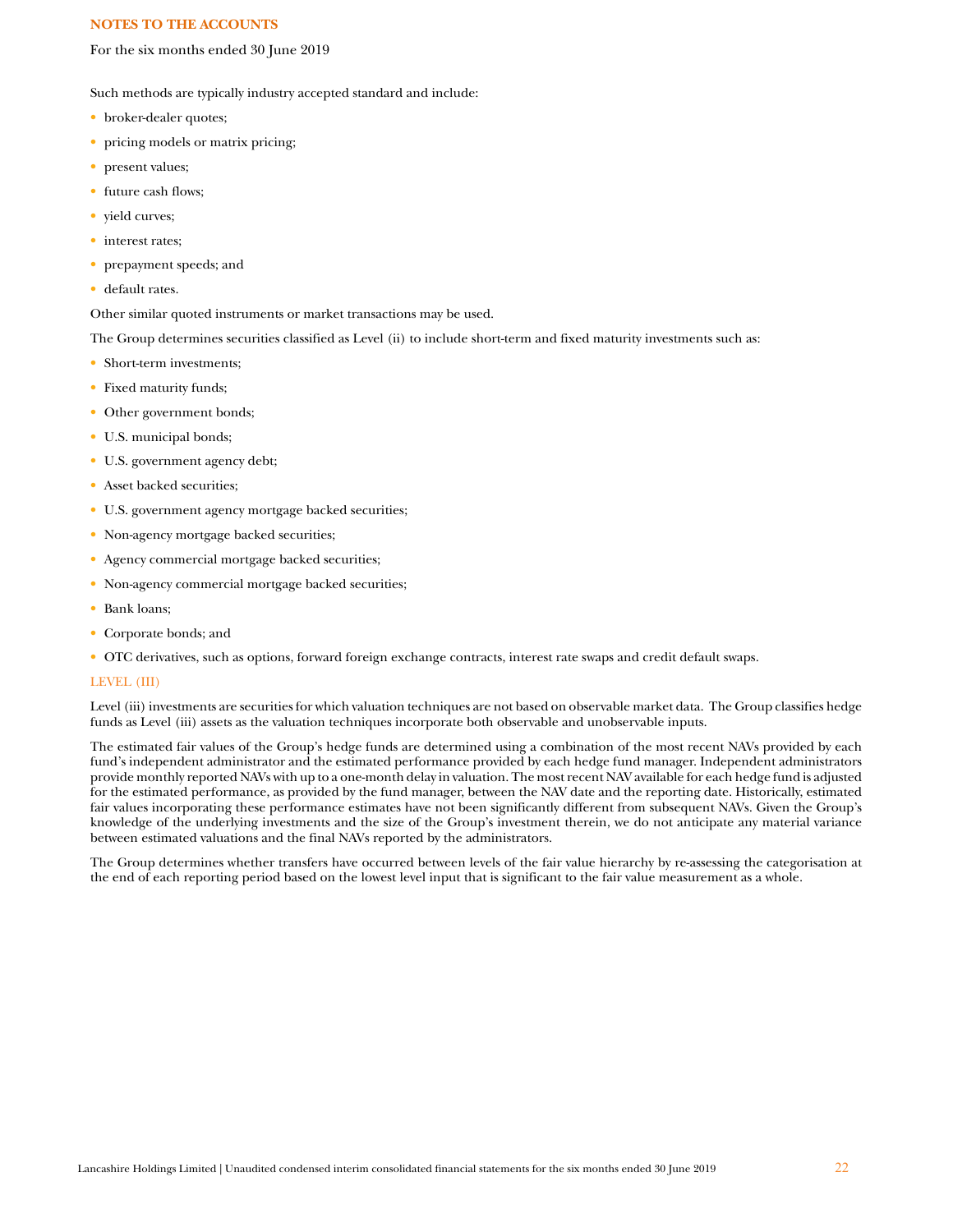For the six months ended 30 June 2019

The fair value hierarchy of the Group's investment holdings is as follows:

| As at 30 June 2019                                  | Level (i)<br>\$m\$ | Level (ii)<br>\$m\$ | Level (iii)<br>$\mathbf{\$m}$ | <b>Total</b><br>\$m\$ |
|-----------------------------------------------------|--------------------|---------------------|-------------------------------|-----------------------|
| <b>Fixed maturity securities - AFS</b>              |                    |                     |                               |                       |
| - Short-term investments                            | 132.8              |                     |                               | 132.8                 |
| - Fixed maturity funds                              |                    | 12.3                |                               | 12.3                  |
| - U.S. treasuries                                   | 169.4              |                     |                               | 169.4                 |
| - Other government bonds                            |                    | 47.4                |                               | 47.4                  |
| - U.S. municipal bonds                              |                    | 14.2                |                               | 14.2                  |
| - U.S. government agency debt                       |                    | 76.0                |                               | 76.0                  |
| - Asset backed securities                           |                    | 112.8               |                               | 112.8                 |
| - U.S. government agency mortgage backed securities |                    | 94.6                |                               | 94.6                  |
| - Non-agency mortgage backed securities             |                    | 15.6                |                               | 15.6                  |
| - Agency commercial mortgage backed securities      |                    | 3.1                 |                               | 3.1                   |
| - Bank loans                                        |                    | 116.1               |                               | 116.1                 |
| - Corporate bonds                                   |                    | 552.8               |                               | 552.8                 |
|                                                     |                    |                     |                               |                       |
| Total fixed maturity securities - AFS               | 302.2              | 1,044.9             |                               | 1,347.1               |
| - Fixed maturity securities - at FVTPL              |                    | 47.3                |                               | 47.3                  |
| - Equity securities - AFS                           | 26.2               |                     |                               | 26.2                  |
| - Hedge funds - at FVTPL                            |                    |                     | 161.1                         | 161.1                 |
| - Other investments                                 |                    | (0.4)               |                               | (0.4)                 |
| <b>Total investments</b>                            | 328.4              | 1,091.8             | 161.1                         | 1,581.3               |

| As at 30 June 2018                                  | Level (i)<br>$\mathbf{Sm}$ | Level (ii)<br>\$m | Level (iii)<br>$\mathop{\mathrm{Sm}}$ | Total<br>$\mathbf{S}$ m |
|-----------------------------------------------------|----------------------------|-------------------|---------------------------------------|-------------------------|
| <b>Fixed maturity securities - AFS</b>              |                            |                   |                                       |                         |
| - Short-term investments                            | 141.4                      | 14.3              |                                       | 155.7                   |
| - Fixed maturity funds                              |                            | 12.4              |                                       | 12.4                    |
| - U.S. treasuries                                   | 205.9                      |                   |                                       | 205.9                   |
| - Other government bonds                            |                            | 65.2              |                                       | 65.2                    |
| - U.S. municipal bonds                              |                            | 7.1               |                                       | 7.1                     |
| - U.S. government agency debt                       |                            | 100.1             |                                       | 100.1                   |
| - Asset backed securities                           |                            | 142.5             |                                       | 142.5                   |
| - U.S. government agency mortgage backed securities |                            | 123.3             |                                       | 123.3                   |
| - Non-agency mortgage backed securities             |                            | 19.2              |                                       | 19.2                    |
| - Non-agency commercial mortgage backed securities  |                            | 0.2               |                                       | 0.2                     |
| - Bank loans                                        |                            | 113.8             |                                       | 113.8                   |
| - Corporate bonds                                   |                            | 512.7             |                                       | 512.7                   |
| Total fixed maturity securities - AFS               | 347.3                      | 1,110.8           |                                       | 1,458.1                 |
| - Fixed maturity securities - at FVTPL              |                            | 45.7              |                                       | 45.7                    |
| - Equity securities - AFS                           | 23.2                       |                   |                                       | 23.2                    |
| - Hedge funds - at FVTPL                            |                            |                   | 162.7                                 | 162.7                   |
| - Other investments                                 |                            | (0.3)             |                                       | (0.3)                   |
| <b>Total investments</b>                            | 370.5                      | 1,156.2           | 162.7                                 | 1,689.4                 |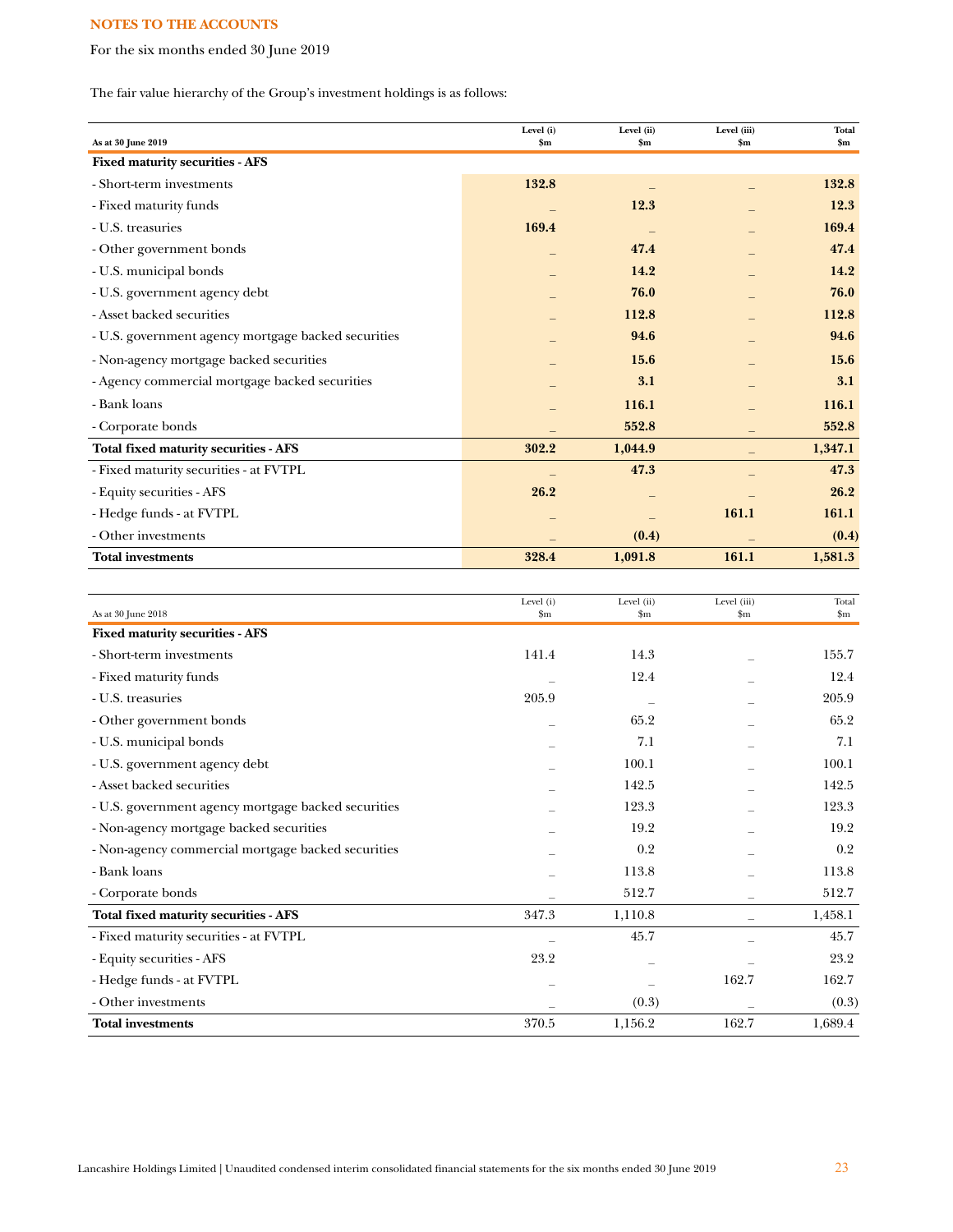For the six months ended 30 June 2019

| As at 31 December 2018                              | Level (i)<br>\$m | Level (ii)<br>$\sin$ | Level (iii)<br>\$m\$ | Total<br>$\mathbf{S}$ m |
|-----------------------------------------------------|------------------|----------------------|----------------------|-------------------------|
| <b>Fixed maturity securities - AFS</b>              |                  |                      |                      |                         |
| - Short-term investments                            | 216.8            | 8.7                  |                      | 225.5                   |
| - Fixed maturity funds                              |                  | 11.4                 |                      | 11.4                    |
| - U.S. treasuries                                   | 186.6            |                      |                      | 186.6                   |
| - Other government bonds                            |                  | 58.7                 |                      | 58.7                    |
| - U.S. municipal bonds                              |                  | 5.4                  |                      | 5.4                     |
| - U.S. government agency debt                       |                  | 88.1                 |                      | 88.1                    |
| - Asset backed securities                           |                  | 129.3                |                      | 129.3                   |
| - U.S. government agency mortgage backed securities |                  | 79.9                 |                      | 79.9                    |
| - Non-agency mortgage backed securities             |                  | 21.1                 |                      | 21.1                    |
| - Agency commercial mortgage backed securities      |                  | 5.2                  |                      | 5.2                     |
| - Non-agency commercial mortgage backed securities  |                  | 0.5                  |                      | 0.5                     |
| - Bank loans                                        |                  | 109.1                |                      | 109.1                   |
| - Corporate bonds                                   |                  | 521.6                |                      | 521.6                   |
| Total fixed maturity securities - AFS               | 403.4            | 1,039.0              | -                    | 1,442.4                 |
| - Fixed maturity securities - at FVTPL              |                  | 45.0                 |                      | 45.0                    |
| - Equity securities - AFS                           | 22.7             |                      |                      | 22.7                    |
| - Hedge funds - at FVTPL                            |                  |                      | 149.2                | 149.2                   |
| - Other investments                                 |                  | (0.3)                |                      | (0.3)                   |
| <b>Total investments</b>                            | 426.1            | 1,083.7              | 149.2                | 1,659.0                 |

The table below analyses the movements in hedge funds classified as Level (iii) investments during the six months ended 30 June 2019 and 30 June 2018 and for the year ended 31 December 2018:

|                                                                       | <b>Hedge funds</b><br>\$m |
|-----------------------------------------------------------------------|---------------------------|
| As at 31 December 2017                                                | 154.0                     |
| Purchases                                                             | 15.1                      |
| Sales                                                                 | (11.6)                    |
| Total net realised and unrealised gains recognised in profit or loss  | 5.2                       |
| As at 30 June 2018                                                    | 162.7                     |
| Purchases                                                             | 2.5                       |
| <b>Sales</b>                                                          | (9.9)                     |
| Total net realised and unrealised losses recognised in profit or loss | (6.1)                     |
| As at 31 December 2018                                                | 149.2                     |
| Purchases                                                             | 12.3                      |
| <b>Sales</b>                                                          | (5.4)                     |
| Total net realised and unrealised gains recognised in profit or loss  | 5.0                       |
| As at 30 June 2019                                                    | 161.1                     |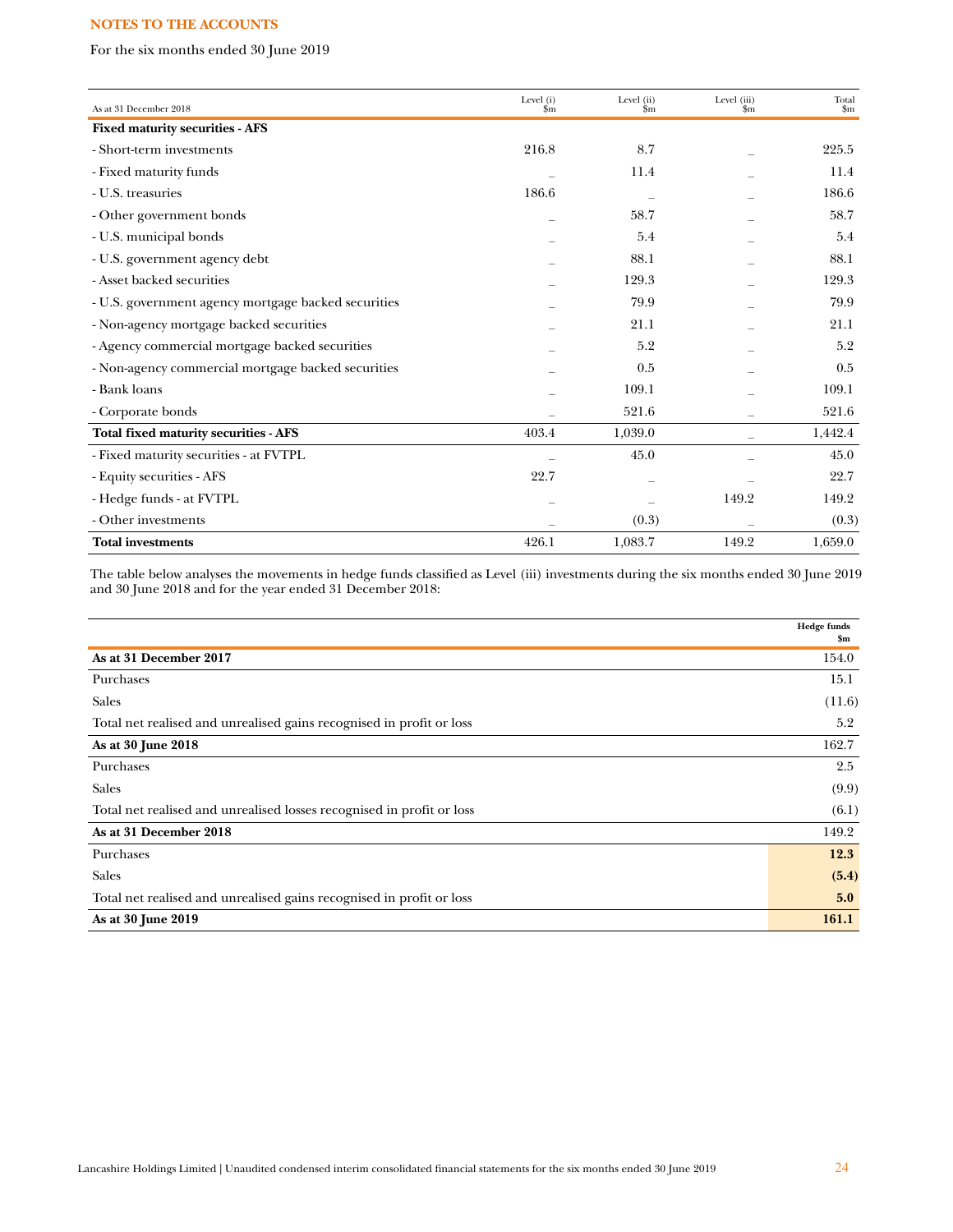For the six months ended 30 June 2019

# **6. LOSSES AND LOSS ADJUSTMENT EXPENSES**

|                                              | Losses<br>and loss adjustment<br>expenses<br>\$m | Reinsurance<br>recoveries<br>\$m | Net losses and<br>loss adjustment<br>expenses<br>\$m |
|----------------------------------------------|--------------------------------------------------|----------------------------------|------------------------------------------------------|
| As at 31 December 2017                       | 933.5                                            | (284.1)                          | 649.4                                                |
| Net incurred losses for:                     |                                                  |                                  |                                                      |
| Prior years                                  | (39.6)                                           | (12.2)                           | (51.8)                                               |
| Current year                                 | 90.7                                             | (6.0)                            | 84.7                                                 |
| Exchange adjustments                         | (4.1)                                            | 0.3                              | (3.8)                                                |
| Incurred losses and loss adjustment expenses | 47.0                                             | (17.9)                           | 29.1                                                 |
| Net paid losses for:                         |                                                  |                                  |                                                      |
| Prior years                                  | 146.3                                            | (61.8)                           | 84.5                                                 |
| Current year                                 | 7.4                                              | (1.5)                            | 5.9                                                  |
| Paid losses and loss adjustment expenses     | 153.7                                            | (63.3)                           | 90.4                                                 |
| As at 30 June 2018                           | 826.8                                            | (238.7)                          | 588.1                                                |
| Net incurred losses for:                     |                                                  |                                  |                                                      |
| Prior years                                  | (84.8)                                           | 9.7                              | (75.1)                                               |
| Current year                                 | 341.1                                            | (133.5)                          | 207.6                                                |
| Exchange adjustments                         | (3.1)                                            | 0.3                              | (2.8)                                                |
| Incurred losses and loss adjustment expenses | 253.2                                            | (123.5)                          | 129.7                                                |
| Net paid losses for:                         |                                                  |                                  |                                                      |
| Prior years                                  | 115.2                                            | (37.3)                           | 77.9                                                 |
| Current year                                 | 49.8                                             | (2.0)                            | 47.8                                                 |
| Paid losses and loss adjustment expenses     | 165.0                                            | (39.3)                           | 125.7                                                |
| As at 31 December 2018                       | 915.0                                            | (322.9)                          | 592.1                                                |
| Net incurred losses for:                     |                                                  |                                  |                                                      |
| Prior years                                  | 38.6                                             | (54.5)                           | (15.9)                                               |
| Current year                                 | 113.4                                            | (24.1)                           | 89.3                                                 |
| Exchange adjustments                         | 2.0                                              | (0.1)                            | 1.9                                                  |
| Incurred losses and loss adjustment expenses | 154.0                                            | (78.7)                           | 75.3                                                 |
| Net paid losses for:                         |                                                  |                                  |                                                      |
| Prior years                                  | 173.7                                            | (93.8)                           | 79.9                                                 |
| Current year                                 | 11.2                                             | (1.4)                            | 9.8                                                  |
| Paid losses and loss adjustment expenses     | 184.9                                            | (95.2)                           | 89.7                                                 |
| As at 30 June 2019                           | 884.1                                            | (306.4)                          | 577.7                                                |

The split of gross losses and loss adjustment expenses between notified outstanding losses, ACRs assessed by management and IBNR is shown below:

|                                  | 30 June 2019   |       | 30 June 2018 |       | 31 December 2018 |       |
|----------------------------------|----------------|-------|--------------|-------|------------------|-------|
|                                  | $\mathbf{\$m}$ | %     | $_{\rm sm}$  | %     | \$m              | $\%$  |
| <b>Outstanding losses</b>        | 352.3          | 39.9  | 303.5        | 36.7  | 315.2            | 34.4  |
| Additional case reserves         | 155.0          | 17.5  | 162.5        | 19.7  | 210.5            | 23.0  |
| Losses incurred but not reported | 376.8          | 42.6  | 360.8        | 43.6  | 389.3            | 42.6  |
| Total                            | 884.1          | 100.0 | 826.8        | 100.0 | 915.0            | 100.0 |

The Group's ceded IBNR balance as at 30 June 2019 amounted to \$175.9 million (30 June 2018 - \$111.2 million, 31 December 2018 - \$156.4 million). The Group's reserve for unpaid losses and loss adjustment expenses for all periods had an estimated duration of approximately two years.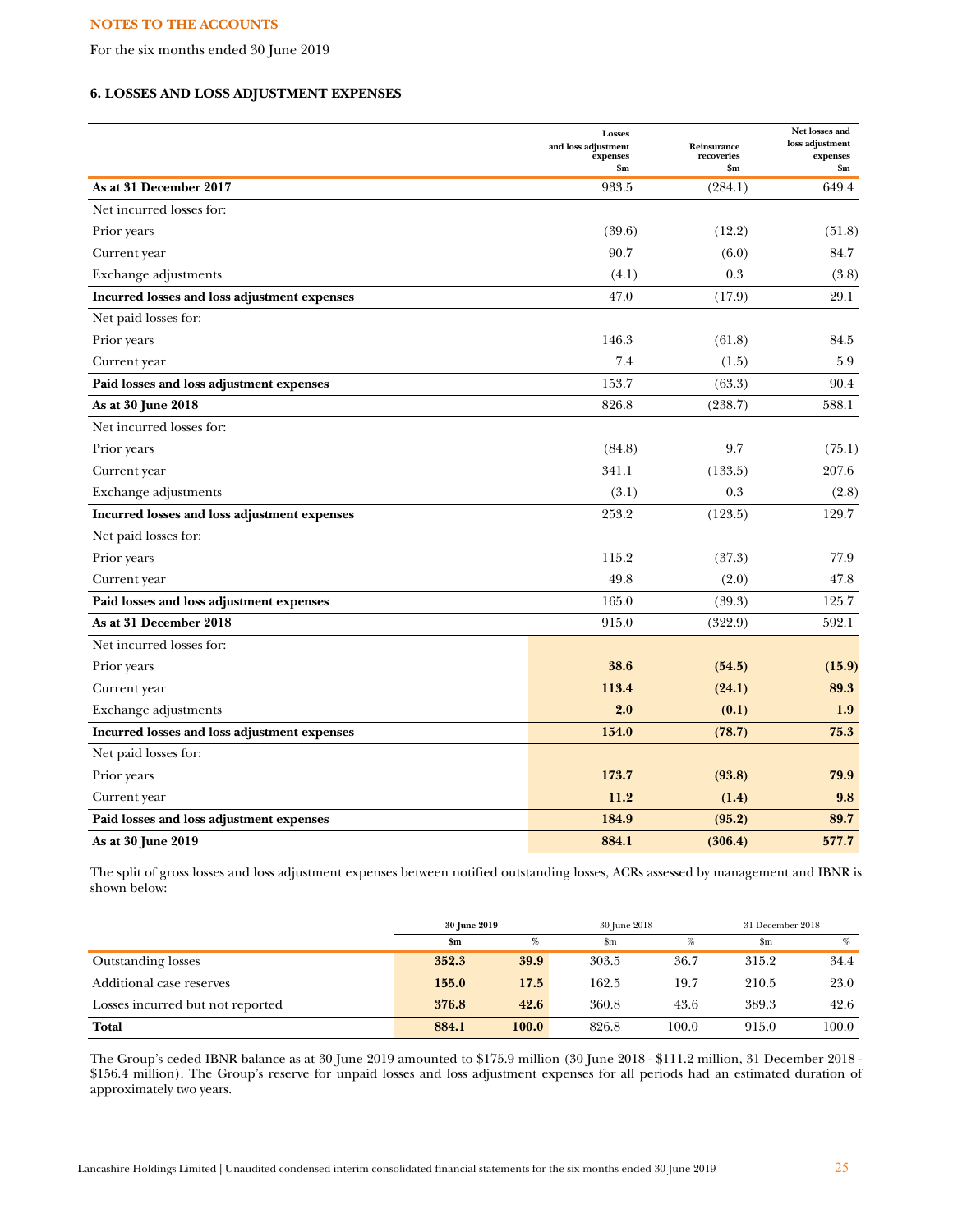For the six months ended 30 June 2019

## CLAIMS DEVELOPMENT

The inherent uncertainty in reserving gives rise to favourable or unfavourable development on the established reserves. The total favourable or unfavourable development on net losses and loss adjustment expenses from prior years, excluding the impact of foreign exchange revaluations, was as follows:

|                                       | 30 June 2019 | 30 June 2018                   | 31 December 2018          |
|---------------------------------------|--------------|--------------------------------|---------------------------|
| Favourable (unfavourable) development | \$m\$        | $\mathbf{Sm}$                  | $\mathbf{S}_{\mathbf{m}}$ |
| 2009 accident year and prior          | 1.7          | 11.4                           | 27.0                      |
| 2010 accident year                    | 2.6          |                                | 1.6                       |
| 2011 accident year                    | 1.9          | 3.7                            | 4.7                       |
| 2012 accident year                    | 0.5          | (1.5)                          | 8.8                       |
| 2013 accident year                    | 0.5          | 2.3                            | 3.5                       |
| 2014 accident year                    | (0.2)        | 2.0                            | 3.4                       |
| 2015 accident year                    |              | 5.1                            | 6.6                       |
| 2016 accident year                    | 9.0          | 19.8                           | 33.3                      |
| 2017 accident year                    | 10.0         | 9.0                            | 38.0                      |
| 2018 accident year                    | (10.1)       | $\qquad \qquad \longleftarrow$ |                           |
| Total favourable development          | 15.9         | 51.8                           | 126.9                     |

## **7. DEFERRED TAX**

|                                | 30 June 2019  | 30 June 2018  | 31 December 2018 |
|--------------------------------|---------------|---------------|------------------|
|                                | $\mathbf{Sm}$ | $\mathbf{Sm}$ | $\mathbf{S}$ m   |
| Equity based compensation      | (2.8)         | (2.0)         | (2.5)            |
| Claims equalisation reserves   | 4.8           | 7.4           | 6.2              |
| Syndicate underwriting profits | (1.2)         | (1.0)         | (3.6)            |
| Syndicate participation rights | 12.6          | 12.8          | 12.7             |
| Other temporary differences    | (1.1)         | (1.8)         | (1.6)            |
| Tax losses carried forward     |               | (0.5)         |                  |
| Net deferred tax liability     | 12.3          | 14.9          | 11.2             |

Deferred tax assets are recognised to the extent that realising the related tax benefit through future taxable profits is likely. It is anticipated that sufficient taxable profits will be available within the Group in 2019 and subsequent years to utilise the deferred tax assets recognised when the underlying temporary differences reverse.

Changes to the UK main rate of corporation tax have been enacted under the Finance Act 2016 reducing the rate to 17.0% from 1 April 2020.

All deferred tax assets and liabilities are classified as non-current.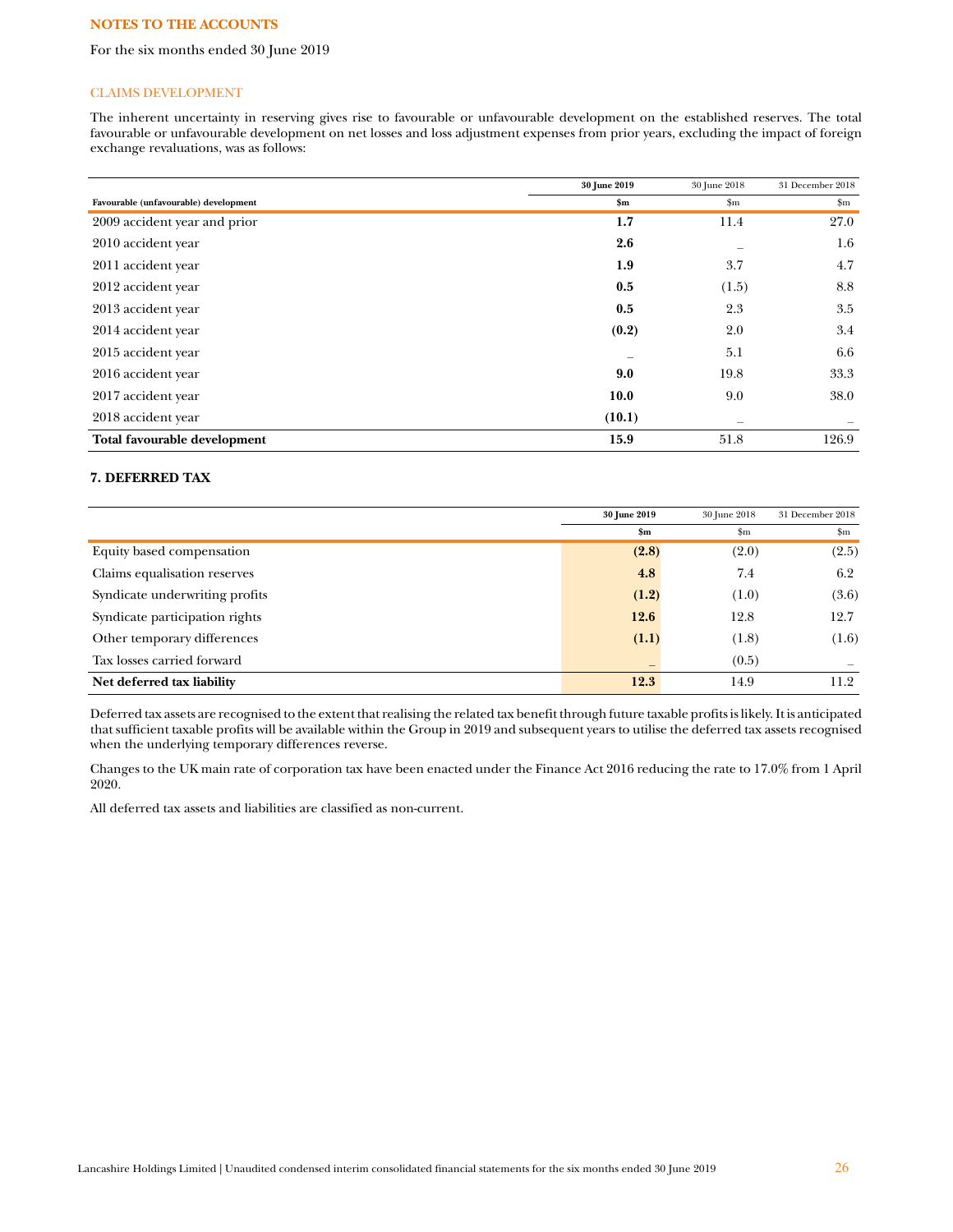For the six months ended 30 June 2019

## **8. LEASES**

The Group leases three properties and several items of office equipment.

#### Right-of-use assets

For the period ended 30 June 2019 the Group had the following right-of-use assets in relation to leases entered into.

|                                            | Property | Equipment     | Total |
|--------------------------------------------|----------|---------------|-------|
|                                            | \$m      | $\mathbf{Sm}$ | \$m   |
| As at 31 December 2018 and 30 June 2018    | -        |               |       |
| Initial recognition on adoption of IFRS 16 | 16.0     | 0.4           | 16.4  |
| <b>Additions</b>                           | 4.4      |               | 4.4   |
| Depreciation charge for the period         | (1.2)    | (0.1)         | (1.3) |
| As at 30 June 2019                         | 19.2     | 0.3           | 19.5  |

Lease liabilities

|                                                             | 30 June 2019  |
|-------------------------------------------------------------|---------------|
|                                                             | $\mathbf{Sm}$ |
| Due in less than one year                                   | 3.5           |
| Due between one and five years                              | 13.2          |
| Due in more than five years                                 | 11.5          |
| Total undiscounted lease liabilities                        | 28.2          |
| Total discounted lease liabilities as per the balance sheet | 22.5          |
| Current                                                     | 2.4           |
| Non-current                                                 | 20.1          |

The Group does not face a significant liquidity risk with regards to its lease liabilities.

Amounts recognised in profit of loss

|                                                            | 30 June 2019  |
|------------------------------------------------------------|---------------|
|                                                            | $\mathbf{Sm}$ |
| Depreciation of right-of-use assets                        | 1.3           |
| Interest expense on lease liabilities                      | 0.7           |
| Expenses relating to short-term leases and variable leases | 0.3           |
| <b>Total</b>                                               | 2.3           |

Total lease payments amounted to \$1.8 million for the period ended 30 June 2019.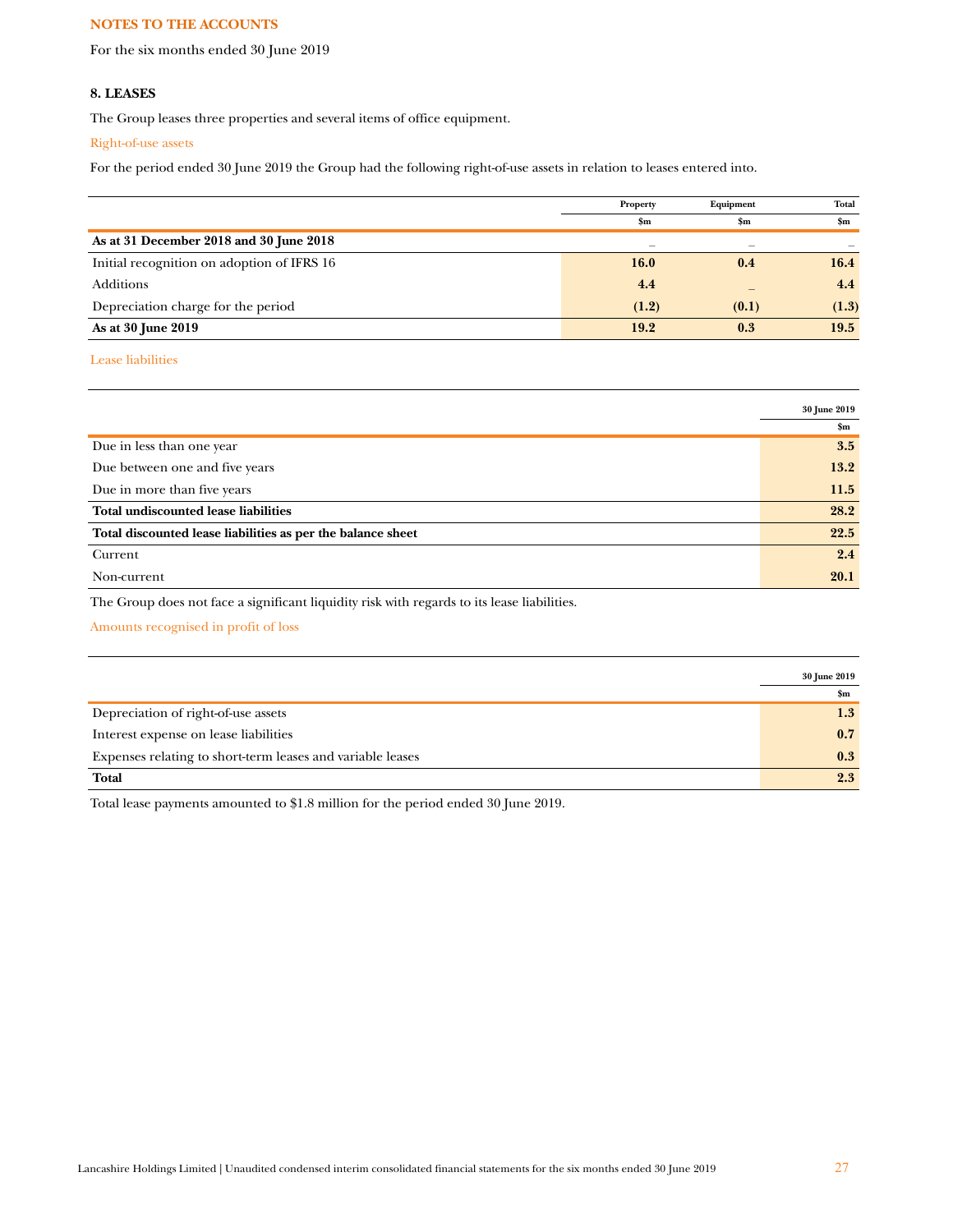For the six months ended 30 June 2019

# **9. EARNINGS PER SHARE**

The following reflects the profit and share data used in the basic and diluted earnings per share computations:

|                                                           | <b>Six</b><br>months         | <b>Six</b><br>months  | Twelve<br>months         |
|-----------------------------------------------------------|------------------------------|-----------------------|--------------------------|
|                                                           | 2019<br>\$m                  | 2018<br>\$m           | 2018<br>$\mathbf{S}$ m   |
| Profit for the period attributable to equity shareholders | 39.1                         | 75.8                  | 37.5                     |
|                                                           |                              |                       |                          |
|                                                           | <b>Six</b><br>months         | <b>Six</b><br>months  | Twelve<br>months         |
|                                                           | 2019                         | 2018                  | 2018                     |
|                                                           | Number of shares             | Number of shares      | Number of shares         |
| Basic weighted average number of shares                   | 201,126,944                  | 200,512,346           | 200,655,440              |
| Dilutive effect of RSS                                    | 1,790,714                    | 1,506,333             | 1,960,322                |
| Diluted weighted average number of shares                 | 202,917,658                  | 202,018,679           | 202,615,762              |
|                                                           |                              |                       |                          |
| Earnings per share                                        | <b>Six</b><br>months<br>2019 | Six<br>months<br>2018 | Twelve<br>months<br>2018 |
| <b>Basic</b>                                              | \$0.19                       | \$0.38                | \$0.19                   |
|                                                           |                              |                       |                          |
| Diluted                                                   | \$0.19                       | \$0.38                | \$0.19                   |

Equity based compensation awards are only treated as dilutive when their conversion to common shares would decrease earnings per share or increase loss per share from continuing operations. Unvested restricted shares without performance criteria are therefore included in the number of potentially dilutive shares. Incremental shares from ordinary restricted share options, where relevant performance criteria have not been met, are not included in the calculation of dilutive shares.

# **10. RELATED PARTY DISCLOSURES**

## KEY MANAGEMENT COMPENSATION

Remuneration for key management (the Group's Executive Directors and Non-Executive Directors) was as follows:

|                              | <b>Six</b><br>months | Six<br>months | Twelve<br>months    |
|------------------------------|----------------------|---------------|---------------------|
|                              | 2019<br>\$m          | 2018<br>\$m   | 2018<br>$_{\rm Sm}$ |
| Short-term compensation      | 1.8                  | 1.6           | 2.3                 |
| Equity based compensation    | 0.6                  | 0.6           | 1.2                 |
| Directors' fees and expenses | 1.1                  | 1.0           | 1.9                 |
| Total                        | 3.5                  | 3.2           | 5.4                 |

Non-Executive Directors do not receive any benefits in addition to their agreed fees and expenses and do not participate in any of the Group's incentive, performance or pension plans.

#### TRANSACTIONS WITH ASSOCIATE

In 2013 KCML entered into an underwriting services agreement with KRL and KHL to provide various services relating to underwriting, actuarial, premium payments and relevant deductions, acquisition expenses and receipt of claims. For the period ended 30 June 2019 the Group recognised \$1.9 million (30 June 2018 - \$2.0 million; 31 December 2018 - \$6.6 million) of service fees and profit commissions in other income in relation to this agreement.

During the period ended 30 June 2019, the Group committed \$6.9 million (30 June 2018 - \$nil; 31 December 2018 - \$35.8 million) of capital to KHL. During the period ended 30 June 2019, KHL returned \$8.9 million of capital to the Group (30 June 2018 - \$20.5 million; 31 December 2018 - \$21.0 million).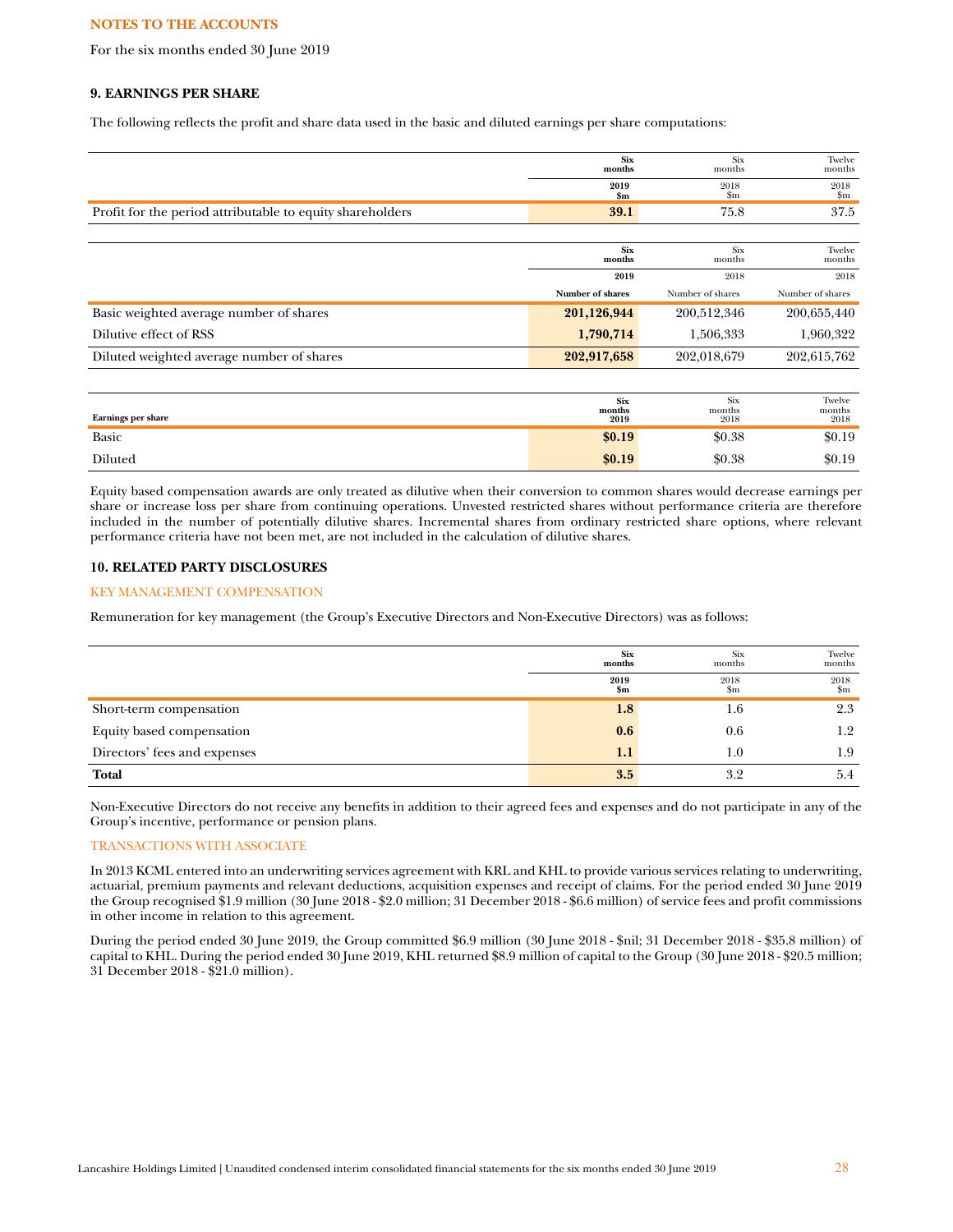For the six months ended 30 June 2019

## **11. COMMITMENTS**

As at 30 June 2019 the Group has a commitment of \$100.0 million (30 June 2018 - \$100.0 million; 31 December 2018 - \$100.0 million) relating to two credit facility funds.

## **12. SUBSEQUENT EVENTS**

# DIVIDEND

On 24 July 2019 the Board of Directors declared the payment of an interim ordinary dividend of \$0.05 per common share (approximately £0.04 pence per common share) to shareholders of record on 9 August 2019, with a settlement date of 6 September 2019. The total dividend payable, will be approximately \$10.1 million. An amount equivalent to the dividend accrues on all RSS options and is paid at the time of exercise, pro-rata according to the number of RSS options that vest.

On 24 July 2019, the Board of Directors approved a \$31.0 million uncollateralised letter of credit facility. The facility is expected to be in place on or around 1 August 2019 and will expire on 31 December 2019. It is available for utilisation by LICL and guaranteed by LHL for FAL purposes.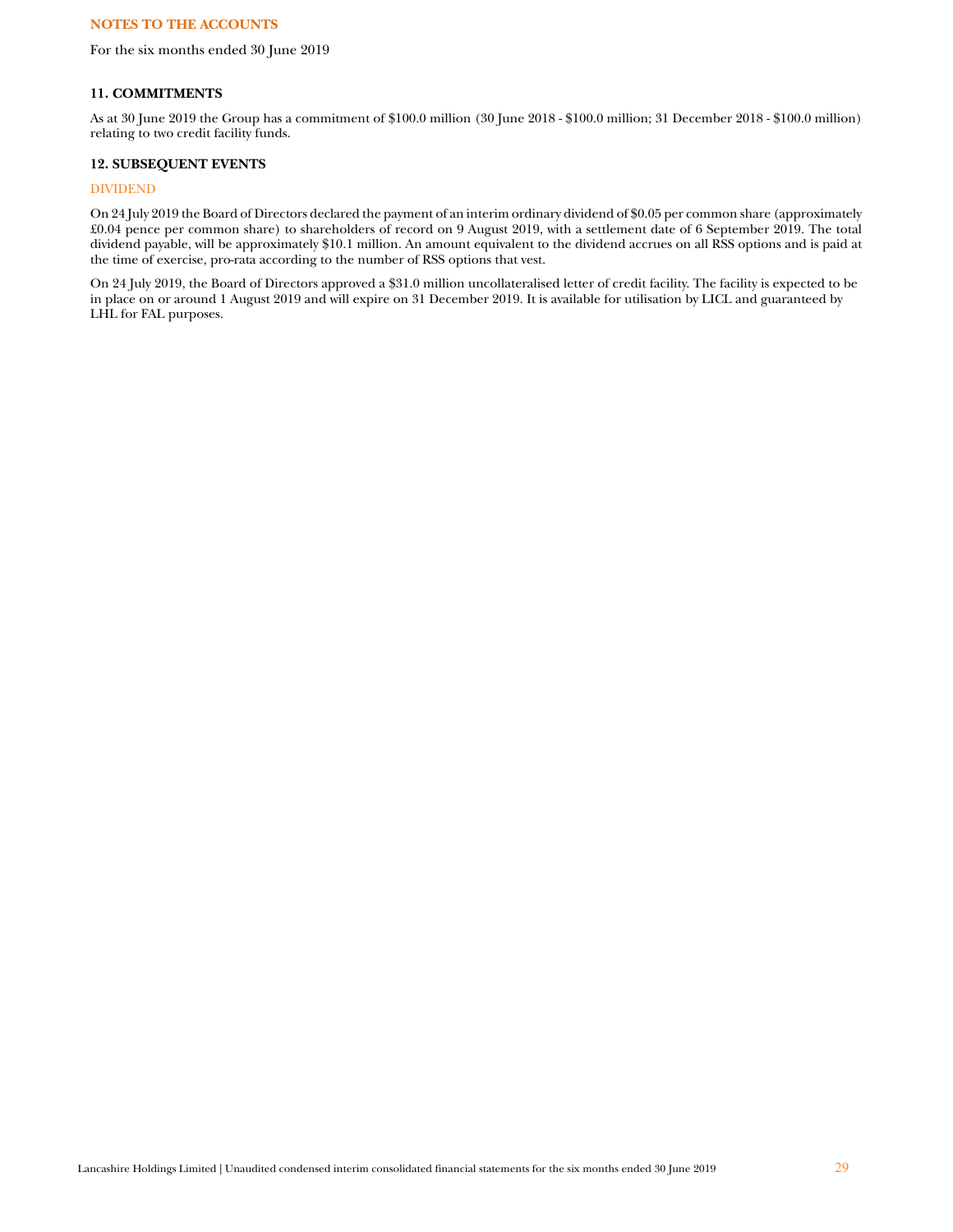# <span id="page-29-0"></span>**Statement of Directors' responsibilities**

The Directors confirm to the best of their knowledge, that the unaudited condensed interim consolidated financial statements have been prepared in accordance with IAS 34 as adopted by the EU and where IFRS is silent, as it is in respect of certain aspects relating to the measurement of insurance products, U.S GAAP have been considered and the interim management report herein includes a fair review of the information required by sections 4.2.7R and 4.2.8R of the Disclosure and Transparency Rules of the United Kingdom's Financial Conduct Authority, being:

- an indication of important events during the first six months of 2019 and their impact on the unaudited condensed interim consolidated financial statements, and a description of the principal risks and uncertainties for the remaining six months of the year; and
- related party transactions that have taken place in the first six months of 2019 and that have materially affected the consolidated financial position or performance of LHL during that period, and any changes in the related party transactions described in the last Annual Report and Accounts that could have such a material effect.

The Directors also confirm that, in view of the unaudited condensed interim consolidated financial statements and the information contained within the interim management report, the business is a going concern. The Directors of the Company are listed on pages 50-51 of the LHL 2018 Annual Report and Accounts. The individuals responsible for authorising the responsibility statement on behalf of the Board on 24 July 2019 are:

**Peter Clarke Elaine Whelan Director/Chairman Director/CFO**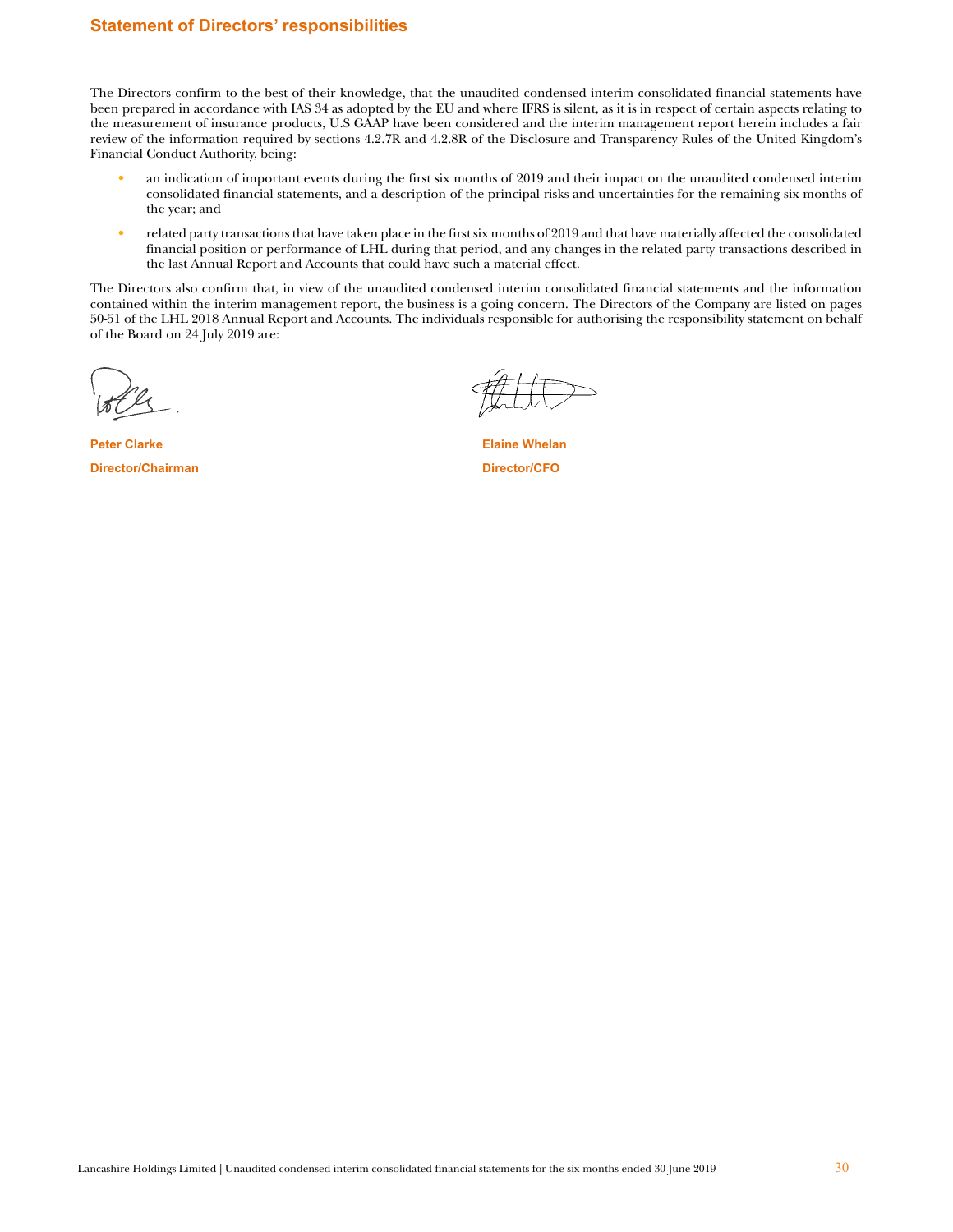# <span id="page-30-0"></span>INDEPENDENT REVIEW REPORT TO LANCASHIRE HOLDINGS LIMITED

#### Conclusion

We have been engaged by the Company to review the condensed set of interim consolidated financial statements in the half-yearly financial report for the six months ended 30 June 2019 which comprises the condensed interim consolidated statement of comprehensive income, the condensed interim consolidated balance sheet, the condensed interim consolidated statement of changes in shareholders' equity, the condensed interim statement of consolidated cash flows, the risk and other disclosures and the related explanatory notes.

Based on our review, nothing has come to our attention that causes us to believe that the condensed set of interim consolidated financial statements in the half-yearly financial report for the six months ended 30 June 2019 is not prepared, in all material respects, in accordance with IAS 34 Interim Financial Reporting as adopted by the EU and the Disclosure Guidance and Transparency Rules ("the DTR") of the UK's Financial Conduct Authority ("the UK FCA").

#### **Scope of review**

We conducted our review in accordance with International Standard on Review Engagements (UK and Ireland) 2410 Review of Interim *Financial Information Performed by the Independent Auditor of the Entity* issued by the Auditing Practices Board for use in the UK. A review of interim financial information consists of making enquiries, primarily of persons responsible for financial and accounting matters, and applying analytical and other review procedures. We read the other information contained in the half-yearly financial report and consider whether it contains any apparent misstatements or material inconsistencies with the information in the condensed set of interim consolidated financial statements.

A review is substantially less in scope than an audit conducted in accordance with International Standards on Auditing (UK) and consequently does not enable us to obtain assurance that we would become aware of all significant matters that might be identified in an audit. Accordingly, we do not express an audit opinion.

#### Directors' responsibilities

The half-yearly financial report is the responsibility of, and has been approved by, the Directors. The Directors are responsible for preparing the half-yearly financial report in accordance with the DTR of the UK FCA.

As disclosed in the basis of preparation on page 13 the annual consolidated financial statements of the Company are prepared in accordance with International Financial Reporting Standards as adopted by the EU. The Directors are responsible for preparing the condensed set of interim consolidated financial statements included in the half-yearly financial report in accordance with IAS 34 as adopted by the EU.

#### **2Our** responsibility

Our responsibility is to express to the Company a conclusion on the condensed set of interim consolidated financial statements in the half-yearly financial report based on our review.

#### The purpose of our review work and to whom we owe our responsibilities

This report is made solely to the Company in accordance with the terms of our engagement to assist the Company in meeting the requirements of the DTR of the UK FCA. Our review has been undertaken so that we might state to the Company those matters we are required to state to it in this report and for no other purpose. To the fullest extent permitted by law, we do not accept or assume responsibility to anyone other than the Company for our review work, for this report, or for the conclusions we have reached.

**Rees Aronson** for and on behalf of KPMG LLP *Chartered Accountants* 15 Canada Square E14 5GL 24 July 2019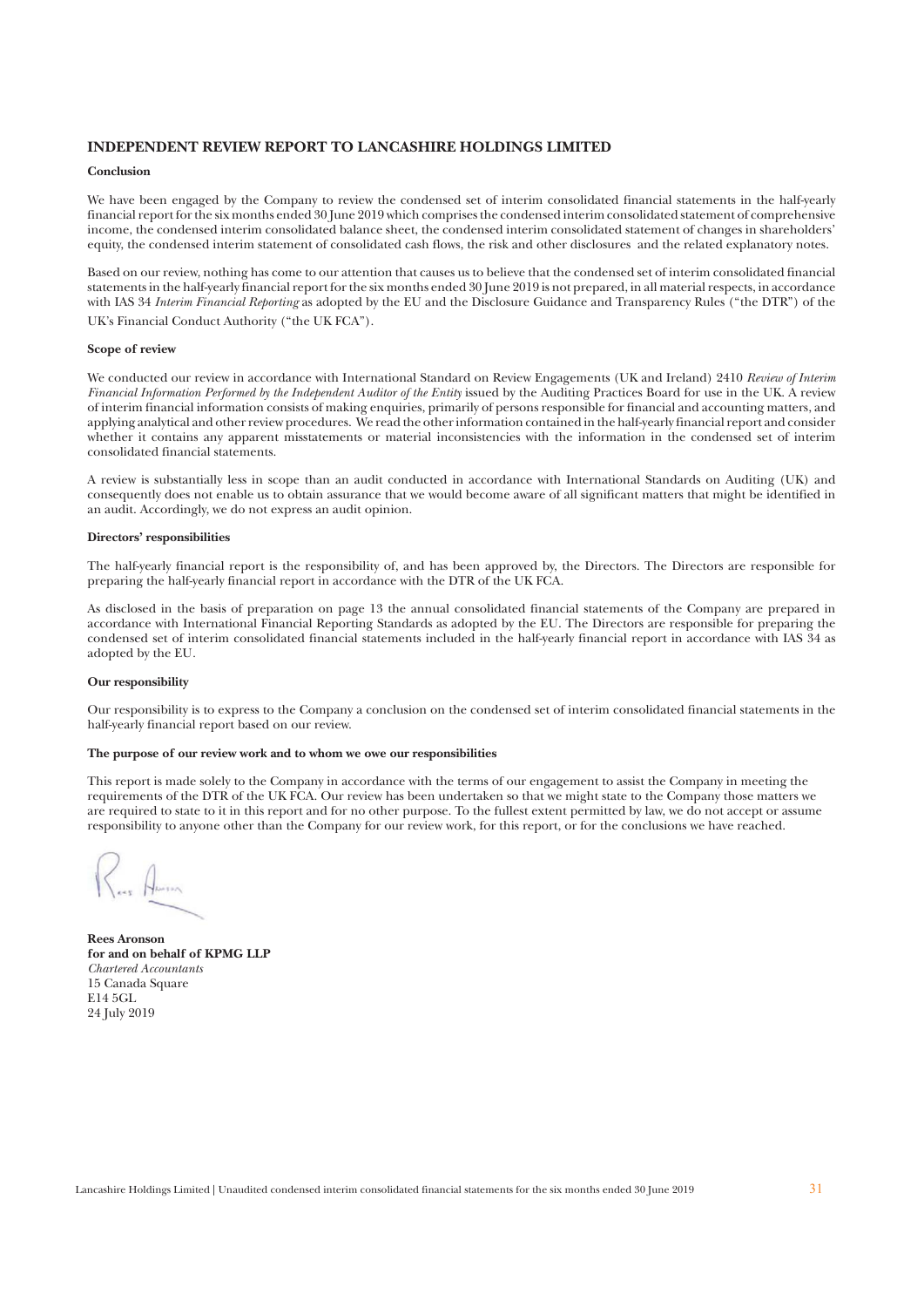# <span id="page-31-0"></span>**Glossary**

#### Accident year loss ratio

The accident year loss ratio is calculated using the accident year ultimate liability revalued at the current balance sheet date, divided by net premium earned

Additional case reserves (ACR)

Additional reserves deemed necessary by management

AFS

Available for sale

AIM

A sub-market of the LSE

### A.M. Best Company (A.M. Best)

A.M Best is a full-service credit rating organisation dedicated to serving the financial services industries, focusing on the insurance sector

#### Board of Directors, Board

Unless otherwise stated refers to the LHL Board of Directors

#### Book value per share (BVS)

Calculated by dividing the value of the total shareholders' equity by the sum of all common voting shares outstanding

#### **BSX**

Bermuda Stock Exchange

#### Cathedral;Cathedral Group

Refers to CCL and all direct and indirect subsidiaries of CCL

#### Ceded

To transfer insurance risk from a direct insurer to a reinsurer and/or from a reinsurer to a retrocessionaire

**CEO** 

Chief Executive Officer

**CFO** 

#### Chief Financial Officer

#### Combined ratio

Ratio, in per cent, of the sum of net insurance losses, net acquisition expenses and other operating expenses to net premiums earned

#### Deferred acquisition costs

Costs incurred for the acquisition or the renewal of insurance policies (e.g. brokerage and premium taxes) which are deferred and amortised over the term of the insurance contracts to which they relate

#### Diluted earnings per share

Calculated by dividing the net profit for the period attributable to shareholders by the weighted average number of common shares outstanding during the period plus the weighted average number of common shares that would be issued on the conversion of all potentially dilutive equity based compensation awards into common shares under the treasury stock method

#### Directors fees and expenses

Unless otherwise stated includes fees and expenses of all Directors across the Group

#### Duration

Duration is the weighted average maturity of a security's cash flows, where the present values of the cash flows serve as the weights. The effect of the convexity, or sensitivity, of the portfolio's response to changes in interest rates is also factored in to the calculation

#### Earnings per share (EPS)

Calculated by dividing net profit for the period attributable to shareholders by the weighted average number of common shares outstanding during the period, excluding treasury shares and shares held by the EBT

#### **ERT**

Lancashire Holdings Employee Benefit Trust

**EU** 

European Union

FAL.

Funds at Lloyd's

## Fully converted book value per share (FCBVS)

Calculated based on the value of the total shareholders' equity attributable to the Group and dilutive restricted stock units as calculated under the treasury method, divided by the sum of all shares and dilutive restricted stock units, assuming all are exercised

## FVTPL

Fair value through profit or loss

Gross premiums written

Amounts payable by the insured, excluding any taxes or duties levied on the premium, including any brokerage and commission deducted by intermediaries

The Group or the Lancashire Group

LHL and its subsidiaries

IFRS

International Financial Reporting Standard(s)

Incurred but not reported (IBNR)

These are anticipated or likely losses that may result from insured events which have taken place, but for which no losses have yet been reported. IBNR also includes a reserve for possible adverse development of previously reported losses

International Accounting Standard(s) (IAS)

[Standards,](http://www.businessdictionary.com/definition/standards.html) created by the IASB, for the [preparation](http://www.businessdictionary.com/definition/preparation.html) and [presentation](http://www.businessdictionary.com/definition/presentation.html) of [financial statements](http://www.businessdictionary.com/definition/financial-statement.html)

[International Accounting Standards Board \(IASB\)](http://www.businessdictionary.com/definition/International-Accounting-Standards-Committee-IASC.html)

An international panel of accounting experts responsible for developing IAS and IFRS

#### IRR

Internal rate of return

#### **KCML**

Kinesis Capital Management Limited

**KCMMSL** 

KCM Marketing Services Limited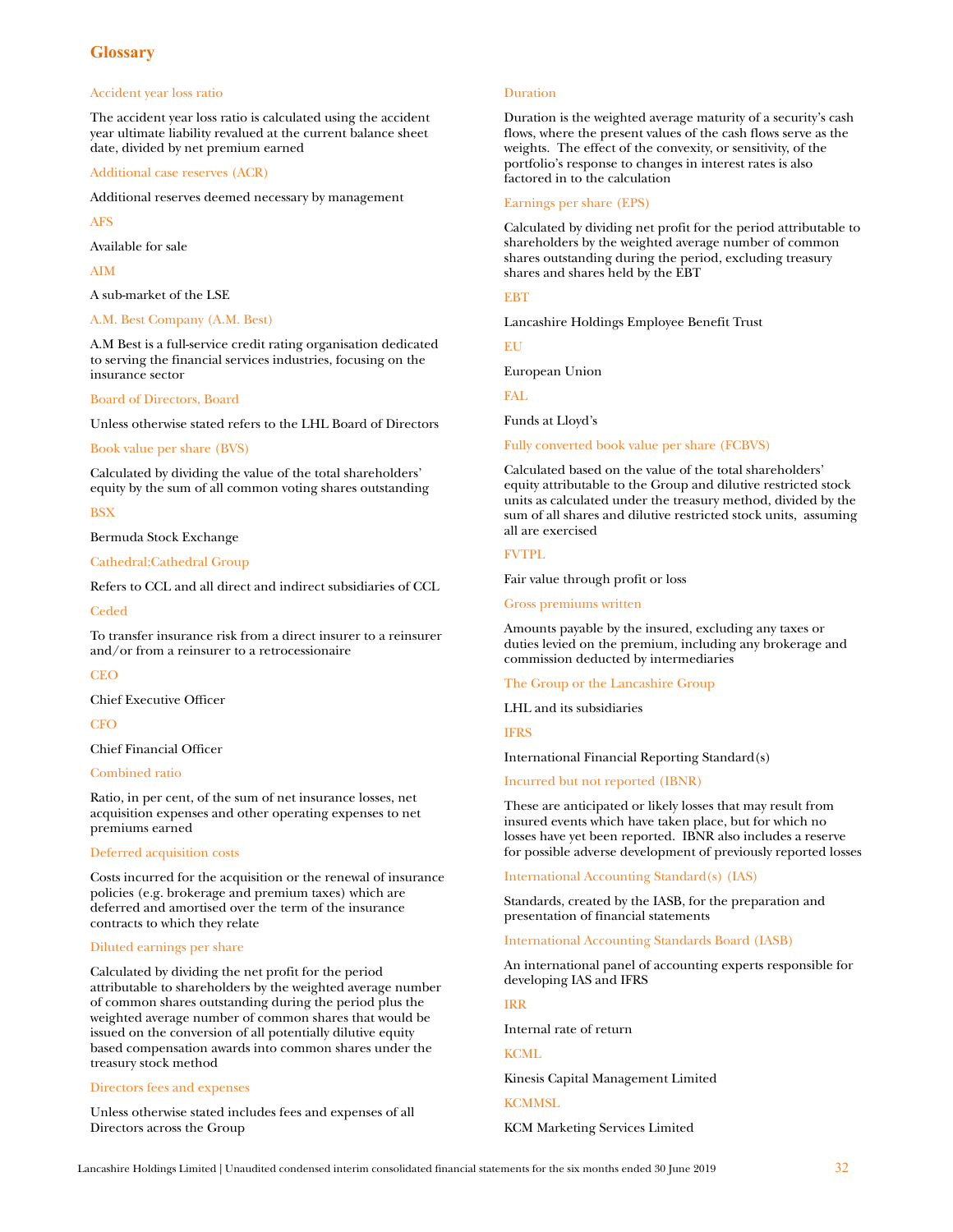# **Glossary**

### KHL

Kinesis Holdings I Limited

#### Kinesis

The Group's third party capital management division encompassing KCML, KCMMSL and the management of KHL and KRL

#### LHL

Lancashire Holdings Limited

## LICL

Lancashire Insurance Company Limited

## Lloyd's

The Society of Lloyd's

## Losses

Demand by an insured for indemnity under an insurance contract

#### LSE

London Stock Exchange

# LUK

Lancashire Insurance Company (UK) Limited

#### Moody's Investor Service (Moody's)

Moody's Corporation is the parent company of Moody's Investor Service, which provides credit rating and research covering debt instruments and securities, and Moody's Analytics, which offers software, advisory services and research for credit and economic analysis and financial risk management

#### NAV

Net asset value

#### Net acquisition cost ratio

Ratio, in per cent, of net insurance acquisition expenses to net premiums earned

## Net expense ratio

Ratio, in per cent, of other operating expenses to net premiums earned

#### Net loss ratio

Ratio, in per cent, of net insurance losses to net premiums earned

#### Net premiums written

Net premiums written is equal to gross premiums written less outwards reinsurance premiums written

#### OTC

Over the counter

#### Return on Equity (RoE)

The IRR of the change in FCBVS in the period plus accrued dividends

## RPI

Renewal Price Index

#### **RSS**

## Restricted share scheme

# S&P Global Ratings (S&P)

S&P Global Ratings is a worldwide insurance rating and information agency whose ratings are recognised as an ideal benchmark for assessing the financial strength of insurance related organisations

## Syndicate 2010

Lloyd's Syndicate 2010, managed by CUL. The Group provides capital to support 57.8 per cent of the stamp

## Syndicate 3010

Lloyd's Syndicate 3010, managed by CUL. The Group provides capital to support 100.0 per cent of the stamp

## Unearned premiums

The portion of premium income that is attributable to periods after the balance sheet date is deferred and amortised to future accounting periods

#### UK

United Kingdom

U.S.

United States of America

#### U.S. GAAP

Accounting principles generally accepted in the United States